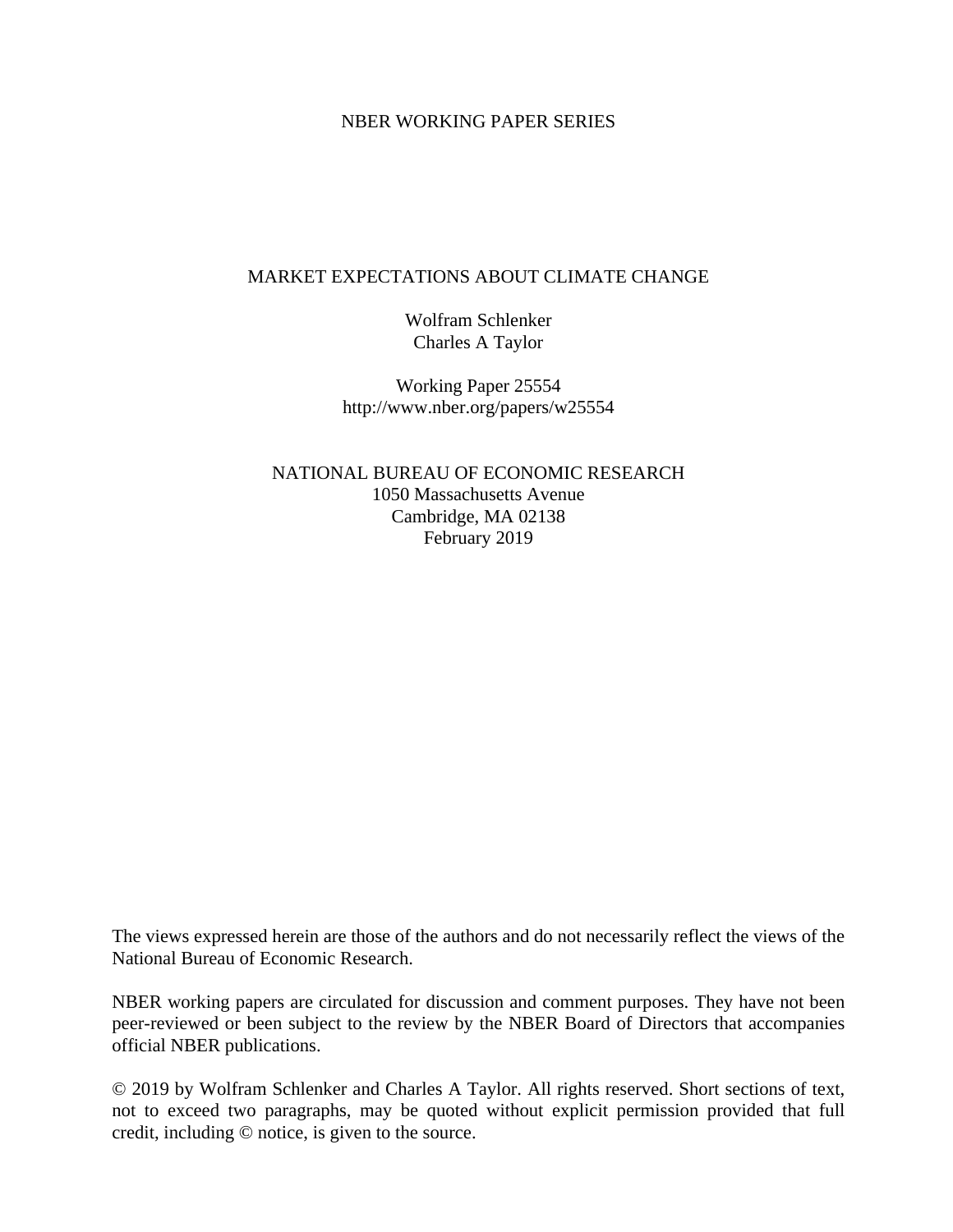Market Expectations About Climate Change Wolfram Schlenker and Charles A Taylor NBER Working Paper No. 25554 February 2019 JEL No. G17,Q54

#### **ABSTRACT**

An emerging literature examines how agents update their beliefs about climate change. Most studies have relied on indirect belief measures or opinion polls. We analyze a direct measure: prices of financial products whose payouts are tied to future weather outcomes. We compare these market expectations to climate model output for the years 2002 to 2018 as well as observed weather station data across eight cities in the US. All datasets show statistically significant and comparable warming trends. Nonparametric estimates suggest that trends in weather markets follow climate model predictions and are not based on shorter-term variation in observed weather station data. When money is at stake, agents are accurately anticipating warming trends in line with the scientific consensus of climate models.

Wolfram Schlenker School of International and Public Affairs (SIPA) Columbia University 420 West 118th St New York, NY 10027 and NBER wolfram.schlenker@columbia.edu

Charles A Taylor Columbia University cat2180@columbia.edu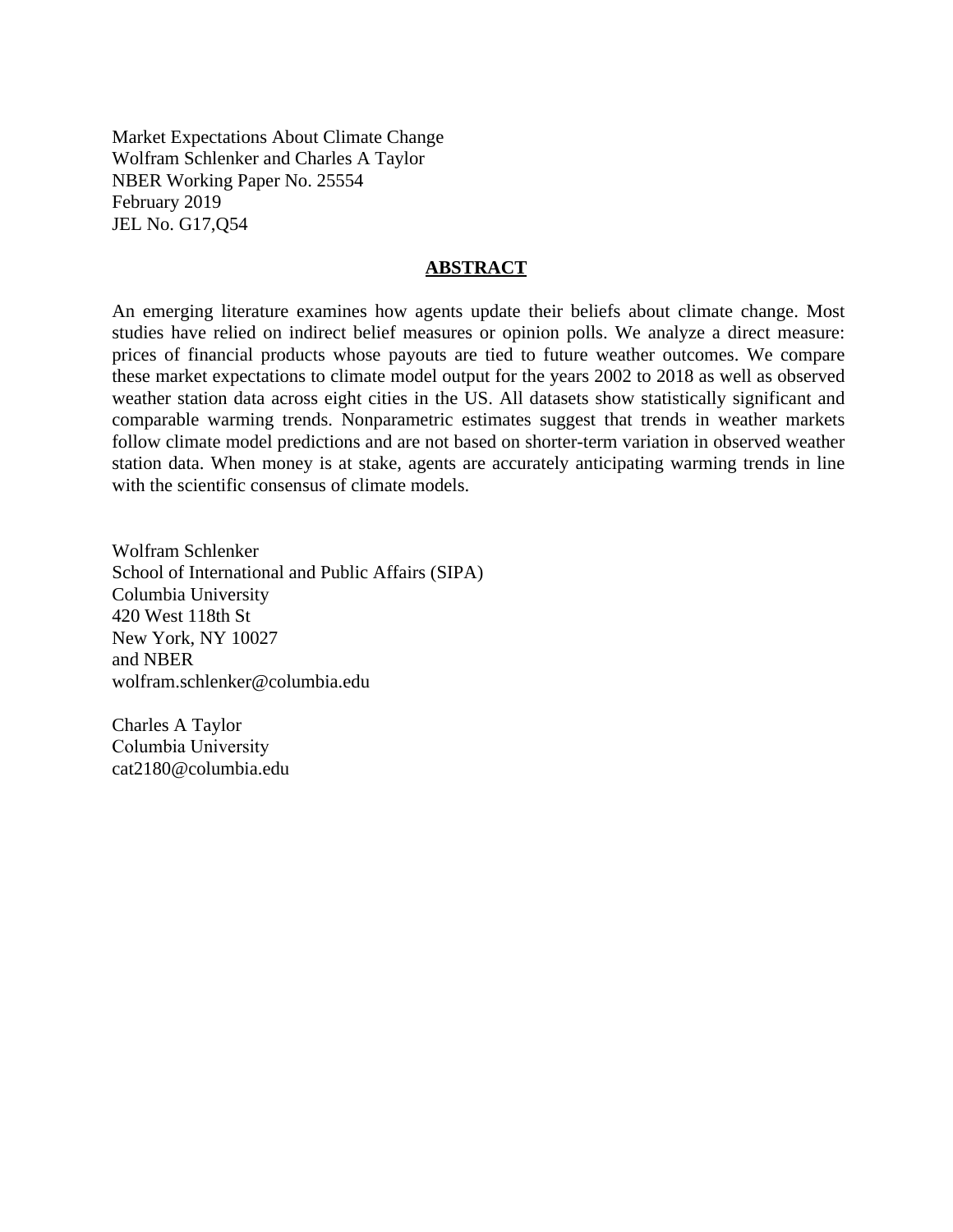Scientists overwhelmingly agree that the climate is changing because of human activity. The American Association for the Advancement of Science (December 9, 2006) reported that "the scientific evidence is clear: global climate change caused by human activities is occurring now." On the other hand, Oreskes  $\&$  Conway (2010) argue that a handful of scientists with strong ties to particular industries are "keeping the controversy alive" by spreading doubt. Certain politicians in the US have questioned the evidence on climate change, with some famously calling it an "elaborate hoax." As a result, personal beliefs about climate change have been shown to vary across geography, political affiliation, educational status, and economic sector (Leiserowitz et al. 2016). Given the divergent beliefs about climate change, the debate surrounding the accuracy of climate change predictions and whether agents incorporate these predictions when deciding on their actions persists.

Economists have estimated the benefits and costs from a changing climate (Auffhammer 2018). Many of the recent micro-level estimates relate outcomes of interest to random exogenous year-to-year weather fluctuations to obtain unbiased damage estimates (Dell, Jones & Olken 2014). While random and exogenous year-to-year variation is preferable from a statistical perspective, adaptation to a permanent change in climate might mitigate some of the weather sensitivity that is observed in response to unknown random weather shocks. Agents should undertake adaptation investments in response to anticipated permanent shifts in the climate that are either unprofitable or even infeasible for a one-time unknown weather shock. However, before agents can adapt, they first need to realize that the climate is changing. Again, there is uncertainty regarding how well climate models predict the future and whether agents base their decisions on model forecasts.

We address these questions by examining how market participants update their beliefs about future weather. The Chicago Mercantile Exchange (CME) offers futures contracts for eight cities on two main weather products: cooling degree days, which measure how much cooling is necessary during hot temperatures in summer, and heating degree days, which measure how much heating is required during cold temperatures in winter. The payoffs from these contracts depend on the observed temperatures over the course of a month. The contracts are traded before the month in which the weather is realized, and thus provide a direct measure of the market's view on future climate.

First, we show that the futures market capitalizes weather shocks, i.e., deviations from historical averages, in the two weeks before an unexpected weather deviation occurs. This is consistent with an earlier finding that for longer horizons of 8-10 days, "the nature of temperature dynamics simply makes any point forecast of temperature unlikely to beat the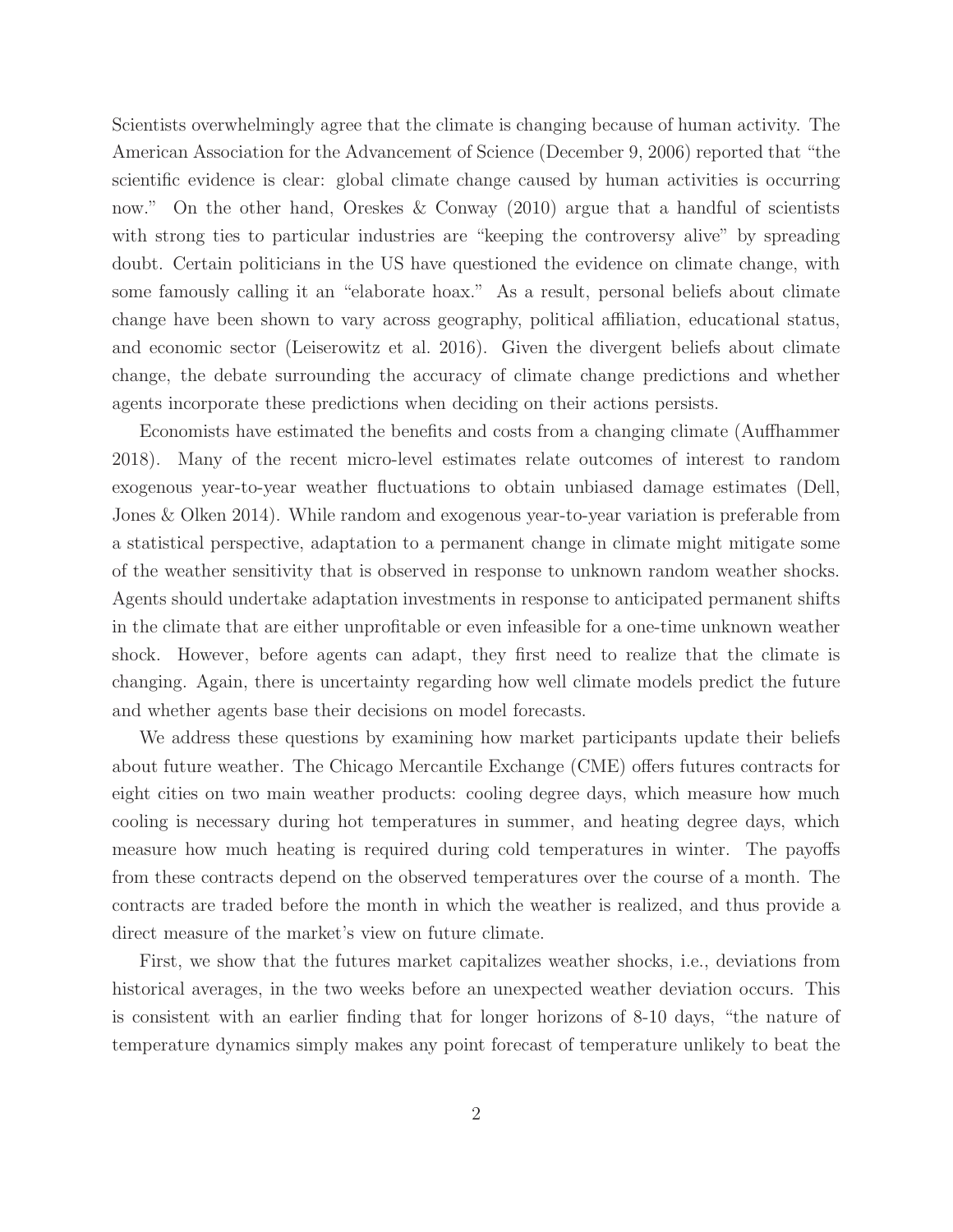climatological forecast at long horizons, because all point forecasts revert fairly quickly to the climatological forecast" (Campbell & Diebold 2005). Therefore, futures prices more than 10 days before the start of a month therefore reflect expectations about a month's weather before a particular year's outcomes are known.

Second, we find that market expectations as measured by futures prices when weather outcomes are unknown have been trending at the same rate as temperature forecasts in the CMIP5 archive, the latest repository where various climate modeling groups made predictions for 2006 onward, as well as observed temperatures from weather station data. All find significant warming, i.e., an increase in cooling degree days in summer and a decrease in heating degree days in winter. Predictions of climate models have materialized, at least on average, validating model forecasts, and financial speculators with money on the line have fully internalized these forecasts.

Third, while climate models correctly predicted average trends in degree days, the spatial heterogeneity among the eight cities does not match the observed distribution. This is likely due to the limited duration of our time series and the influence of outliers that would otherwise average out over space. It has also been argued that predicting average warming is easier as it relies on a simple balance of energy (radiative forcing), while predicting spatial heterogeneity requires predicting shifts of the atmospheric system like the jet stream (Hsiang & Kopp 2018). There is an active discussion whether a shift in the jet stream will reduce February temperatures as it allows for cold air from the arctic to influence weather on the East Coast. The futures market seems to agree with this theory, as there has been a significant increase in expected heating degree days in February.

Fourth, market expectations have been trending up smoothly in line with climate model predictions and do not seem to respond to year-to-year fluctuation in weather outcomes. In other words, market participants do not myopically update based on weather outcomes in the previous year, but proactively anticipate a warming climate.

Finally, we employ LASSO regressions to examine how oceanic oscillation indices affect temperatures across the eight cities in our sample. Removing these large-scale effects reduces the year-to-year variability, but does not change the observed trend. The observed warming trend is hence not driven by the major oceanic drivers of the natural variability, but rather caused by increased greenhouse gas emissions.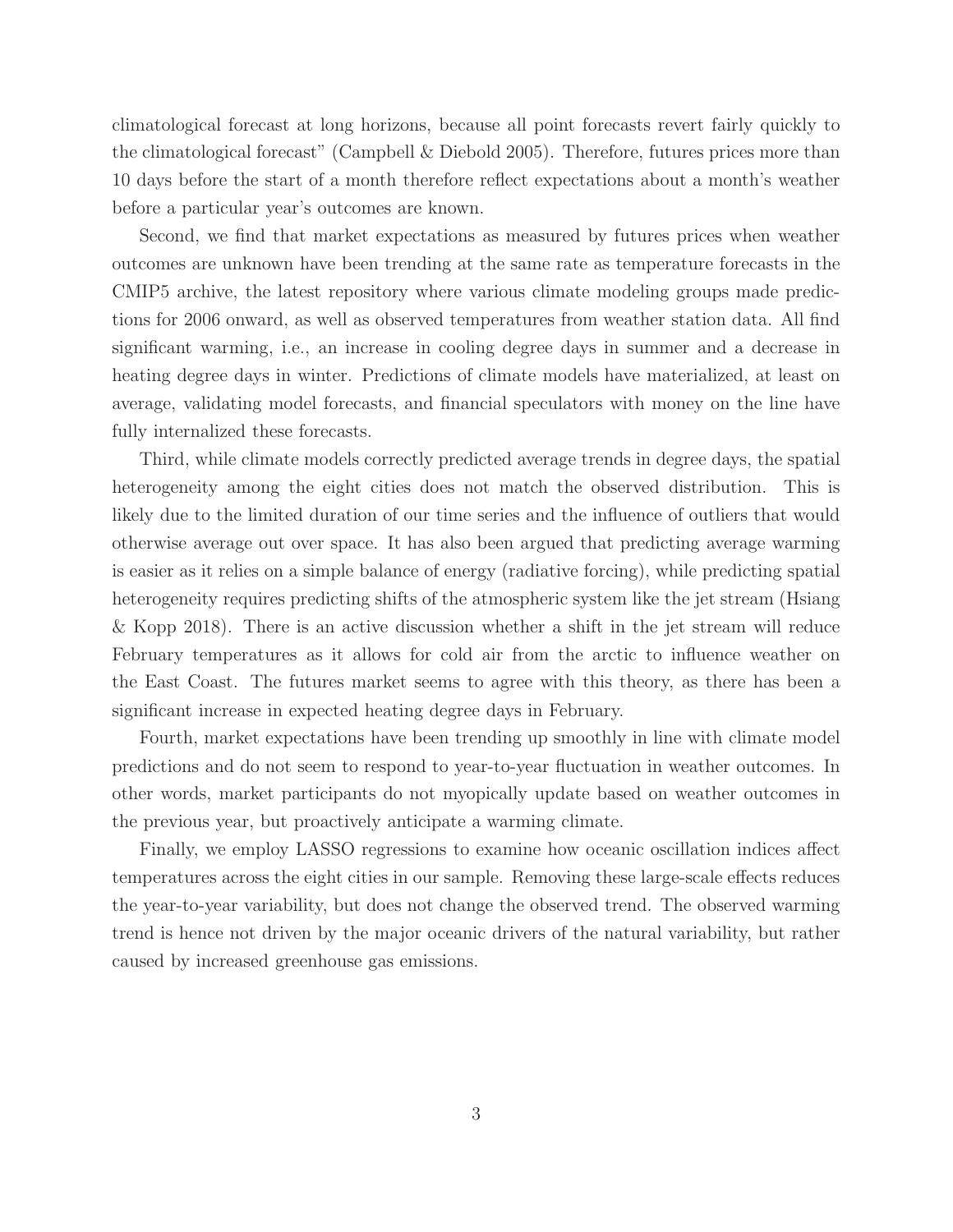## 1 Background and Model

Recent research has shown how weather fluctuations affect the corporate sector. The profitability of the food industry responds to fluctuations in the Palmer drought index with direct implications for the sector's valuation (Hong, Li & Xu 2019). More broadly, corporate earnings of several sectors of the US economy are sensitive to temperature fluctuations (Addoum, Ng & Ortiz-Bobea 2019). Weather markets offer companies a hedge against such fluctuations as well as a direct measure of the market expectation of future climate.

A second strand of literature has emphasized how climate change policy that is designed to limit emissions affects the profitability of various companies. Meng (2017) shows how the stock market incorporates changes in the likelihood of US carbon regulation as measured by betting markets. Furthermore, limiting emissions may render a company's marginal reserves, i.e., the most costly ones, worthless as they can no longer be extracted (McGlade & Ekins 2015). Thus future climate expectations are key to the sector's profitability.

A third strand of the literature focuses on how agents adjust their behavior in response to environmental forecasts (Rosenzweig & Udry 2014, Neidell 2009). Shrader (2017) finds that fishermen update their beliefs using El Niño medium-range weather forecasts in order to make optimal fishing decisions. Before El Niño forecasts were available, the cost of weather shocks was much higher because fisheries could not adapt. On the other hand, Burke & Emerick (2016) find that yield changes in response to observable long-term temperature trends are not significantly different from yield changes in response to random weather shocks.

What is common to most of the previous studies is that researchers infer indirectly how agents update their beliefs on climate. Some authors have modeled how market participants learn about and adapt to changing weather conditions. For example, Kala (2017) examines how Indian farmers dependent on monsoon precipitation update their beliefs. Twitter reactions show that people become habituated to extreme weather events as they become more frequent over time (Moore, Obradovich & Lehner 2018). On the other hand, public opinion surveys ask respondents to self-report their beliefs. We know there is significant variation in public opinion about climate change across the U.S., which varies by location and demographic characteristics (Howe et al. 2015). Public opinion on climate change also seems to be driven by recent weather events, especially extremes. Observed periods of cooling can translate into climate skepticism (Kaufmann et al. 2017). It is also possible that agents hold differing private and public beliefs about climate change, especially if certain views on climate change are perceived as more expedient.

We add to this literature by using a different approach to directly measure beliefs about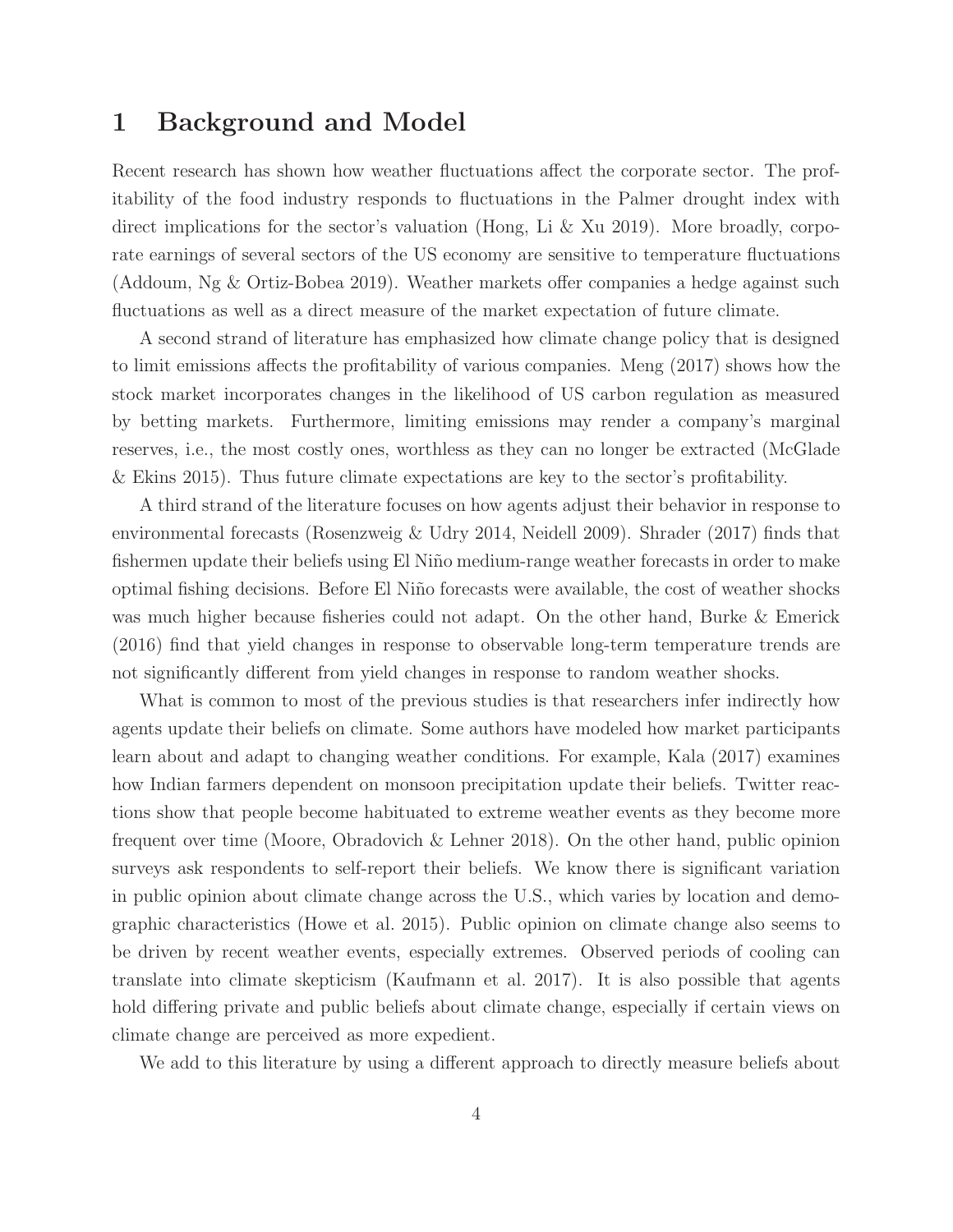climate change in financial markets. It is possible to observe the market expectations about climate by looking at the price of futures contracts that are linked to weather outcomes. The predominant contracts are based on heating and cooling degree days which are indexed to 65◦F, the temperature considered the most comfortable for humans on average. It is also a common standard for utility companies because heating and cooling systems tend to be turned on that level, respectively.

Cooling degree days (CDD) measure by how much and for how long temperatures exceed 65◦F and thus require cooling, hence the name cooling degree days. The exact formula to derive CDD (CDD<sub>ik</sub>) for day k in location i with average temperatures equal to  $\tau_{ik}$  is

$$
CDD_{ik} = \max\{\tau_{ik} - 65, 0\}
$$
\n
$$
\tag{1}
$$

These daily measures are then summed over all  $k = 1...K$  days of a week w, month m, or season of the year  $y$  to derive the total number of cooling degree days per time interval  $t$ 

$$
CDD_{it} = \sum_{k=1}^{K} CDD_{ik} = \sum_{k=1}^{K} \max\{\tau_{ik} - 65, 0\}
$$
 (2)

Likewise, heating degree days (HDD) measure by how much and for how long temperature fall below  $65^{\circ}$ F and thus require heating. The exact formula to derive HDD (HDD<sub>ik</sub>) for day k in location i with the daily average temperature equal to  $\tau_{ik}$  is

$$
HDD_{ik} = \max\{65 - \tau_{ik}, 0\}
$$
\n
$$
(3)
$$

The daily measures are again summed over all  $K$  days of a week  $w$ , month  $m$ , or season of the year  $\gamma$  to derive the total number of heating degree days per time interval t

$$
HDD_{it} = \sum_{k=1}^{K} HDD_{ik} = \sum_{k=1}^{K} \max\{65 - \tau_{ik}, 0\}
$$
 (4)

In the first step, we estimate the timing of when the market updates its beliefs, i.e., capitalizes information into prices, by running a weekly regression of changes in futures prices on the weather of that week and the weeks that follow. Weekly aggregation addresses the discontinuous pricing given weekends, market closures, etc. We approximate the baseline expectations of the seasonality in degree days by regressing the daily observed degree days on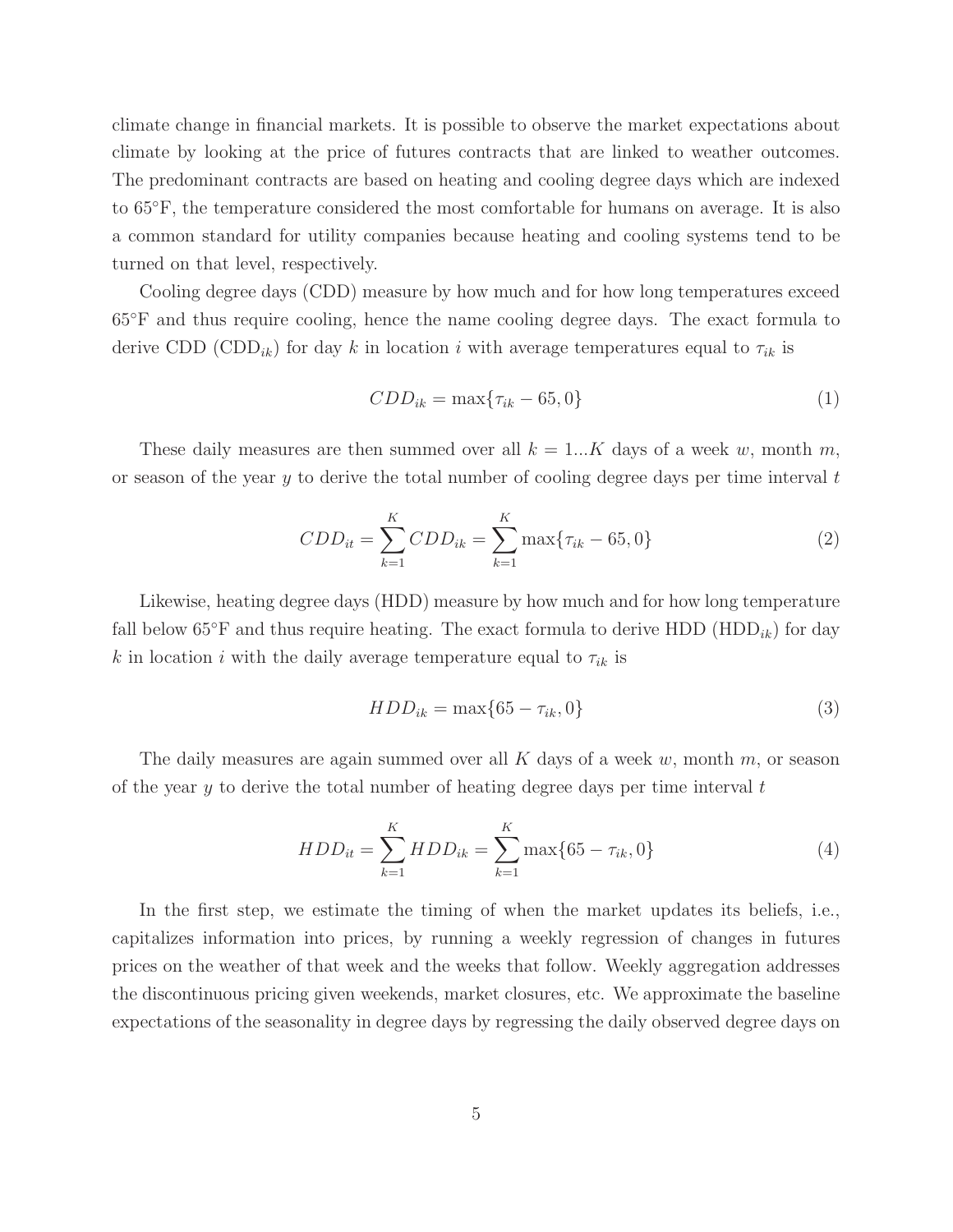a flexible restricted cubic spline<sup>1</sup> using data from 1950-2018. This gives us the average weekly w degree days for each location i:  $\overline{DD}_{iw}$ . We then obtain weather shocks by subtracting this average baseline from the observed weather outcome  $DD_{it}$ . We regress weekly price changes  $[p_{it} - p_{i[w-1]}]$  on these weather shocks. Since markets are forward looking and should only respond to *news*, we include up to  $L = 3$  leads, and vary the set of fixed effects  $\alpha_{ikw}$  as described in the regression table.

$$
[p_{iw} - p_{i[w-1]}] = \alpha_{ikw} + \sum_{l=0}^{L} \beta_l [DD_{i[w+l]} - \overline{DD}_{i[w+l]}] + \epsilon_{iw}
$$
\n
$$
(5)
$$

In our baseline specification we set leads beyond the end of a month equal to zero. A weather derivative on the number of cooling degree days in June should not respond to weather outcomes in July. For example, price changes in the last week of June should only respond to what happened in that week, while leads on future weeks fall outside the month. In a sensitivity check we limit the analysis to weeks that are at least  $L = 2$  weeks from a month's end and find similar results.<sup>2</sup>

Confirming earlier findings that weather predictions beyond a narrow 10-14 day window are not better than climatic normals, we argue that futures prices at least 10 days before the start of a month represent ex-ante expectations. We estimate the annual time trends in degree days from three different data sources: the market expectation as measured by the price of weather contracts prior to when the random weather is known, predictions from the CMIP5 archive of climate models, and the observed weather station data on which the contracts are based. We aggregate the data by summer and winter season of each year y and regress various contracts that are based on eight city-level weather stations on a simple common time trend

$$
DD_{iy} = \alpha_i + \beta y + \epsilon_{iy} \tag{6}
$$

In sensitivity checks we allow the time trend to vary by city and by each month within the seasons.

We next relax the linearity assumption and present lowess regression for the average residual after removing location fixed effects, i.e., the mean for each location. Mathematically, we derive the residuals  $DD_{it} - \overline{DD}_{it}$  for each year and location, then obtain the annual

 $1$ Our specification uses 5 knots in the day of the year, subject to the constraint that the effect at the first day of the year and the last day of the year are the same.

<sup>2</sup>The more leads that we include, the more weeks we have to drop.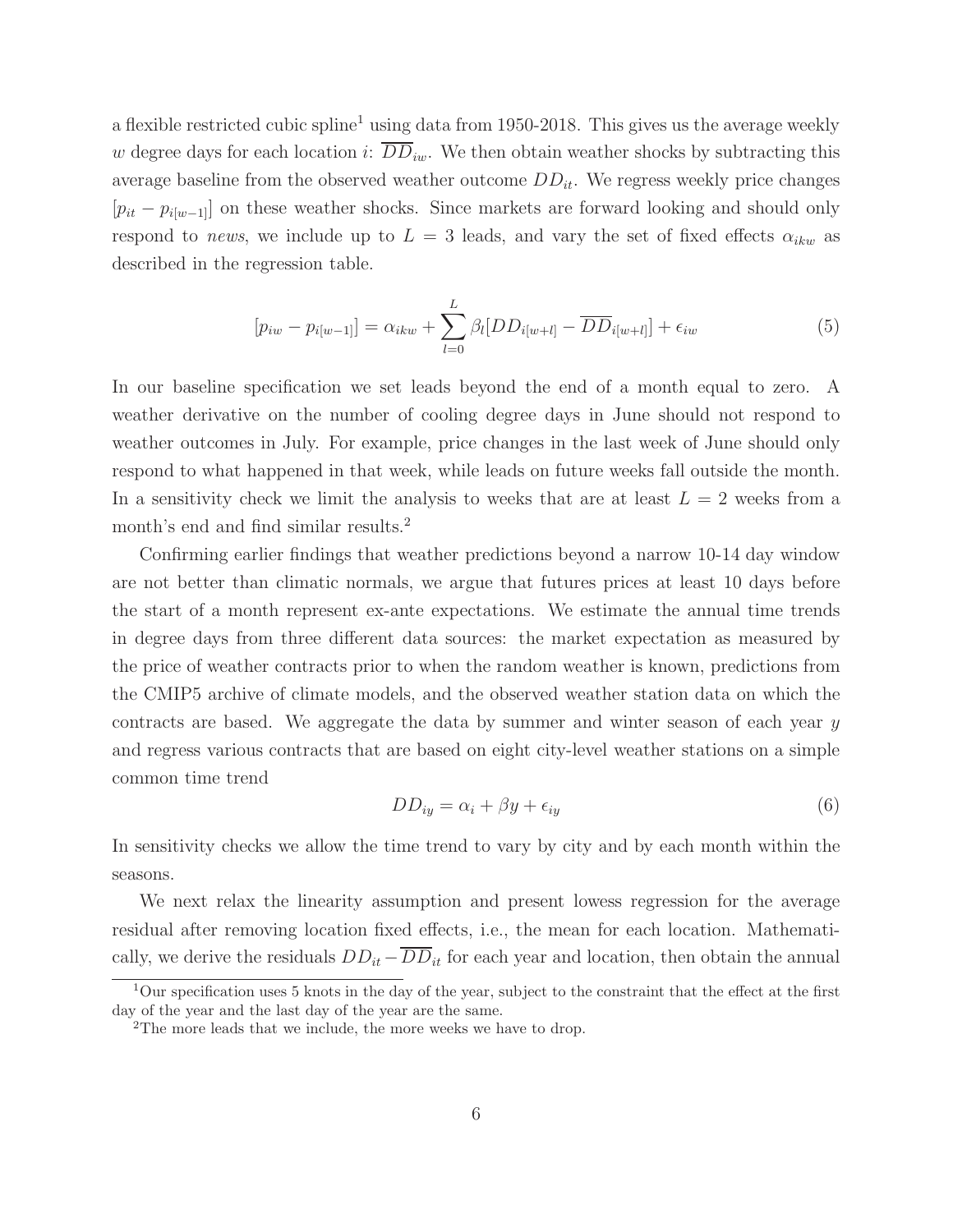average residual  $r_{iy}$ 

$$
r_{iy} = \frac{1}{8} \sum_{i=1}^{8} \left[ DD_{iy} - \overline{DD}_{iy} \right]
$$
 (7)

before we run lowess regression on the annual observations for  $y = 2002 \dots 2018$ .

While we find consistent evidence in warming trends across various data sources, one concern may be that oceanic oscillations, which have been shown to be strong predictors of temperatures (Zebiak & Cane 1987), might have driven the trend in observed warming. To rule this out we link the monthly observed station level data  $DD_{im}$  in the 17 years 2002-2008 to the six oceanic indices for the same months as well as a linear time trend.

$$
DD_{im} = \alpha_{im} + \beta_{im}y + \sum_{k=1}^{K} \gamma_{ikm}o_{km} + \epsilon_{im}
$$
\n(8)

Given the small degrees of freedom, we rely on machine learning to pick the optimal model, specifically LASSO regression using the Extended Bayesian Information Criteria (EBIC). We then partial out the effect of the observed oceanic oscillation indices, i.e., the  $\gamma_{ikm}$  chosen under the LASSO regression.

## 2 Data

#### 2.1 Futures Data

Weather futures contracts are traded on the Chicago Mercantile Exchange (CME). The products were first launched in the fall of 2001 and became fully operational for the first full year in 2002. Contracts are available for eight geographically-distributed cities across the US in 2018. Each city is linked to a specific weather station in the city at one of the airports. These are: Atlanta (ATL), Chicago O'Hare (ORD), Cincinnati - Northern Kentucky (CVG), Dallas Fort Worth (DFW), Las Vegas (LAS), Minneapolis - Saint Paul (MSP), New York LaGuardia (LGA), and Sacramento (SAC). The location across the US is displayed in Figure 1. In the past there were more cities with weather markets, but trading in several cities was halted due to a lack of liquidity. Therefore, we focus on the eight US cities for which contracts are still available in 2018. We have data ranging from the 2001/2002 winter through the 2018 summer. When we present seasonal aggregates, winter months are assigned to the new year, i.e., November 2001 - March 2002 is recorded as winter 2002. Our data ranges from November 2001- September 2018, but is aggregated as winter 2002 -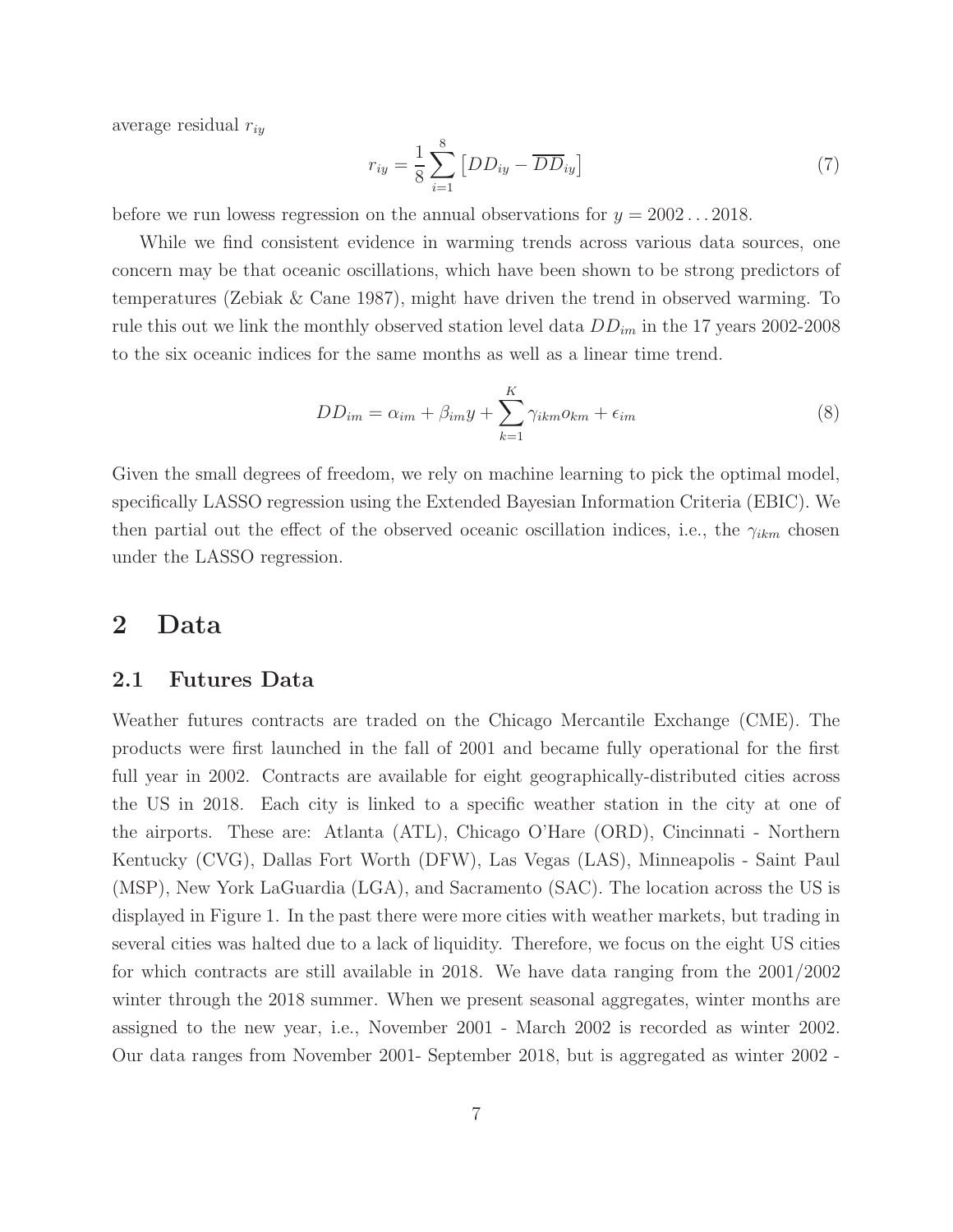summer 2018.

Contracts are priced based on cumulative monthly heating degree days (HDD) in winter months and cooling degree days (CDD) in summer months. Degree days are a measure of how much a day's average temperature, calculated as the mean of the day's high and low temperature, deviates from a baseline. The CME temperature product uses the same baseline of 65◦F (18◦C). Thus, heating degrees for a given day are the number of degrees that the average temperature of that day is below 65◦F, and cooling degrees are the number of degrees that the average temperature is above 65◦F. The accumulation period of each contract begins on the first calendar day of the contract month and ends on the last calendar day of the contract month. Trading volume of contracts generally increases in the last two months before the start of a month, and is more infrequent before then.

The final settlement price is based on the respective weather station HDD or CDD Index for the month as reported by MDA Federal Information Systems, Inc. Each degree day in a contract is \$20. For example, if a customer buys one July CDD contract for 300 cooling degree days, the cost would be \$6,000. If the realized cumulative CDD for the month of July settled at 330 cooling degree days, the clearance value would be \$6,600, and the trader would reap a profit of \$600 (\$20 times the increase of 30 degree days).

The main participants in the weather market are firms seeking to offset risk. For example, an energy company may sell an HDD contract to mitigate the risk of lower demand for heating oil due to a mild winter. Likewise, a citrus company may purchase a HDD contract to mitigate the risk of a winter freeze. The other market participants are speculators who take contract positions based on their expectations of future weather (i.e., private beliefs on climate).

Daily futures prices (end of day) were obtained from Bloomberg terminals. In the absence of market activity, prices are simply carried forward. For example, if there is a recorded trade on June 17 at a price of 300 cooling degree days for the July contract, followed by no trade on June 18, the Bloomberg data will show a price of 300 again. Unfortunately, the volume data only includes contracts traded via the exchange and not privately over the counter, and it is missing for most days. More generally, volumes in this market decreased in recent years due to the entry of reinsurance firms offering bespoke weather-based hedging services to market participants.

One concern that we will return to in our empirical analysis is the liquidity of the market. CME has a process in place to update prices on days in which no transacted volume occurs. Prices are updated based on the mid-point of outstanding but non-converging bids and offers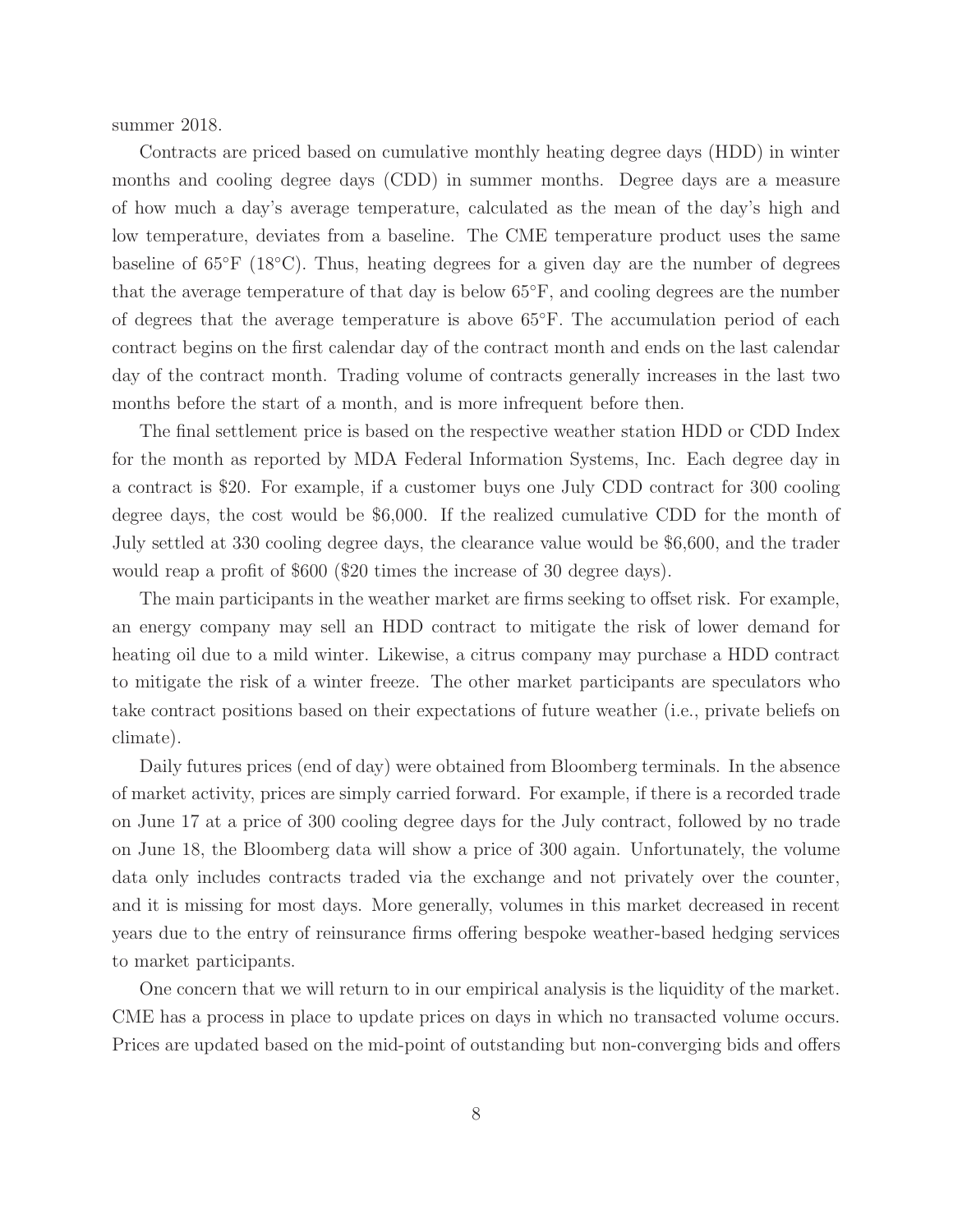that are registered on the exchange. In the absence of live bids and offers, price changes can be derived from option prices linked to the relevant month's contract and/or the seasonal strip contract (the aggregated contract for the entire winter or summer months). We can infer that there was market activity, i.e., either a market clearing trade or a new bid/offer, when prices change over time. Such price changes are a sufficient but not necessary condition for market activity, as trades might happen at the previous day's price. Price fluctuations tend to increase the closer one gets to the contract live month. In our baseline we exclude city-year observations if city-month contract prices did not vary over the roughly 45-day period ranging from 14 days prior to the start of the contract month and the end of the contract month for *any* of the months of the season. We find similar results when they are included.

Some data cleaning was necessary because of "sticky fingers," e.g., sudden price jumps by a factor of 10. For example, a price series was 91, 91, 910. We contacted Bloomberg about whether these were data entry errors, but they assured us that the data had been cleaned. The last trade might reflect an erroneous entry by a trader.<sup>3</sup>

### 2.2 Weather Station Data

Daily temperature data come from airport station monitors that are linked to each city's futures contract. We obtained the station ID of the weather station underlying the contract, and downloaded the data on minimum and maximum temperature from the National Oceanic and Atmospheric Administration's FTP server. A very small number of days have missing values, in which case we replace the missing value with the previous' day value. We then computed the daily mean by averaging the minimum and maximum temperature before calculating the degree days for the 65◦F bound as given in equations 1 and 3 above.

#### 2.3 Oceanic Oscillation Indices

Oceans exert strong influences on weather. One of the strongest and most famous is the El Niño - Southern Oscillation, warming in the eastern Pacific Ocean that has been linked to periodic climate shifts across the globe (Zebiak & Cane 1987). To rule out that recent trends in observed weather are driven by trends in oceanic oscillations, we estimate monthly models linking temperature data in a city to six monthly oceanic oscillation indices: ENSO (El Niño) - Southern Oscillation), NAO (North Atlantic Oscillation), PNA (Pacific/ North American

<sup>3</sup>The exact adjustments are listed in the online appendix A1.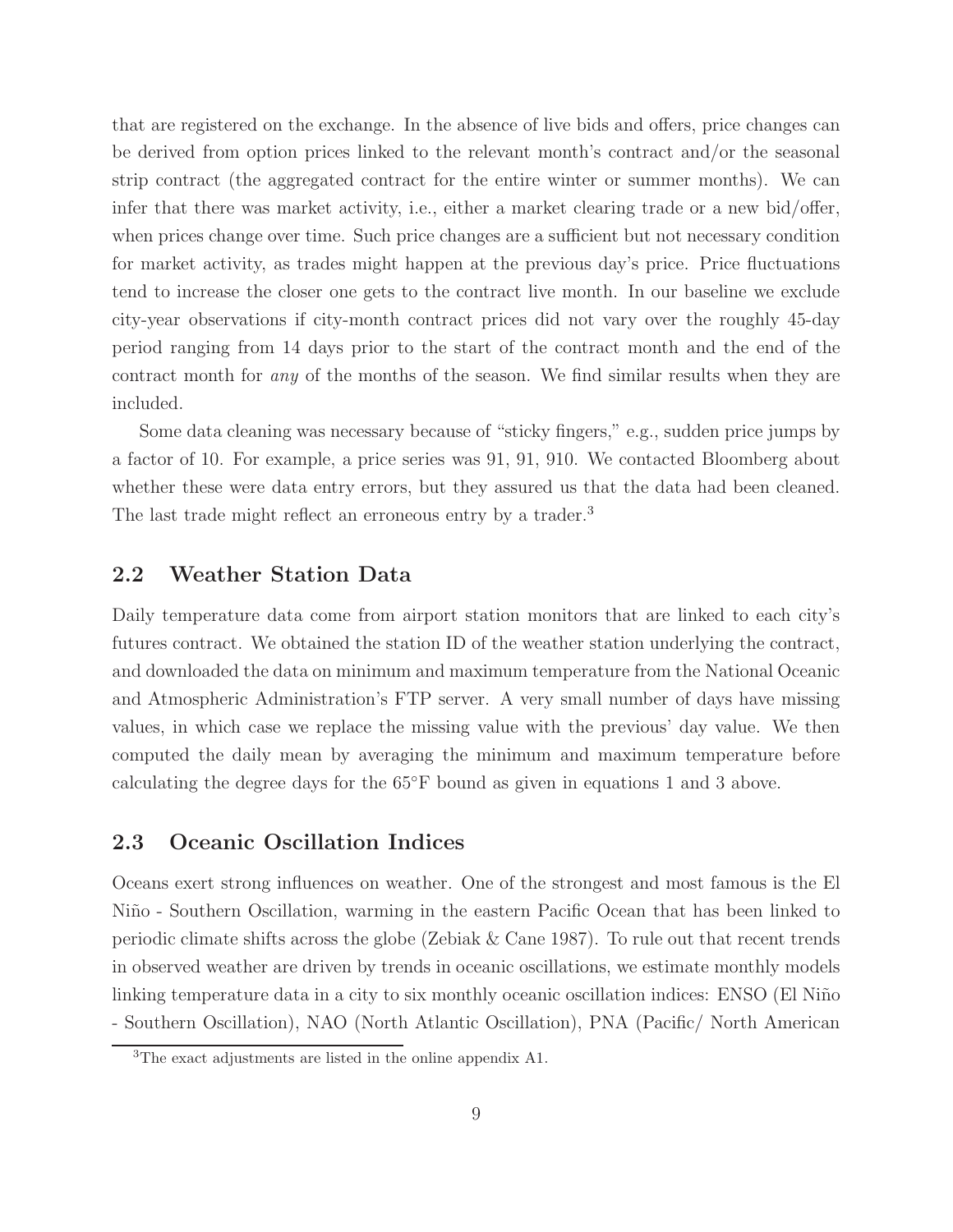Teleconnection Pattern), AO (Arctic Oscillation), and AAO (Antarctic Oscillation). These oscillations were downloaded from a FTP server of NOAA.<sup>4</sup>

### 2.4 Climate Model Data

The Coupled Model Comparison Project (CMIP) asks various modeling groups to simulate changing temperatures under comparable assumptions. We rely on the 5th round, i.e., the CMIP5 archive where these groups predicted trends in climate from 2006 onwards. These runs were done only using observed climate data prior to 2006 in the calibration. We obtain daily values from NASA NEX-GDDP, a dataset of 21 models that were spatially downscaled to a common grid of 0.5◦ latitude and longitude. We pick the grid cell in which the weather station is located.

NASA NEX-GDDP is bias corrected. There is a well-documented literature describing how climate models can get the baseline averages wrong for various grids because the models are primarily designed to simulate how *shocks*, i.e., deviations from the average, promulgate through the system. NASA NEX-GDDP therefore adjusts for possible biases by ensuring the baseline average match those observed for the grid cell. Regardless, subtracting the same constant every year will not affect predicted changes in temperature, the relevant factor in this and other trend analyses.

NASA NEX-GDDP has data for two scenarios: Representative Concentration Pathway (RCP) 4.5, assuming an additional energy flux of 4.5 watts per meter square. This is a moderate warming scenario in which greenhouse gas emissions are reduced and radiative forcing stabilizes such that the global mean temperature increases by  $1.8\degree C$  (3.2 $\degree F$ ) by 2100. There is large spatial heterogeneity, and warming in the US is usually projected to be higher than the global average by a factor or two, i.e., 6.4◦F. RCP 8.5, on the other hand, simulates major warming where emissions continue to rise such that there will be additional radiative forcing of 8.5 Watts per square meter. This results in a global mean temperature increase of 3.7◦C by 2100. However, in the short term (2005-2018) that includes our study period, both models give very similar projections. They are only predicted to diverge towards the end of the century as carbon emissions accumulate over time.

Figure 2 shows box plots for the number of cooling degree days by month for the eight cities with weather futures contracts. The red line displays the weather station data and

<sup>4</sup>Monthly ENSO values were downloaded from ftp://ftp.cpc.ncep.noaa.gov/cwlinks/, while daily values for the remaining indices was obtained from ftp://ftp.cpc.ncep.noaa.gov/cwlinks/ and averaged over all days of a month.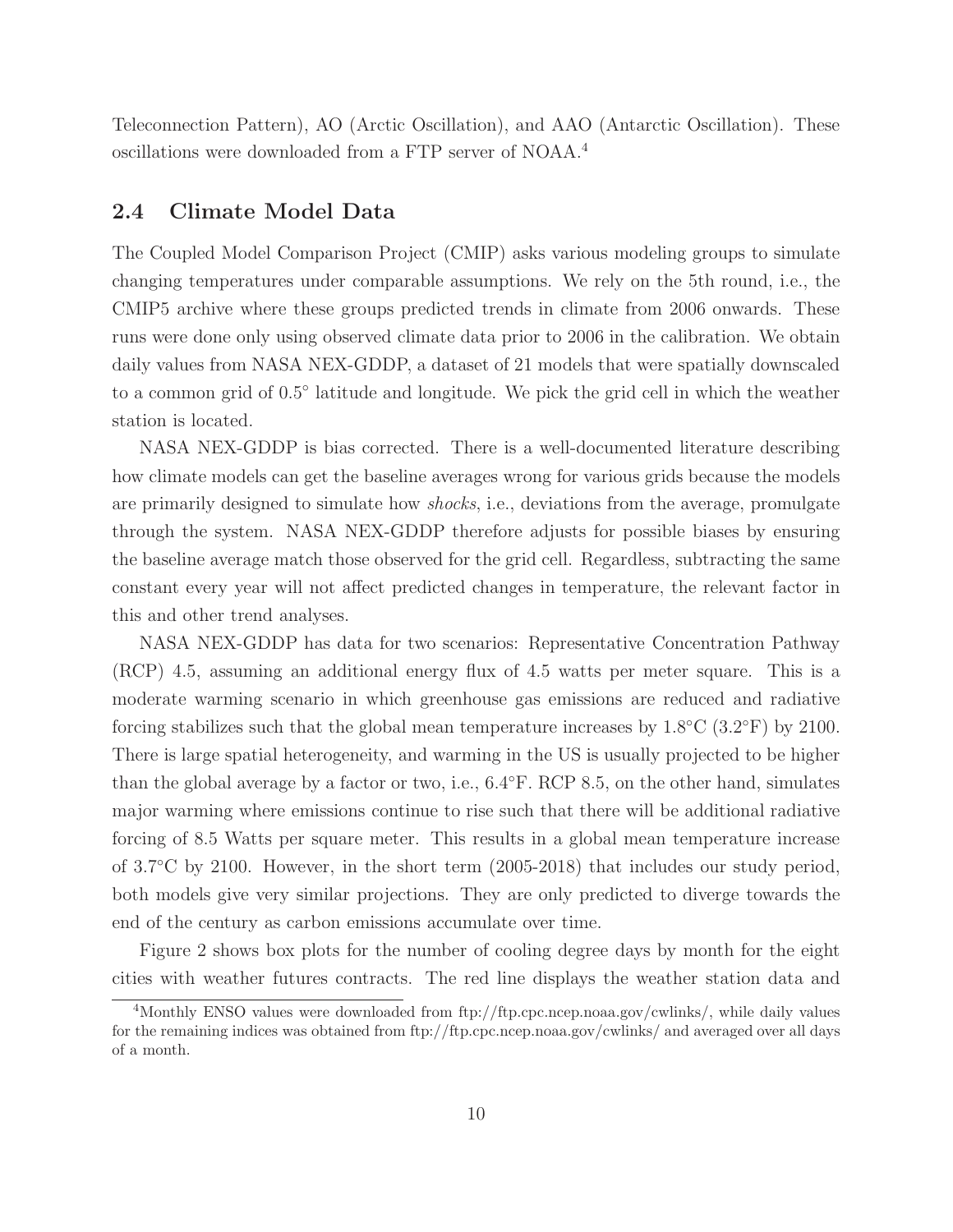the blue line shows the climate model data. Both use data from 1950-2005, which was the historical baseline period in the CMIP5 archive.<sup>5</sup> There is close alignment in the mean values as well variance around the means in both datasets. Recall that the climate models predict average temperature over the entire grid, and hence it might differ from the observed temperature at any given point (weather station) if there is spatial heterogeneity. For example, a city close to a mountain might have a lower temperature than the temperature of the surrounding area when averaged over the entire grid.

Figure 3 shows the analogous plot for heating degree days. Both plots show strong seasonality: more cooling degree days in the summer, and more heating degree days in the winter. As expected, more northerly cities (Chicago, Minneapolis, New York) have relatively more HDD and less CDD, while more southerly cities (Atlanta, Dallas, Las Vegas) have less HDD and more CDD. Across the eight cities, there are very few occurrences of HDD in the summer months and CDD in winter months, which is why HDD futures contracts are not traded in summer and CDD contracts are not traded in winter.

While Figures 2 and 3 compare the historic baseline period in the climate models, Figure 4 compares station level data on cumulative degree days for a given city-month with the settled prices of the city-month's futures contract (averaged over the seven days after the month's close). These data have been cleaned using the process described earlier. As expected, there is close alignment between futures prices and observed weather station data at the month's end, at which point all uncertainty has been resolved, i.e., the weather has been realized. The correlation of the two series is above 0.999. The scatter plot reveals a small number of deviations from the 45-degree line, which may be explained if the futures did not trade at the end of the month and hence the price may not reflect the final tally of observed degree days.

## 3 Empirical Results

### 3.1 Market Capitalization of Weather Shocks

We start by analyzing the timing of when weather shocks are capitalized into futures prices, which is akin to the market updating a particular year's weather shock. Forecasting and prediction skill of weather (short-term) and climate (medium to long-term) are closely connected

<sup>&</sup>lt;sup>5</sup>Some of the 21 climate models do not account for leap years, i.e., February 29. For consistency, we rescale February in both station and climate model data to 28 days, i.e., if a weather station or climate model reports 29 days for February, we multiple the cumulative number of degree days by  $\frac{28}{29}$ .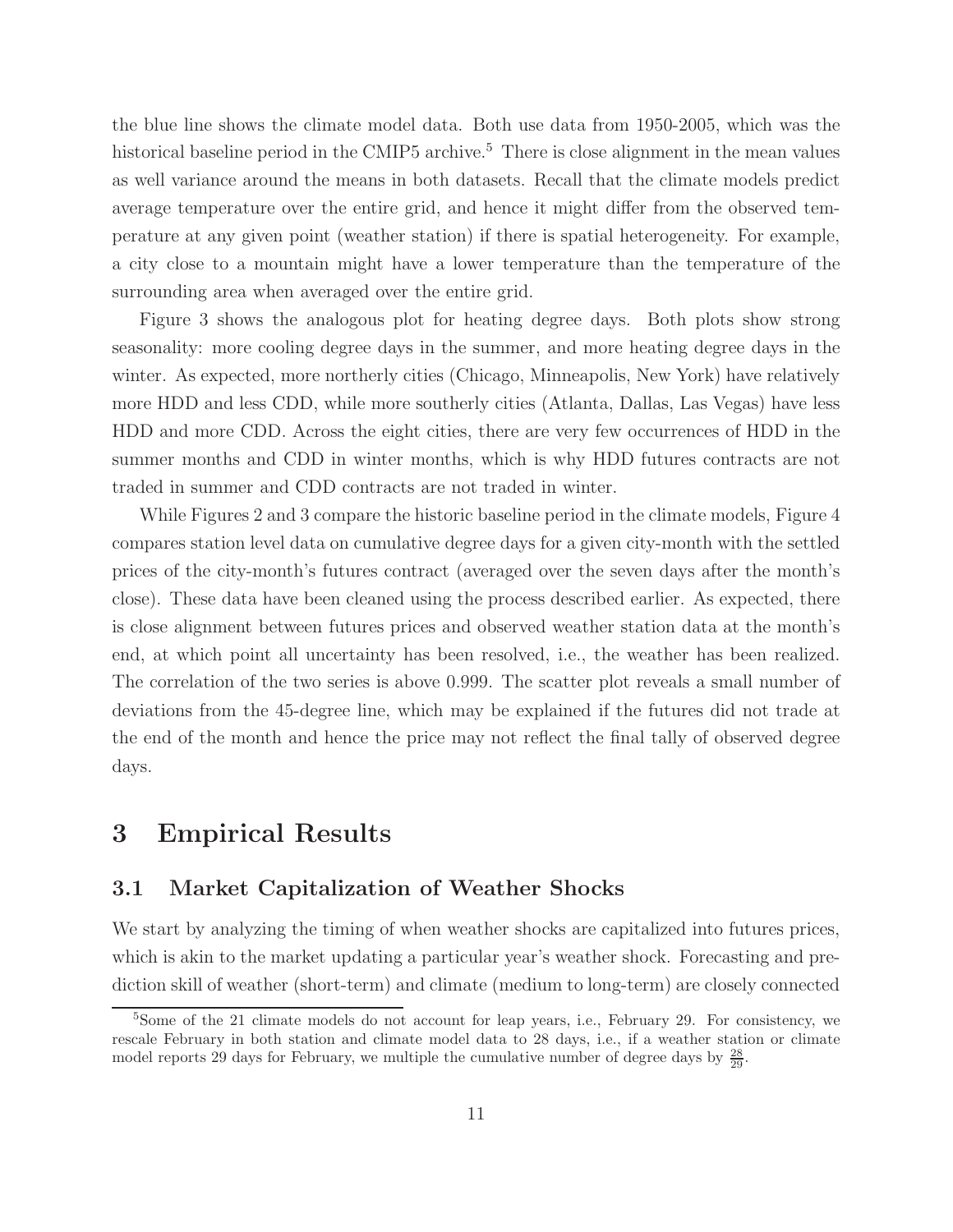(Auffhammer et al. 2013). Climate models build on a foundation of short-term weather dynamics, and the same underlying physical laws apply to the predictions of both weather and climate models. If market participants are accurately updating their longer-term beliefs based on climate warming trends, it would be expected that they also accurately update their short-term beliefs based on weather forecasts.

Weather forecasts are widespread and freely available sources of information, and under efficient markets, we would expect that prices of weather futures to adjust based on these forward expectations. Forecast skill is a function of forecast range. There has been a sustained improvement in weather forecasting across all prediction ranges over the past decades. Forecasting skill seems to have plateaued in the early 2000s when the weather futures market was launched. At present, 5-day forecasts are very accurate with 90% skill, 7-day forecasts are good with 75% skill, and 10-day forecasts are poor with less than 50% skill (Bauer, Thorpe & Brunet 2015). Given this, we would expect an inverted U-shape in terms of the impact of weather shocks on current prices since long-term forecasts beyond 10 days have quickly diminishing value and since very short-term forecasts should have already been incorporated into prices given their certainty. As such, anticipated changes in weather around one week out should have the largest impact on current prices in an efficient weather market.

To test this, we regress changes in weekly futures prices (Friday to Friday) on actual weekly deviations in degree days from historical averages over the contemporaneous week (Saturday to Friday), as well as the three leading weeks as given in equation 5. For CDD, we include the four summer contract months (June to September), the months that showed the highest average number of cooling degree days in Figure 2. The results are shown in Panel A of Table 1. We find that the majority of price updating is driven by weather shocks that occur one week out, when 41-47% of a weather shock (deviation from seasonal average) is priced into futures. The concurrent week follows with an estimate of 17-22%, while shocks two weeks ahead only get reflected 6-8% in the futures price. Leads three weeks into the future have no significant coefficients. The sum of the coefficients for these three weeks  $l = 0...2$  implies that 78% of a weather shock gets capitalized into futures prices during those three weeks, as shown in the most flexible model in column (7). Results are insensitive to the fixed effects included in the regression, which range from no fixed effects in column (1) to city by year by contract month fixed effects as well as week till settlement fixed effects, e.g., a fixed effect for the June 2017 contract in Atlanta as well as fixed effects for the week's position relative to the contract's maturity in column (7).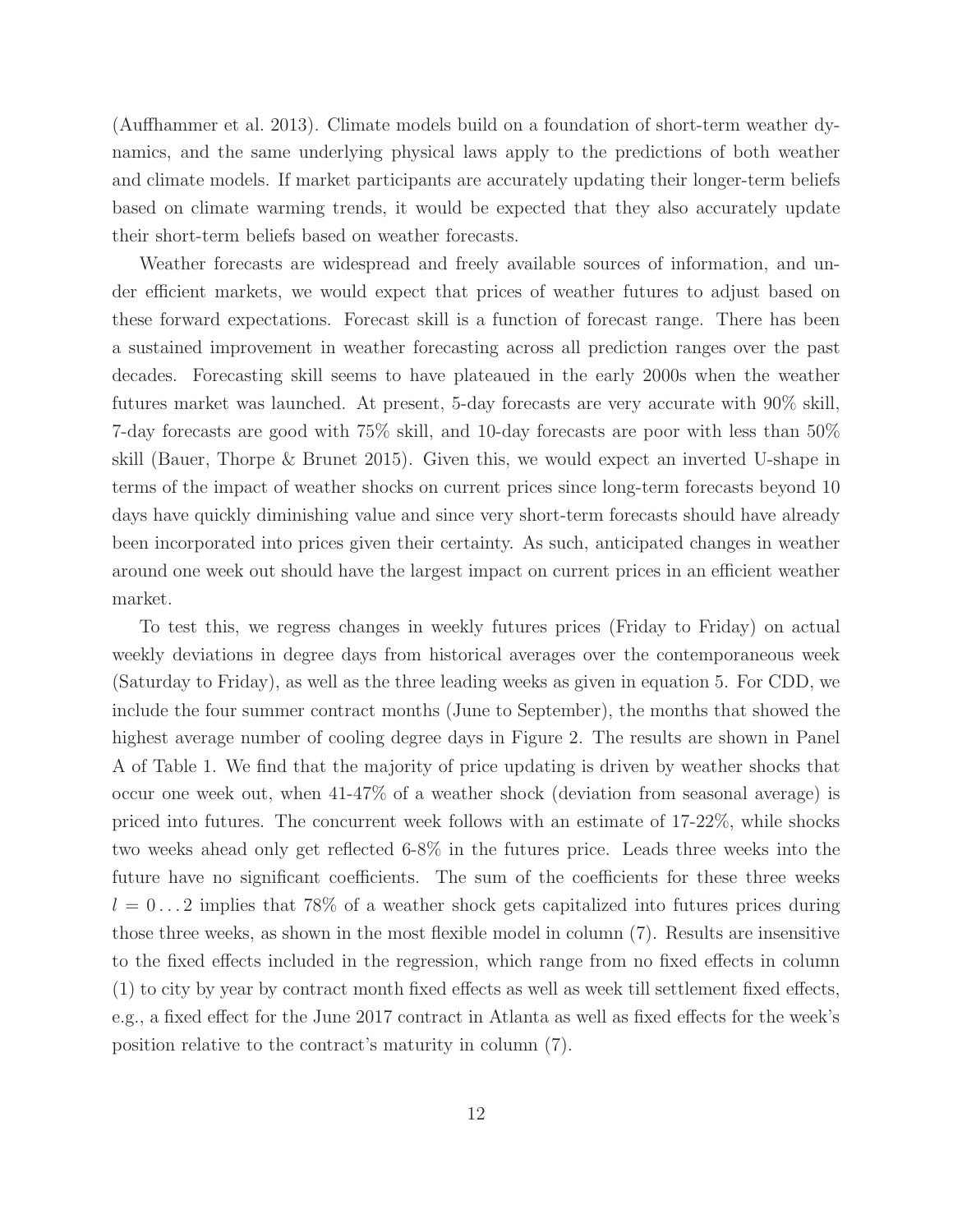Panel B of Table 1 presents the regression results for heating degree days during the winter season from November to March. The coefficient for the period one week into the future again has the largest magnitude, being reflected 35% in the current week's price change. HDD contract prices are also driven by weather shocks two weeks into the future, which are capitalized 23-25%. Together they account for 60% of price changes, as shown in column (7). Neither the contemporaneous week nor the one three weeks out are significant. The insignificant coefficient on the contemporaneous week suggests that short-term weather forecasting skill is better in winter months than summer months in the US.

Earlier we discussed how weather futures are sometimes not traded and hence might not reflect the latest information and the market expectations. Our baseline regression excluded week-on-week price changes if te prices remained constant throughout the entire week. Table A1 includes all the available data, even when no price change occurred during any of the trading days in a week (not just Friday to Friday). This increases the total number of observations by roughly 10%. The resulting coefficients are slightly smaller in magnitude, but not significantly different. The inclusion of these observations may induce attenuation bias as the prices do not reflect true market expectations (the market price has not adjusted). Excluding these observations has its own drawbacks, as the occurrence of a trade is endogenous and might signal extreme weather events that might be easier (or harder) to predict and hence have different forecast skill. However, the results are consistent either way.

In another sensitivity check in Table A2 we exclude weeks where the leads fall beyond the end of the contract month. In the baseline model, these weather shocks were set to zero as they fall outside the time range for which the weather contract is based. We skip the third lead as it was not significant, which allows for an extra week of data. The results are again consistent.

#### 3.2 Linear Trends in Expectations

We now turn to our main analysis of market expectations and climate change. With weather futures contracts, we must be careful to separate price changes driven by short-term weather forecasts and those that reflect longer-term market beliefs on climate change. Some shocks are partially forecastable over the course of months based on oceanic-atmospheric phenomena like El Niño - Southern Oscillation (ENSO) or the North Atlantic Oscillation (NAO). Ideally we would like to use futures prices well before the contract's delivery month to ensure that we are capturing market expectations of climate and not short-term weather forecasts. However,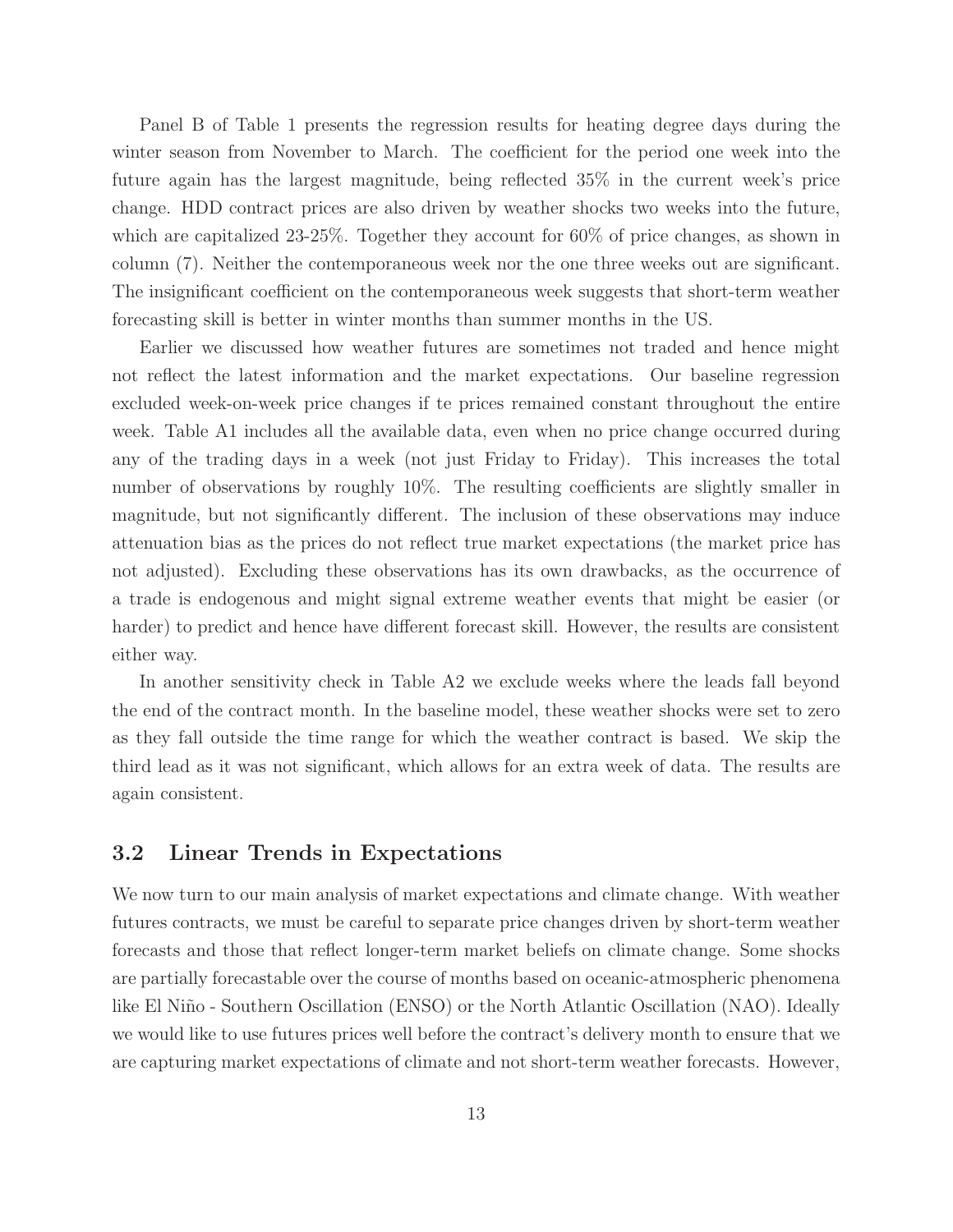precisely because weather is hard to forecast far in advance, trading does not pick up until one is getting closer to the delivery month. Early dated prices may not be representative of the market's true expectation given the illiquidity.

Balancing these two tradeoffs, our baseline model uses average futures prices between 30 to 10 days prior to the start of each contract month, e.g., the average price between June 1 and June 20 for a July CDD contract, which ensures that prices reflect future expectations and not contemporaneous weather as confirmed in the previous section. For the CDD contracts, this average price for each contract-month is again summed over the summer months from June to September, and for the HDD contracts, it is again summed over the winter months from November to March. To capture overall trends, Table 2 regresses the total degree days for each city and season, e.g., annual summer cooling degree days from June to September, on an annual time trend as shown in equation 6.

Column (1a)-(1d) all use the same set of observations where futures data are non-missing.<sup>6</sup> Column (1a) uses the baseline average of futures prices traded 30 to 10 days prior to the start of the contract month. Panel A shows cooling degree days in summer and Panel B shows heating degree days in winter. Both show statistically significant warming in the US with anticipated cooling degree days increasing by about 10 per year during the summer and anticipated heating degree days declining by about 8 per year during the winter. Column (1b) uses weather station data. The observed trends are larger in magnitude with an increase of 12 cooling degree days per year during the summer and a decrease of 17 heating degree days during the winter. The standard errors are much larger given the greater year-toyear swings due to random weather fluctuations, e.g., cold spells during the so-called Polar Vortex. Given these larger standard errors, they are not significantly different from the trends anticipated by the futures market as shown in (1a). The smaller standard errors in the futures data relative to the station level data suggest that we are correctly measuring market expectations over the longer term and not annual weather realizations, which are much noisier. Finally, columns (1c)-(1d) give the predicted trends that climate models had forecast for the same time period in the CMIP5 archive under the RCP4.5 and RCP8.5 model, respectively. Recall that these forecasts were made using climate data from 2005 and before, i.e., the modeling groups had no chance to match their forecast to observed trends. These annual warming trends closely mirror the trend in the futures data, i.e., the markets seem to have fully internalized the projections of climate scientists.

<sup>&</sup>lt;sup>6</sup>For some cities, the futures contracts were established in later years and hence have a shorter time span. In addition, we excluded contracts that had a constant price over the entire contract month and leading up to it as further outlined in Section A1.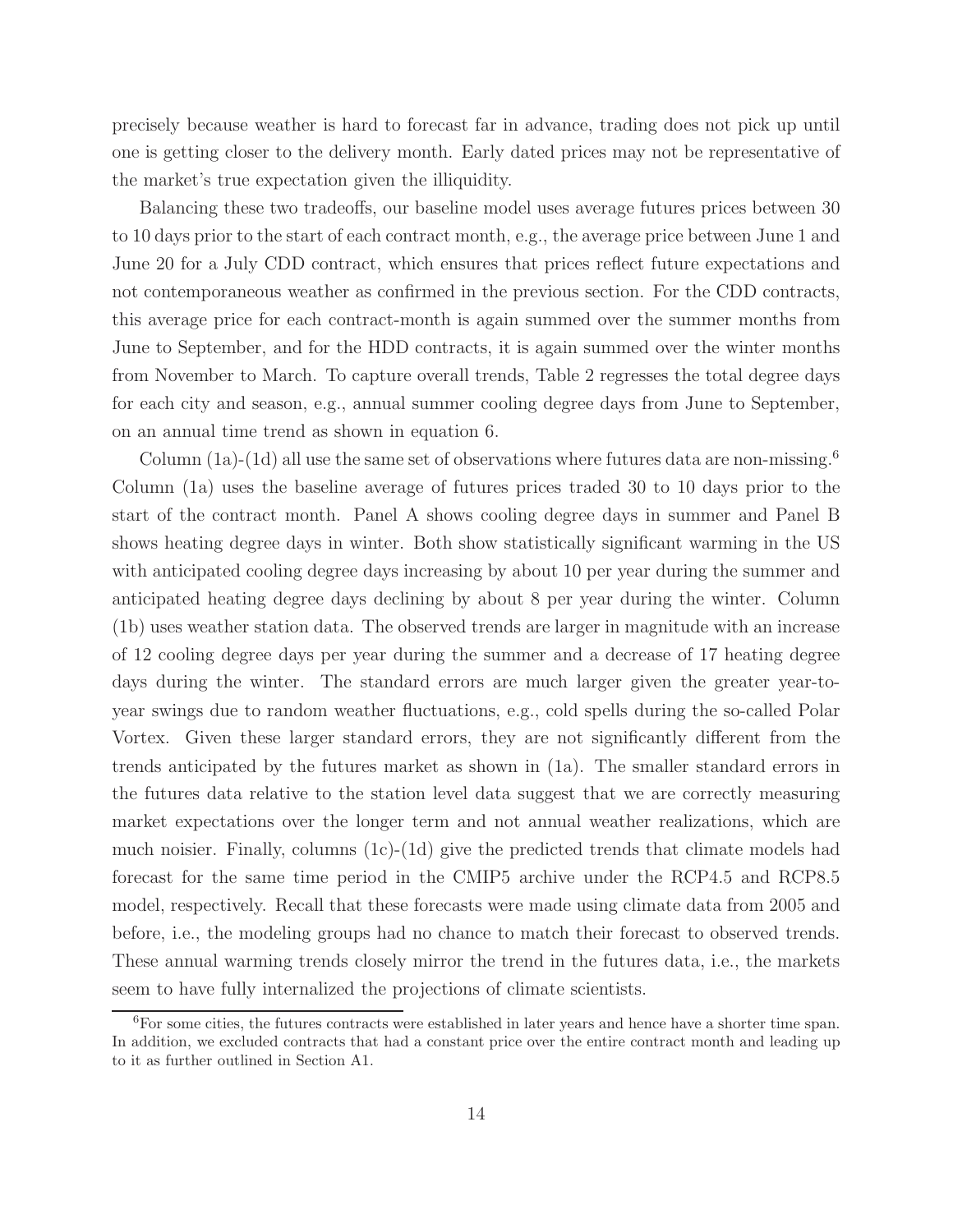While columns (1a)-(1d) purposefully keeps the set of city-year observations constant, columns  $(2a)-(2d)$  replicate the analysis with different subsets of the data. Column  $(2a)$ excludes seasons where any of the monthly contracts did not experience a price change between 30 to 10 days before the start of a delivery month, an indication that no trading activity occurred. This exclusion has a very limited effect on the estimated coefficients. Next we address concerns about the endogeneity of this market, e.g., contracts are especially traded in cold or hot years as firms realize they need a hedge. Columns (2b)-(2d) use all available months with weather station and climate model data (even if no futures data existed) and again find very similar trends.

#### 3.3 Nonlinear Trends in Expectations

Figure 5 relaxes the linearity assumption of the time trend and instead plots lowess regressions of the average annual residuals, i.e., after city fixed effects have been removed to account for different average climates (Atlanta is hotter than Minneapolis) and residuals have been averaged over the eight cities. The exact formula is given in equation (7) above. The lines in green, red, cyan, and blue are the same as in columns  $(1a)-(1d)$  of Table 2, respectively. All of them show a steady upward trend for cooling degree days and a downward trend for heating degree days. The year 2017/2018 was especially warm, leading to a sharp drop for that winter.<sup>7</sup> The observation for summer 2018 is missing because data for June 2018 contracts were not available. Figure A2 replicates the analysis for the summer months from July to September and finds comparable results. Mirroring the heating degree day trend, there is an accelerated increase in warming in 2018.

Next, we look at variability in the non-linear warming trends. The red line showing actual weather outcomes from station data is the most variable as it is influenced by annual and city-level weather anomalies. The magenta line, an additional trend from those included in Table 2, partials out the effects of the ocean oscillation indices that we obtained from the LASSO regression in equation (8) that are summarized in Table 3. Several monthly degree day totals are influenced by the phase of various oceanic oscillation indices. The trend is less variable than the one based on the raw weather station data, i.e., the standard deviation around the trend is lower for the magenta line than the red line, both for cooling and heating degree days. But the overall trend is rather unchanged. In other words, the warming trend observed from station data is not due to the natural variability of oceanicatmospheric phenomena.

<sup>7</sup>Recall that the 2017-2018 winter is coded as 2018.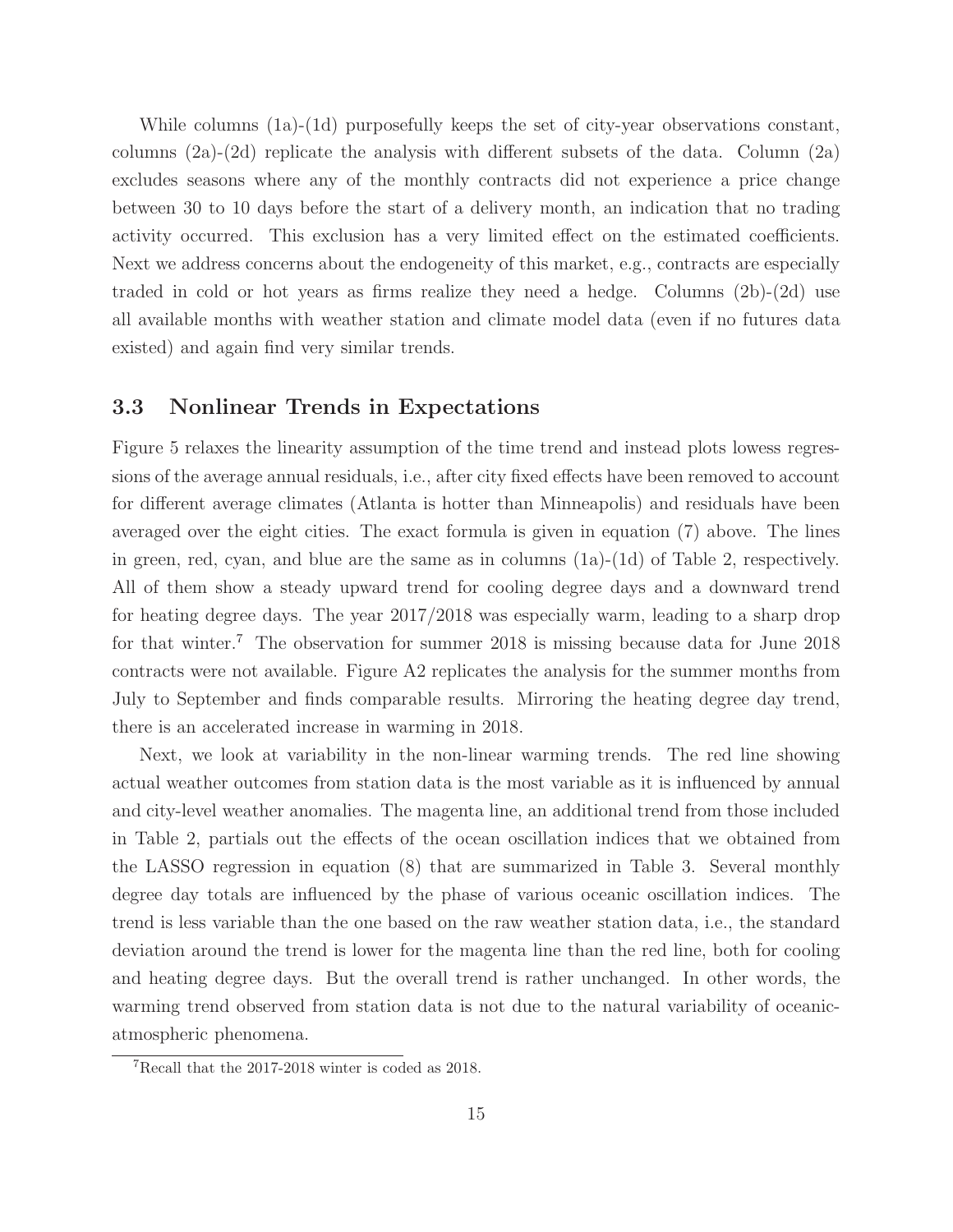Lastly, the smooth green line, which is the trend in futures market expectations, closely follows the cyan and blue line of climate projections, and is not influenced by the red or magenta line, suggesting that the beliefs are not myopically updated based on recently experienced weather but rather tied to the smooth warming trend projected by climate models. Financial markets seem to fully incorporate this scientific consensus.

#### 3.4 Sub-seasonal Trends in Expectations

Tables 4 and 5 separate the aggregate seasonal analysis into months for cooling and heating degree days, respectively. Not surprisingly, there is more variability in these coefficient estimates when the data is summed over a smaller time frame given that anomalous weather shocks at the individual city-level are not being averaged over the course of a season. One unique feature is that futures prices for the month of February show a significant positive trend, i.e., an increase in HDD, which would be consistent with cooling and not warming. All other winter months either show a significant negative trend or insignificant trend with a negative point estimate. This may be explained by recent literature suggesting that melting ice sheets destabilize the jet stream, leading to an increased frequency of stable weather patterns that bring cold arctic air to Europe and North America (Francis & Vavrus 2015). Another paper concludes that "Arctic polar vortex shifted persistently towards the Eurasian continent and away from North America in February over the past three decades. [...] Our analysis reveals that the vortex shift induces cooling over some parts of the Eurasian continent and North America which partly offsets the tropospheric climate warming there in the past three decades." (Zhang et al. 2016). Kim et al. (2014) note that "the mechanism that links sea-ice loss to cold winters remains a subject of debate." So while there remains an active scientific debate, the futures market seems to anticipate cooling in February consistent with the recent literature. This is striking because observed station level data has exhibited a February warming trend across cities, as predicted by the climate models in the CMIP5 archive that preceded this recent debate of the shift in the polar vortex.

Since the polar vortex is expected to mainly influence the East Coast, we provide another nonlinear regression based on the February futures prices for the six cities in the eastern half of the US (excluding Las Vegas and Sacramento) in Figure 6. The figure shows a clear uptick in the expected number of heating degree days around 2006, which started to plateau around 2013. The futures market seems to have shifted to an expectation of colder Februarys.

Such a shift in the polar vortex is likely to aggravate the estimated economic impacts of climate change. A myriad of studies find that moderate temperatures are optimal for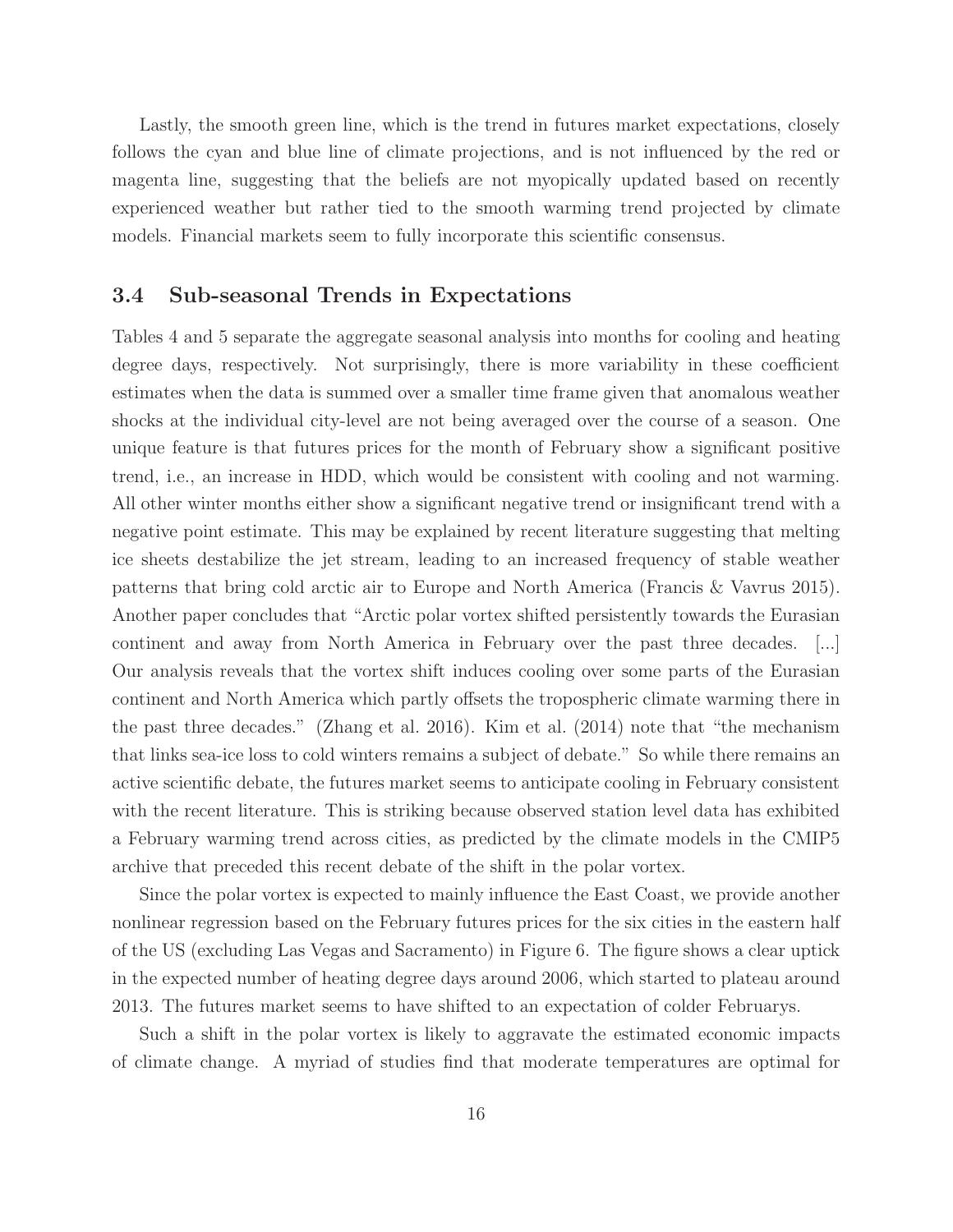energy use (Auffhammer & Mansur 2014), labor productivity (Graff Zivin & Neidell 2014), mortality (Barreca et al. 2016), migration (Feng, Krueger & Oppenheimer 2010, Missirian & Schlenker 2017), GDP growth (Burke, Hsiang & Miguel 2015), and agriculture (Schlenker & Roberts 2009, Auffhammer & Schlenker 2014). Warming usually results in damages from higher summer temperatures while yielding benefits from milder winter temperatures. A shift in the polar vortex with colder February temperatures would hence accentuate damages, as a result of the hotter summers and colder winters. Overall, winters on average are still getting warmer and hence yielding benefits, but a shift in the polar vortex with colder February temperatures will offset some of those benefits.

### 3.5 Spatial Heterogeneity in Warming

We examine spatial heterogeneity in the warming trends in Figure 7. While climate models correctly predicted average annual trends in degree days, the predicted spatial heterogeneity among the eight cities in our sample does not match the observed distribution from station data. A regression of trends in city-level warming expectations derived from futures data on city-level warming trends from the climate models does not provide a significant estimate for spatial patters in cooling degree days in summer. For heating degree days, the coefficient is negative under the RCP4.5 scenario, suggesting that cities that were predicted to see higher-than-average winter warming in the climate models actually had lower-than-average warming in the futures data. There are two possible explanations.

First, as discussed in the previous section, it is much harder to predict spatial heterogeneity in warming than it is to predict average trends because of all the localized feedback loops of the climate system. The average trend is given by a simple balance of energy calculation. For example, if one increases the burner under a pot of water the average temperature will increase, but it is much harder to predict where this extra energy will show up and how it will spread across the volume of water. Similarly, changes in wind patterns might lead to higher warming in some areas while reducing it in others (Hsiang & Kopp 2018). February cooling due to the polar vortex over eastern North America goes hand-in-hand with higherthan-expected warming in the Arctic. Cooling in East Coast cities does not refute that the globe is warming, which it is in total, but rather reflects the uncertainty on where the extra energy manifests as jet streams shift.

Second, the futures market only came into existence in the fall of 2001 which might be too short a time frame to pick up city-level warming trends that are heavily influenced by city-level outliers that would otherwise average out over space.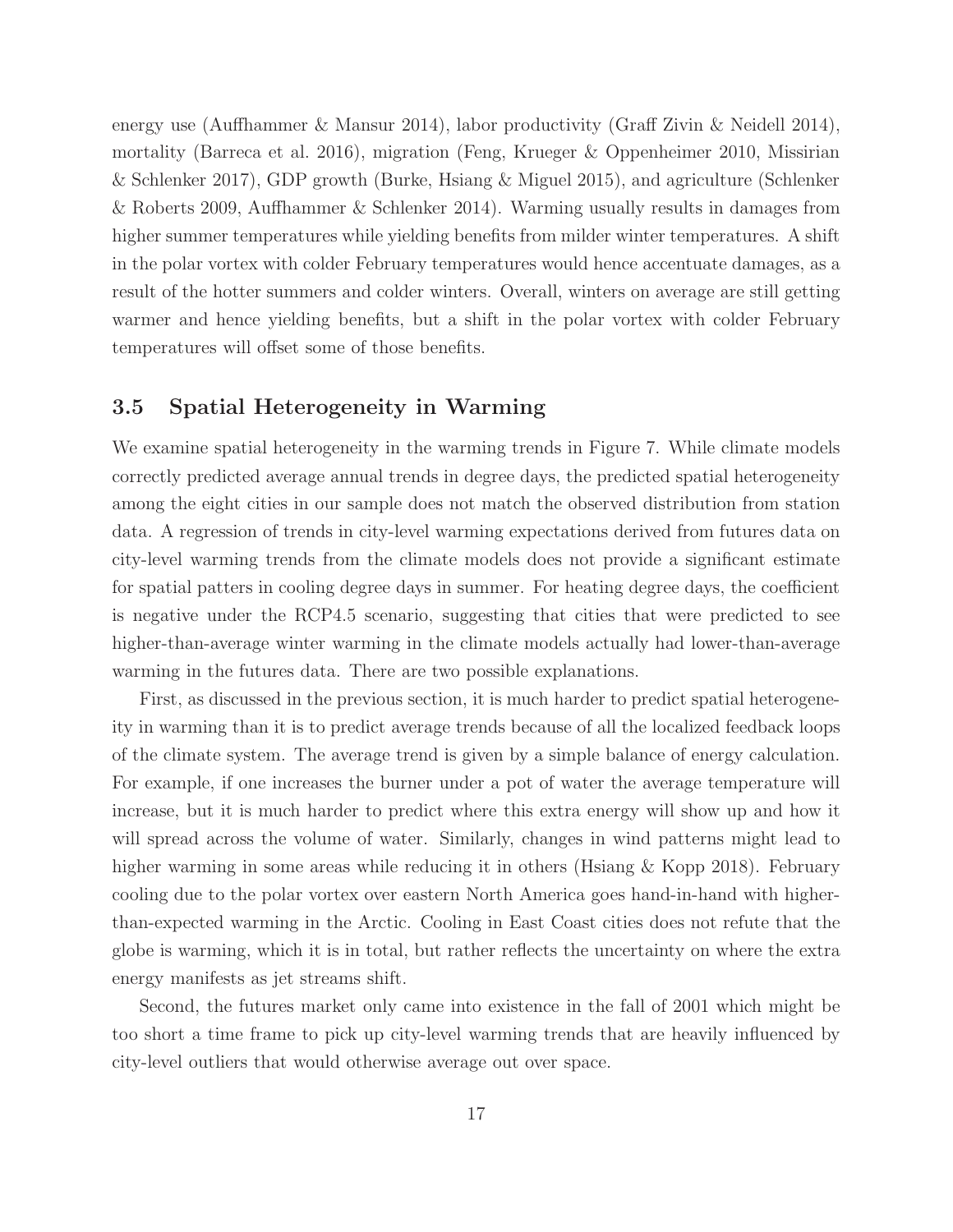#### 3.6 Trends Prior to 2002 and Post 2018

Given the drawbacks of a limited time series of 17 years, we contrast the trend from 2002 to 2018 in our analysis to nonparametric trends in weather station data from 1950 to 2018 in Figure 8, which aer available before the futures data started in 2002. Residuals, i.e., deviations in city-level seasonal totals compared to the historic average, are again colorcoded by each city's airport and the nonparametric lowess regression is added as a black line. As other authors have emphasized (Burke & Emerick 2016, e.g.,), observable warming trends become apparent in the data around 1980. We find the same for the eight cities in our sample: from 1950 to 1980 the nonparametric black line is rather flat. Starting around 1980 there is a clear uptick in warming over the last four decades as manifested by a higher number of cooling degree days and a lower number of heating degree days.

This warming trend is predicted to intensify in the future as shown in Figure 9, which displays the output from the climate models to the end of the century. The top row again shows cooling degree days, while the bottom row shows heating degree days. The left column shows nonparametric warming paths under the RCP4.5 scenario, while the right column shows it for RCP8.5. Our sample period (2002-2018) is indicated by dashed grey lines. While the models accurately predicted the initial trend from 2002 to 2018, which are comparable in both RCP scenarios, there is greater uncertainty about what will happen towards the end of the century as greenhouse gases accumulate in the atmosphere. Note the policy-driven divergence in warming trends projected under the two different climate model scenarios, i.e., much stronger warming under RCP8.5 (right column) than under RCP4.5 (left column). There is also spatial heterogeneity in predicted warming, albeit subject to the caveat discussed in the previous section about the uncertainty around the impact of shifting circulation patterns.

## 4 Conclusion

This paper contributes to the literature on belief formation and expectations about climate change. To the best of our knowledge, we are the first to utilize a direct measure of climate change expectations as derived from weather-based futures contracts. The evidence shows that financial markets fully incorporate climate model projections. We find that the market has been accurately pricing in climate change, largely in line with global climate models, and that this began occurring at least since the early 2000s when the weather futures markets were formed.

This has relevance for the corporate sector. Recent studies have highlighted how the val-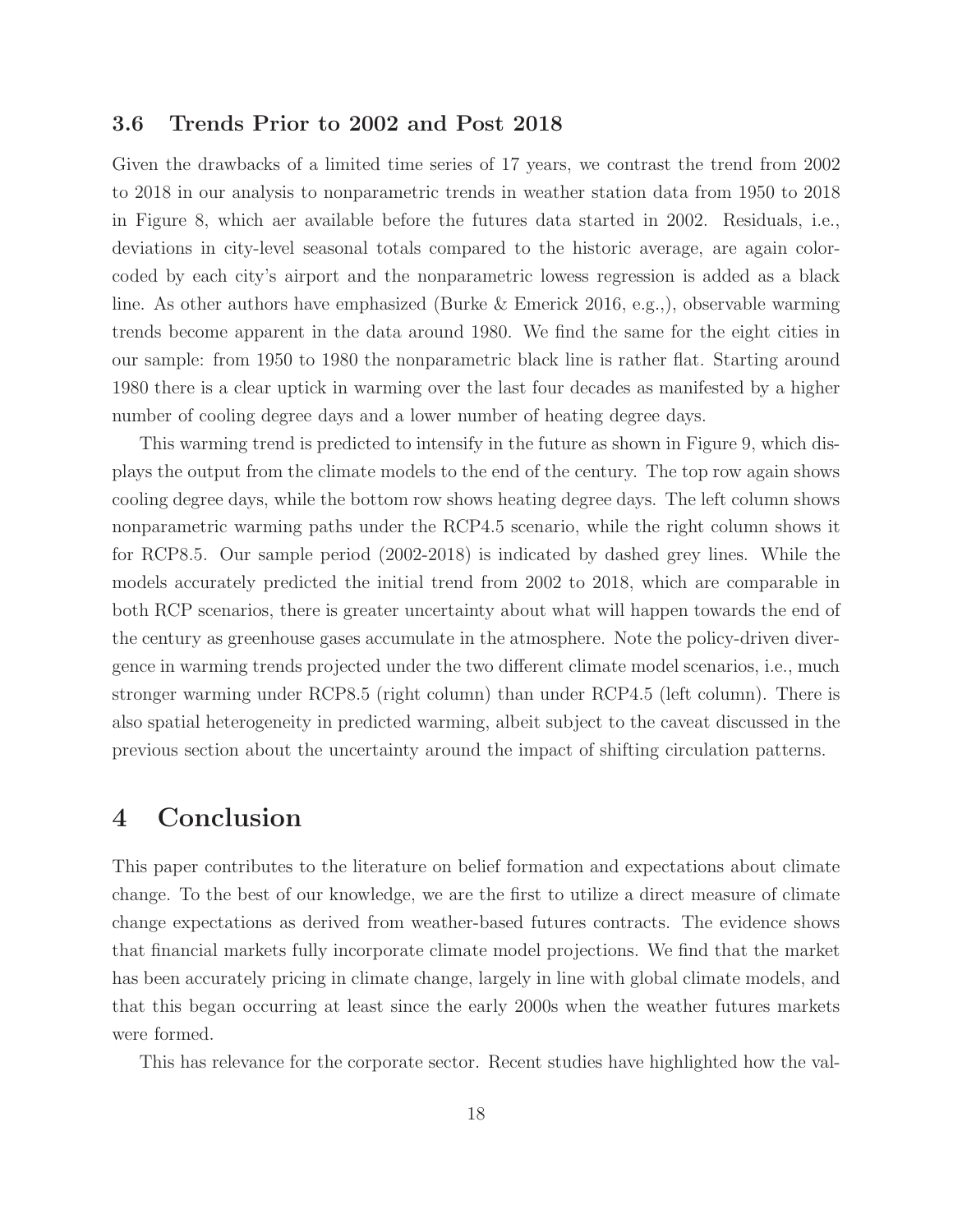uations of companies and entire industries are sensitive to weather fluctuations. Efficient and profit-maximizing behavior requires an accurate assessment of predicted warming. Weather markets can provide companies with pertinent information on future weather and climate trends, as well as a hedge against potential lost profit.

There are also policy implications of our findings, especially since some politicians still question the existence and extent of climate change. Anyone doubting the observed warming trend can make a significant profit by betting against it in weather markets. However, the observed annual trend in futures prices shows that the supposedly-efficient financial markets agree that the climate is warming. At least so far, climate models have been very accurate in predicting the average warming trend that's been observed across the US. When money is on the line, it is hard to find parties willing to bet against the scientific consensus.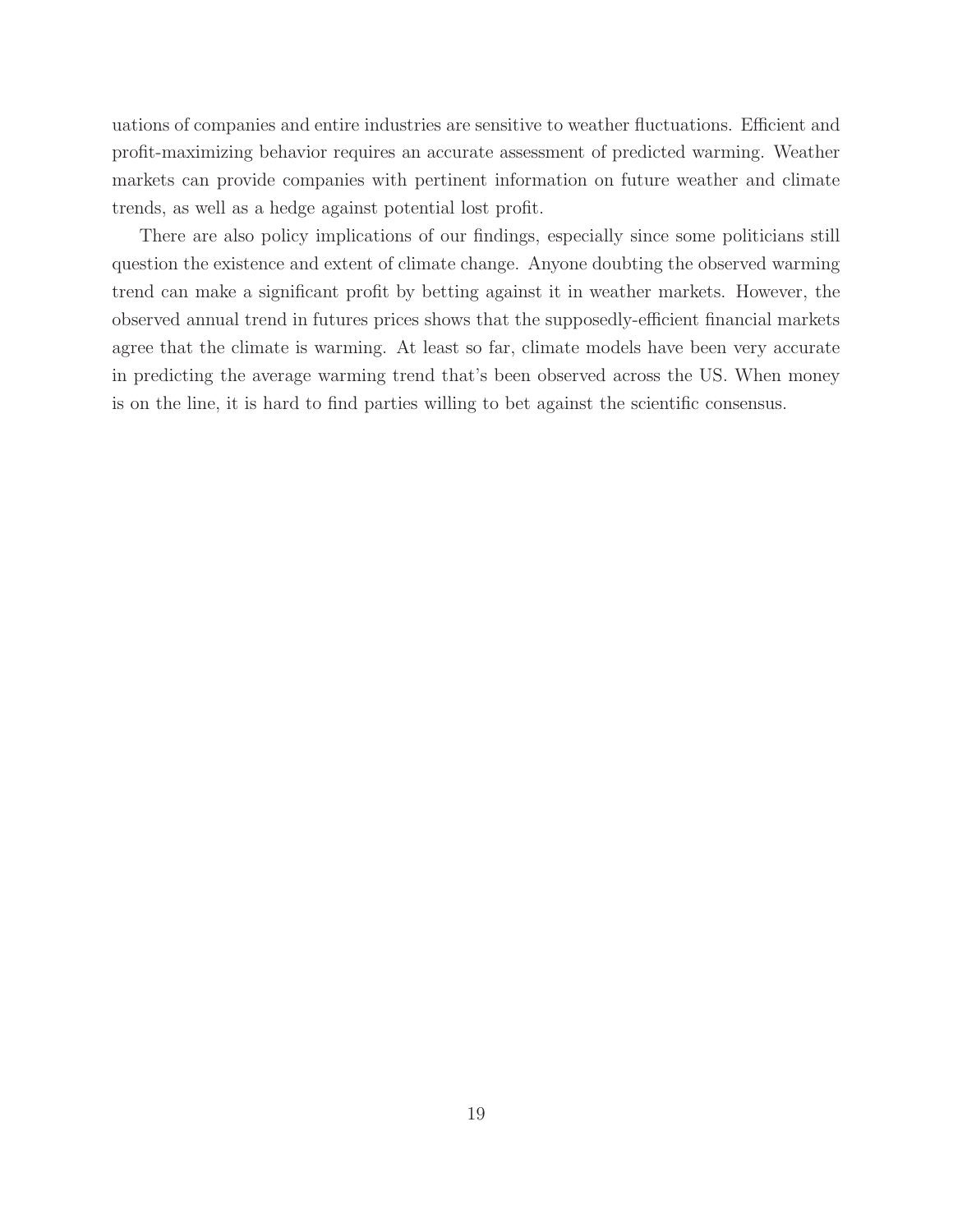# References

- Addoum, Jawad M., David T. Ng, and Ariel Ortiz-Bobea. 2019. "Temperature Shocks and Earning News." *Review of Financial Studies*.
- American Association for the Advancement of Science. December 9, 2006. "AAAS Board Statement on Climate Change."
- Auffhammer, Maximilian. 2018. "Quantifying Economic Damages from Climate Change." *Journal of Economic Perspectives*, 32(4): 33–52.
- Auffhammer, Maximilian, and Erin T Mansur. 2014. "Measuring climatic impacts on energy consumption: A review of the empirical literature." *Energy Economics*, 46: 522– 530.
- Auffhammer, Maximilian, and Wolfram Schlenker. 2014. "Empirical studies on agricultural impacts and adaptation." *Energy Economics*, 46: 555–561.
- Auffhammer, Maximilian, Solomon M. Hsiang, Wolfram Schlenker, and Adam Sobel. 2013. "Using Weather Data and Climate Model Output in Economic Analyses of Climate Change." *Review of Environmental Economics and Policy*, 7(2): 181–198.
- Barreca, Alan, Karen Clay, Olivier Deschênes, Michael Greenstone, and Joseph S. Shapiro. 2016. "Adapting to Climate Change: The Remarkable Decline in the U.S. Temperature-Mortality Relationship over the 20th Century." *Journal of Political Economy*, 124: 105–159.
- Bauer, Peter, Alan Thorpe, and Gilbert Brunet. 2015. "The quiet revolution of numerical weather prediction." *Nature*, 525: 47–55.
- Burke, Marshall, and Kyle Emerick. 2016. "Adaptation to Climate Change: Evidence from US Agriculture." *American Economic Journal: Economic Policy*, 8(3): 106–140.
- Burke, Marshall, Solomon M. Hsiang, and Edward Miguel. 2015. "Global Non-linear Effect of Temperature on Economic Production." *Nature*.
- Campbell, Sean D., and Francis X. Diebold. 2005. "Weather Forecasting for Weather Derivatives." *Journal of the American Statistical Association*, 100(469): 6–16.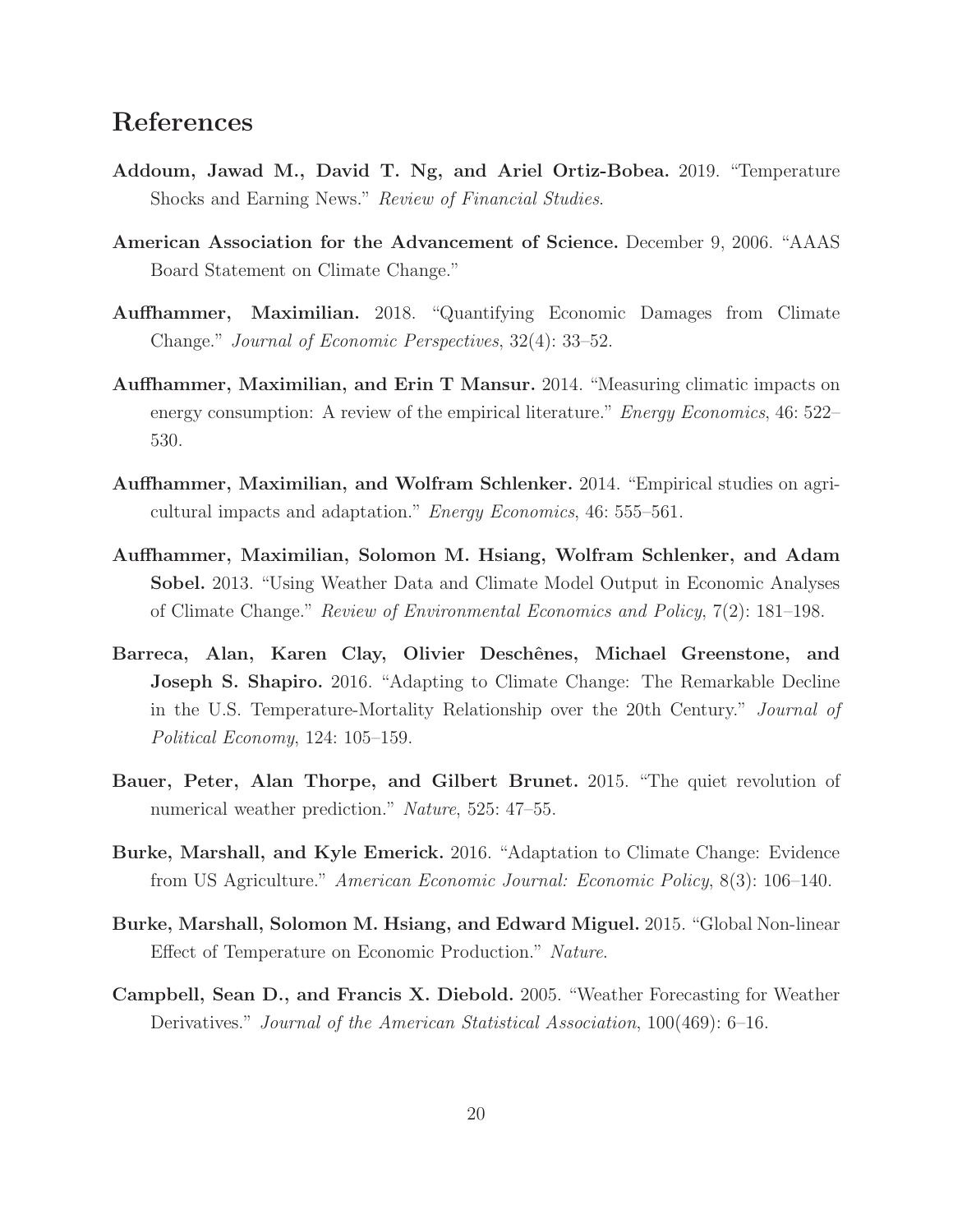- Dell, Melissa, Benjamin F. Jones, and Benjamin A. Olken. 2014. "What Do We Learn from the Weather? The New Climate-Economy Literature." *Journal of Economic Literature*, 53(3): 740–798.
- Feng, Shuaizhang, Alan B. Krueger, and Michael Oppenheimer. 2010. "Linkages among climate change, crop yields and MexicoUS cross-border migration." *Proceedings of the National Academy of Sciences of the United States*, 107(32): 14257–14262.
- Francis, Jennifer A., and Stephen J Vavrus. 2015. "Evidence for a wavier jet stream in response to rapid Arctic warming." *Environmental Research Letters*, 10: 014005.
- Graff Zivin, Joshua, and Matthew Neidell. 2014. "Temperature and the Allocation of Time: Implications for Climate Change." *Journal of Labor Economics*, 32(1): 1–26.
- Hong, Harrison, Frank Weikai Li, and Jiangmin Xu. 2019. "Climate risks and market efficiency." *Journal of Econometrics*, 208(1): 265–281.
- Howe, Peter D., Matto Mildenberger, Jennifer R. Marlon, and Anthony Leiserowitz. 2015. "Geographic variation in opinions on climate change at state and local scales in the USA." *Nature Climate Change*, 5: 596603.
- Hsiang, Solomon, and Robert E. Kopp. 2018. "An Economist's Guide to Climate Change Science." *Journal of Economic Perspectives*, 32(4): 3–32.
- Kala, Namrata. 2017. "Learning, Adaptation, and Climate Uncertainty." *Working Paper*.
- Kaufmann, Robert K., Michael L. Mann, Sucharita Gopal, Jackie A. Liederman, Peter D. Howe, Felix Pretis, Xiaojing Tang, and Michelle Gilmore. 2017. "Spatial heterogeneity of climate change as an experiential basis for skepticism." *Proceedings of the National Academy of Sciences*, 114(1): 67–71.
- Kim, Baek-Min, Seok-Woo Son, Seung-Ki Min, Jee-Hoon Jeong, Seong-Joong Kim, Xiangdong Zhang, Taehyoun Shim, and Jin-Ho Yoon. 2014. "Weakening of the stratospheric polar vortex by Arctic sea-ice loss." *Nature Communications*, 5: 4646 EP.
- Leiserowitz, Anthony, Edward Maibach, Connie Roser-Renouf, Seth Rosenthal, and Matthew Cutler. 2016. *Climate Change in the American Mind: November 2016.* Yale University and George Mason University.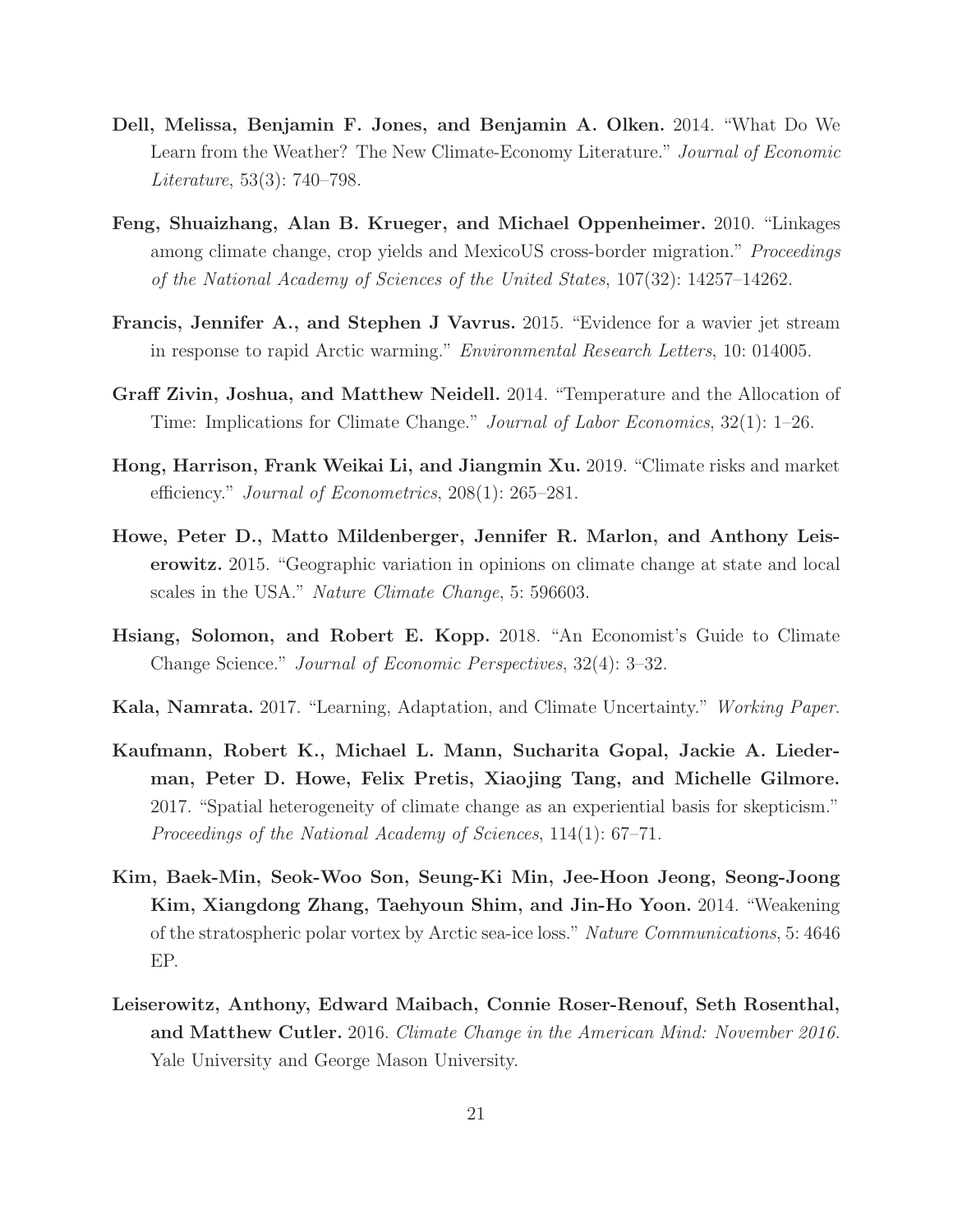- McGlade, Christophe, and Paul Ekins. 2015. "The geographical distribution of fossil fuels unused when limiting global warming to 2C." *Nature*, 517: 187–190.
- Meng, Kyle C. 2017. "Using a Free Permit Rule to Forecast the Marginal Abatement Cost of Proposed Climate Policy." *American Economic Review*, 107(3): 748–784.
- Missirian, Anouch, and Wolfram Schlenker. 2017. "Asylum Applications Respond to Temperature Fluctuations." *Science*, 358: 1610–1614.
- Moore, Frances, Nicholas Obradovich, and Flavio Lehner. 2018. "Rapidly-Adjusting Perceptions of Temperature in a Changing Climate." *Working Paper*.
- Neidell, Matthew. 2009. "Information, Avoidance Behavior, and Health: The Effect of Ozone on Asthma Hospitalizations." *Journal of Human Resources*, 44(2): 450–478.
- Oreskes, Naomi, and Erik M. Conway. 2010. *Merchants of Doubt.* Bloomsbury Press.
- Rosenzweig, Mark R., and Christopher Udry. 2014. "Rainfall Forecasts, Weather, and Wages over the Agricultural Production Cycle." *American Economic Review*, 104(5): 278–283.
- Schlenker, Wolfram, and Michael J. Roberts. 2009. "Nonlinear Temperature Effects Indicate Severe Damages to U.S. Crop Yields under Climate Change." *Proceedings of the National Academy of Sciences*, 106(37): 15594–15598.
- Shrader, Jeffrey. 2017. "Expectations and adaptation to environmental risks." *Working Paper*.
- Turkey, J. W. 1977. *Exploratory Data Analysis.* AddisonWesley.
- Zebiak, Stephen E., and Mark A. Cane. 1987. "A Model El Niño-Southern Oscillation." *Monthly Weather Review*, 115: 2262–2278.
- Zhang, Jiankai, Wenshou Tian, Martyn P. Chipperfield, Fei Xie, and Jinlong Huang. 2016. "Persistent shift of the Arctic polar vortex towards the Eurasian continent in recent decades." *Nature Climate Change*, 6: 1094–1099.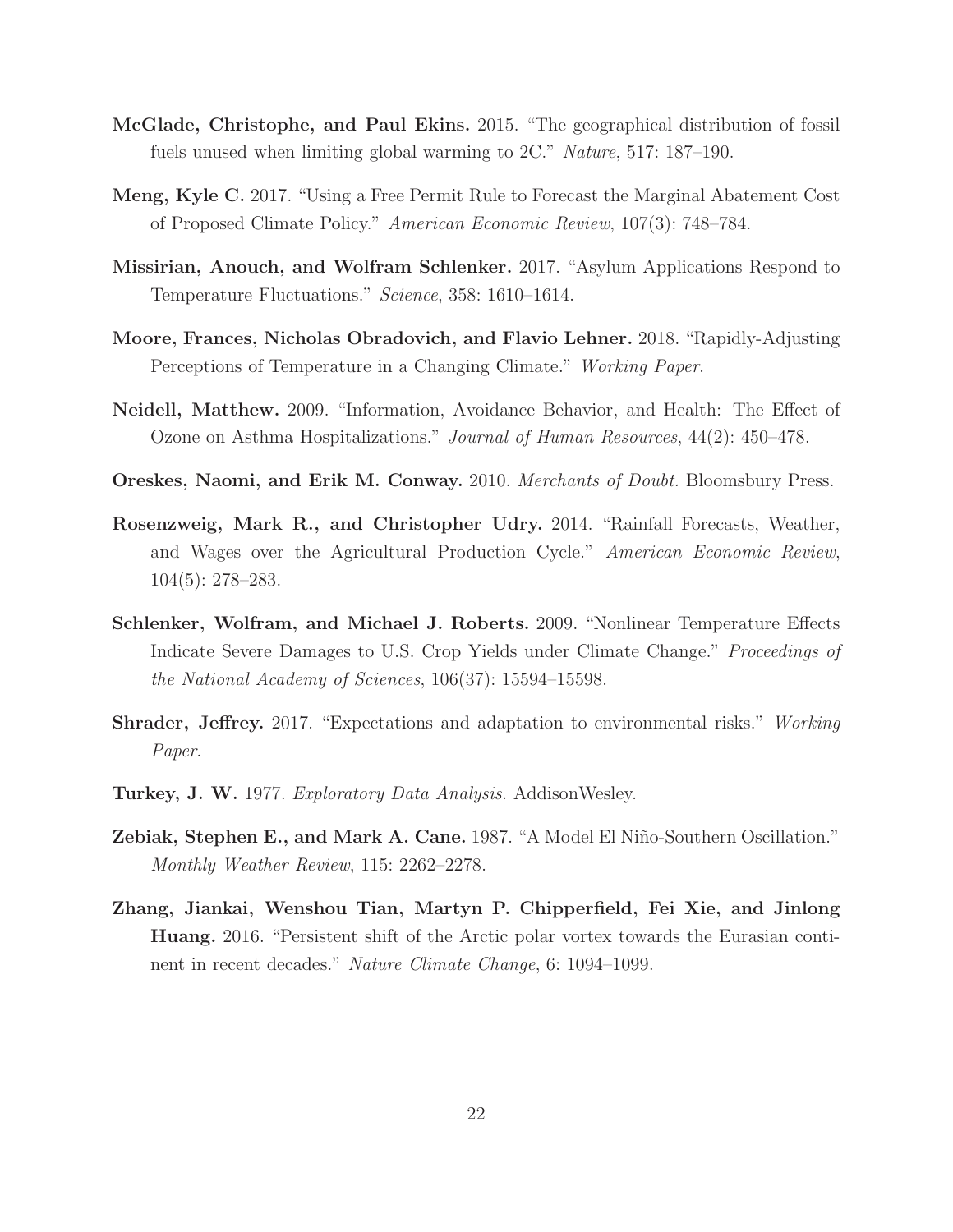

Notes: Figure displays the location of the eight airports for which weather derivatives were traded in 2018. They are from north to south: Minneapolis - Saint Paul (MSP), Chicago O'Hare (ORD), New York LaGuardia (LGA), Cincinnati - Northern Kentucky (CVG), Sacramento (SAC), Las Vegas (LAS), Atlanta (ATL), and Dallas Fort Worth (DFW).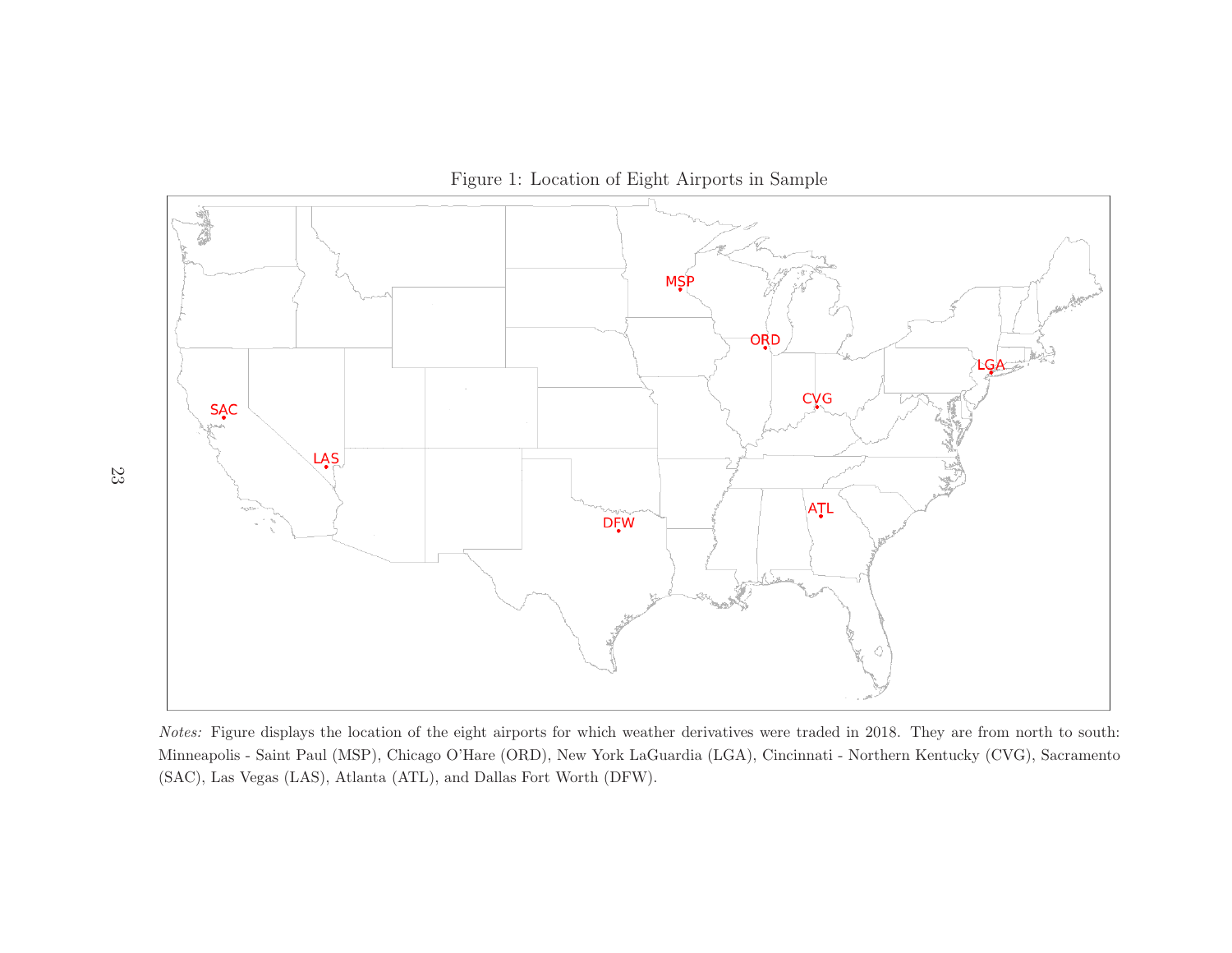

#### Figure 2: Cooling Degree Days by Month and Weather Dataset for Eight Airports

Notes: Figure displays boxplots of cooling degree days, i.e., the amount average daily temperatures exceed 65F, summed over all days of <sup>a</sup> month. The box <sup>p</sup>lots show the variation for the calendar month across years in 1950-2005. Blue bar graphs use station level data from the airport, while the red bar grap<sup>h</sup> uses the daily data from NASA NEX-GDDP of the grid cell in which the airport is located. Boxes indicate the 25-75% range, with the median shown by <sup>a</sup> horizontal bar. Whiskers extend to the lower and upper adjacent value using STATA's default parameter from Turkey (1977).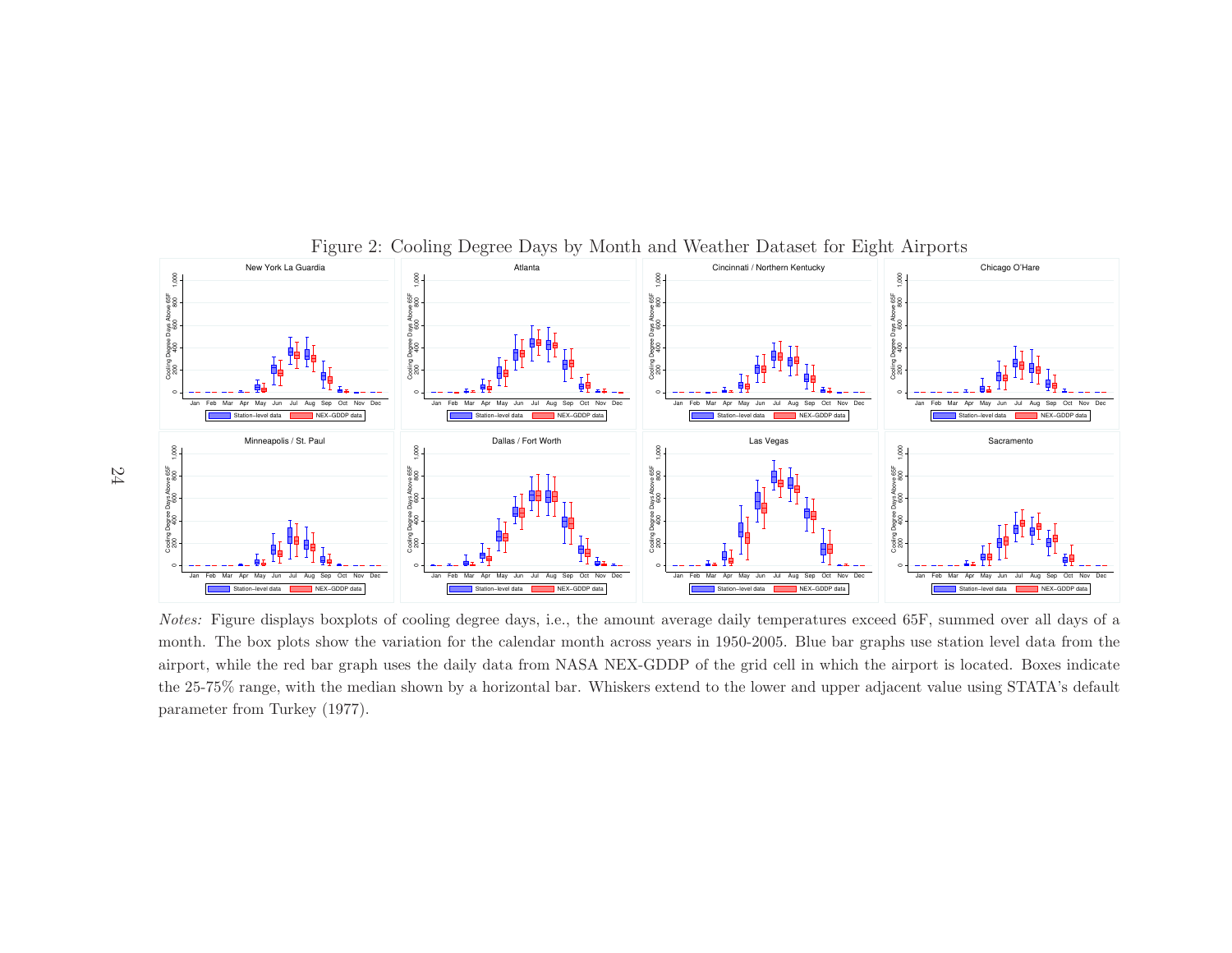

Figure 3: Heating Degree Days by Month and Weather Dataset for Eight Airports

;; Notes: Figure displays boxplots of cooling degree days, i.e., the amount average daily temperatures exceed 65F, summed over all days of a month. The box <sup>p</sup>lots show the variation for the calendar month across years in 1950-2005. Blue bar graphs use station level data from the airport, while the red bar grap<sup>h</sup> uses the daily data from NASA NEX-GDDP of the grid cell in which the airport is located. Boxes indicate the 25-75% range, with the median shown by <sup>a</sup> horizontal bar. Whiskers extend to the lower and upper adjacent value using STATA's default parameter from Turkey (1977).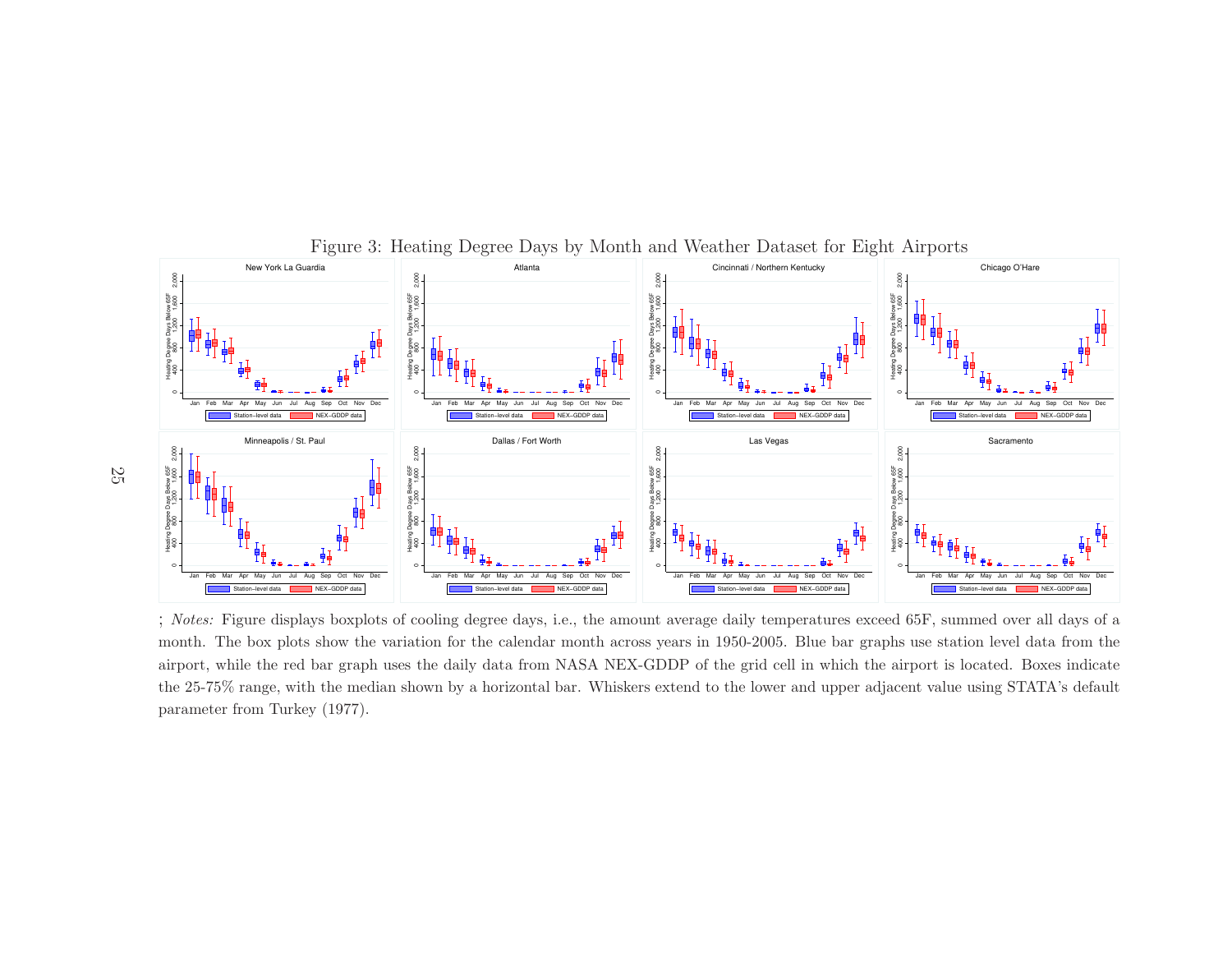

Notes: Left graph displays a scatter plot of the 513 observed monthly cooling degree day (CDD) totals against the average futures price the week following the end of the summer months June-September. Right graph displays a scatter plot of the 630 observed monthly heating degree day (HDD) totals against the average futures price the week following the end of the winter months November-March. Both graphs use data from winter 2001/2002 through summer 2018 across the eight airports. Graphs exclude 8 CDD (12 HDD) futures contracts where prices did not move in the 14-day window spanning between 7 days before the end of the month or seven days after the end of the month, as it is not clear that they reflect final totals.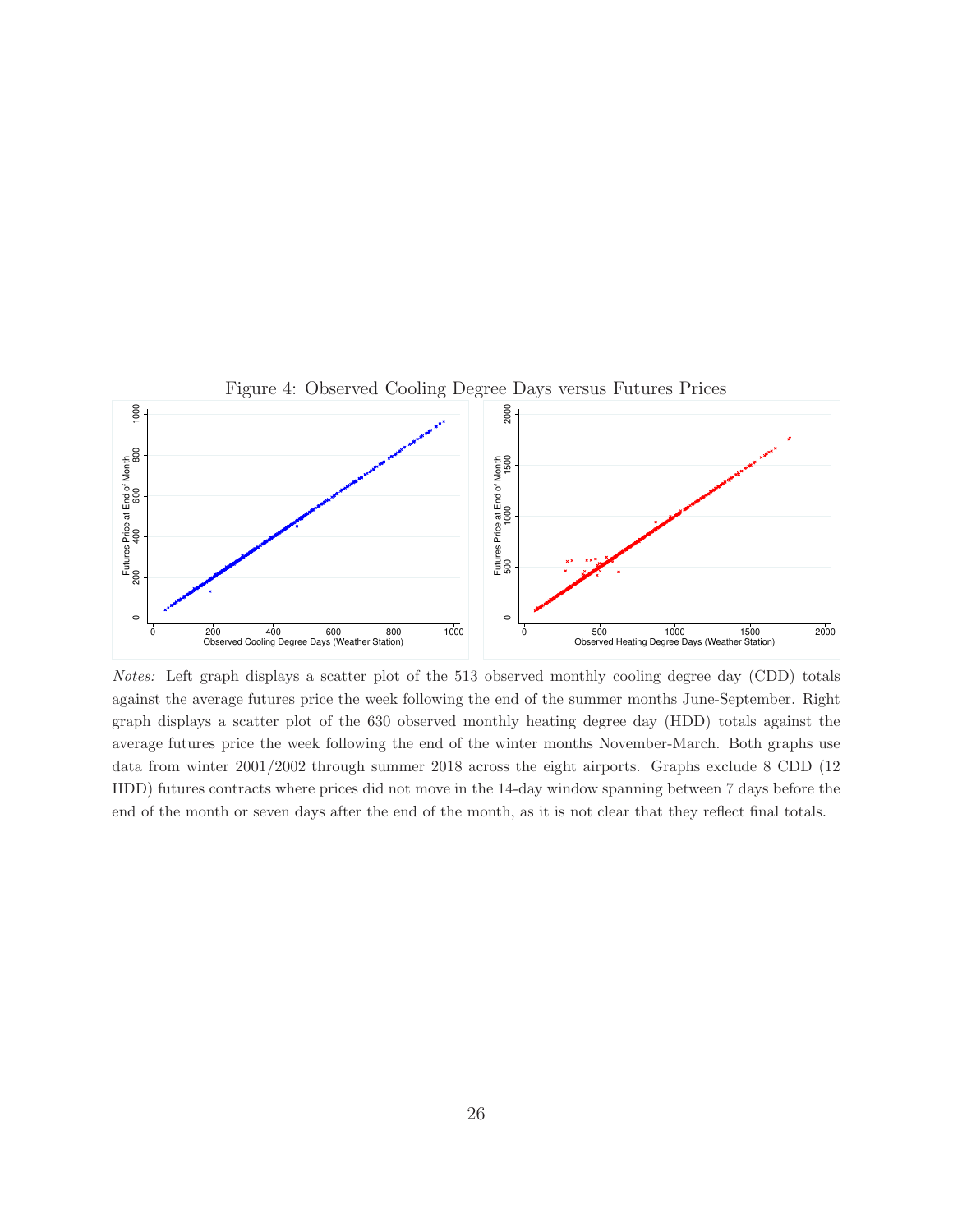

#### Figure 5: Nonparametric Futures Prices and Weather

Notes: Figure estimates nonparametric trends using lowess regression on the average annual residual among the eight airports, i.e., the annual residuals after taking out airport fixed effects (means) are averaged by year before running lowess on the annual observations. Red line shows the results for the observed station data, the magenta line partials out ocean oscillation indices that affect weather. The green line uses futures prices before the weather is realized, and the blue and cyan lines use model output from NASA NEX-GDDP. The left column shows the results for summer (June-September) CDD and the right column for winter (November-March) HDD.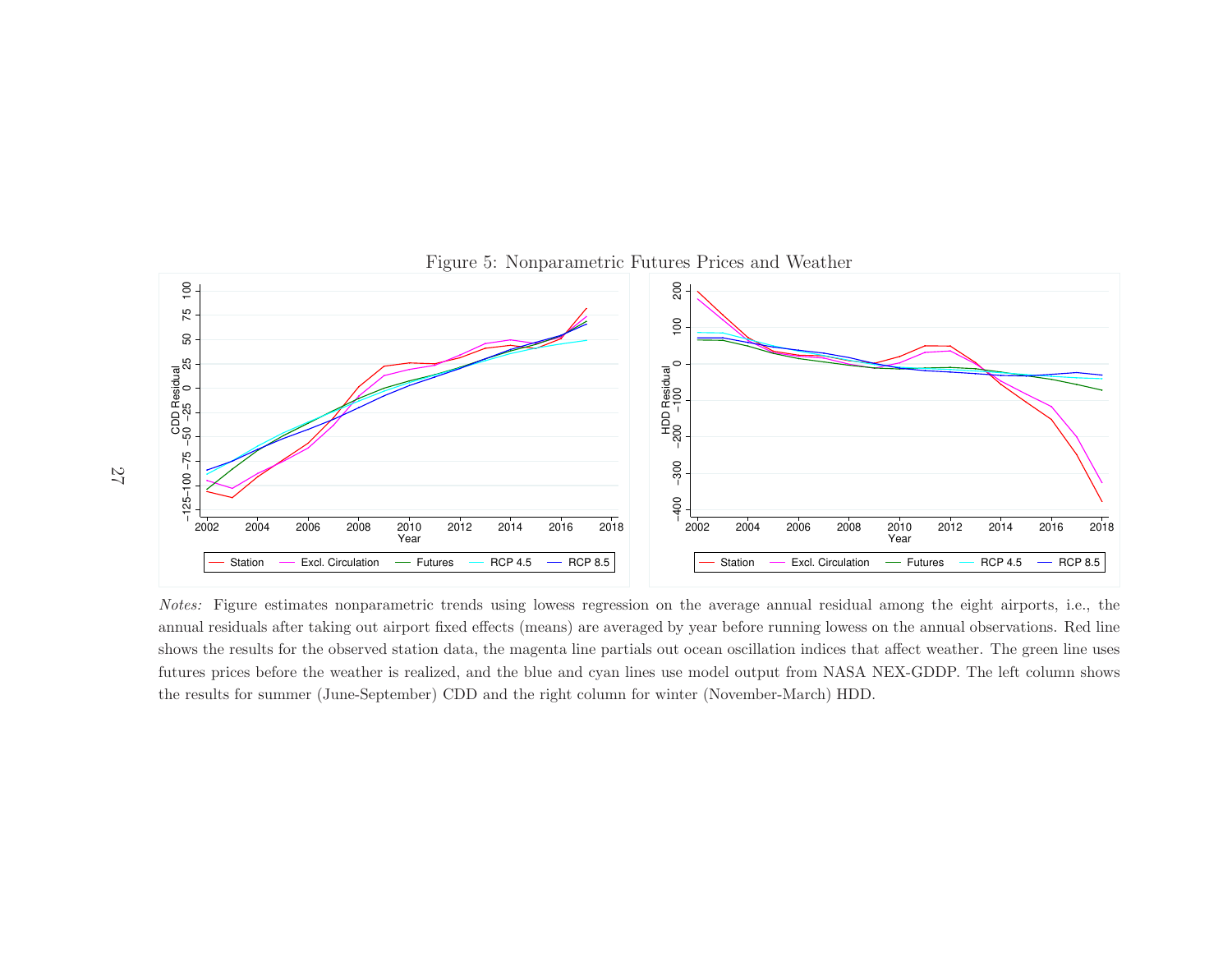

Figure 6: Nonparametric Futures Prices for February Futures in Eastern US

Notes: Figure estimates nonparametric trends using lowess regression on the average annual residual among the six eastern airports, i.e., the annual residuals after taking out airport fixed effects (means) are averaged by year before running lowess on the annual observations. Residuals are color coded by airport and the lowess regression line is added in black.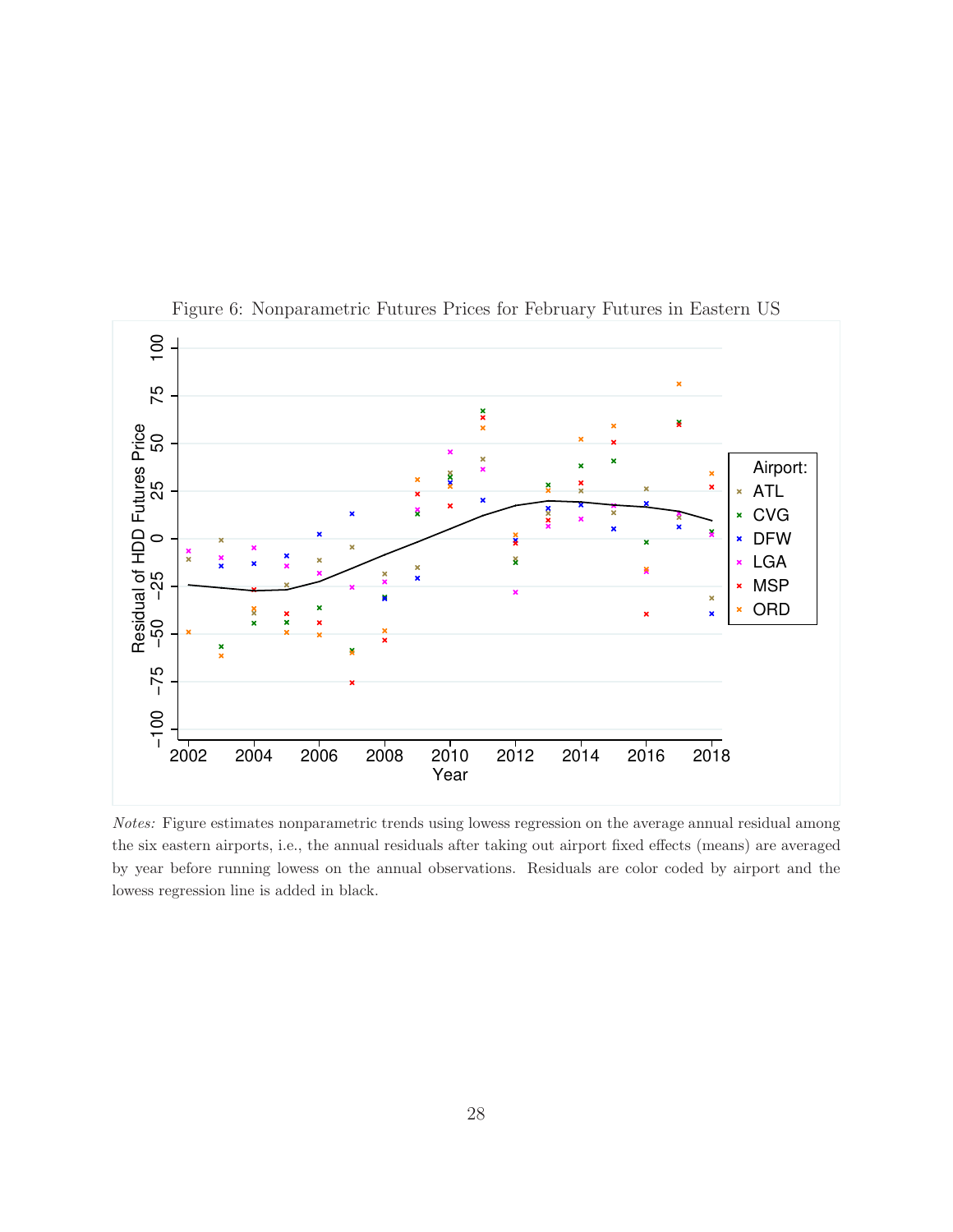

Figure 7: Spatial Heterogeneity of Trends in Station, Futures, and Climate Model Data

Notes: Graphs show scatter plots of trends in station, futures, and climate model data by airport as shown in Figure 1. Airports are sorted from north to south. Left column shows the results for summer (June-September) CDD and the right column for winter (November-March) HDD.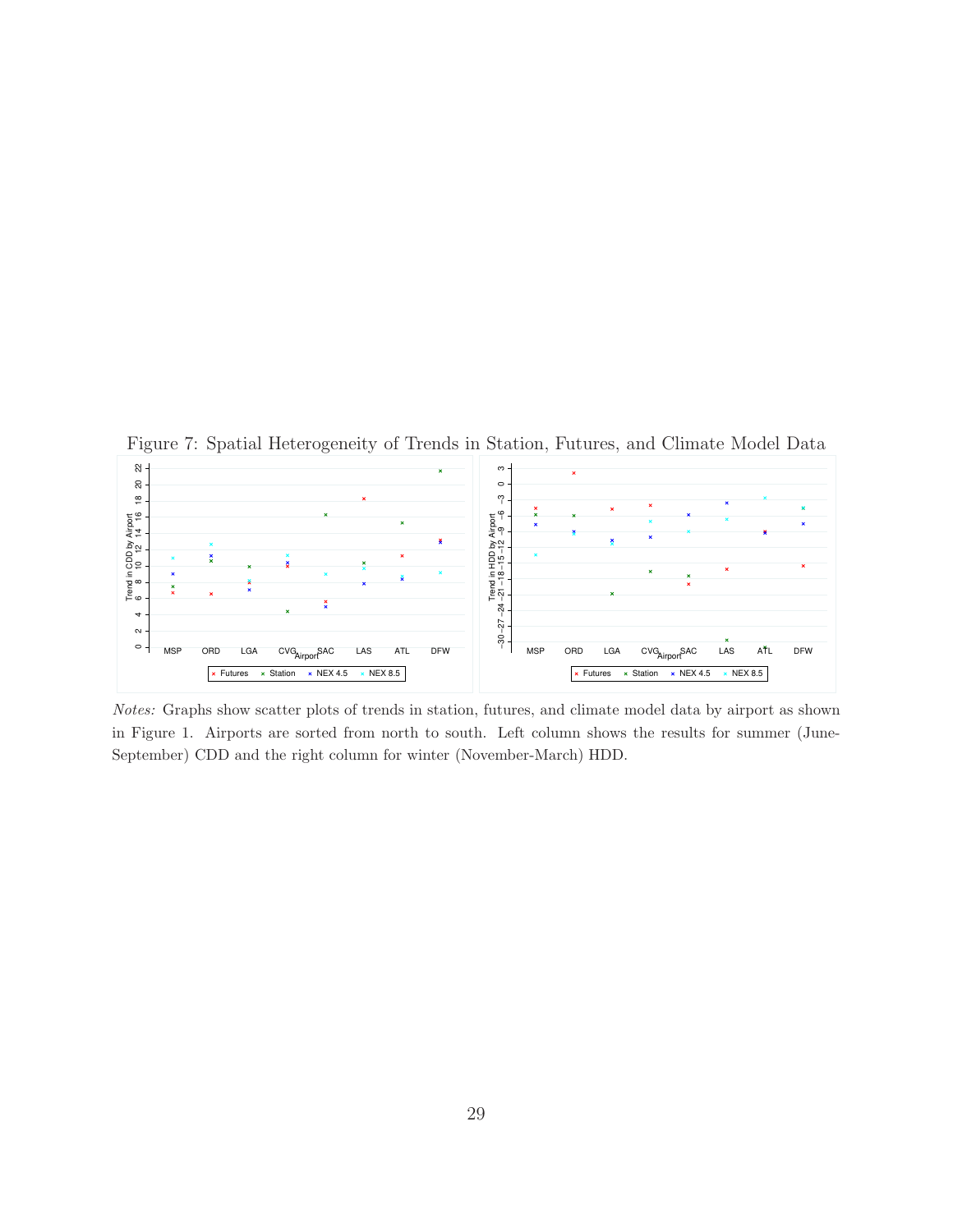

Figure 8: Nonparametric Trends in Station Weather

Notes: Figure plots residuals from a regression on airport fixed effects are color-coded by airport. The lowess nonparametric regression line is added in black. Top row shows the results for summer (June-September) CDD and the bottom row for winter (November-March) HDD.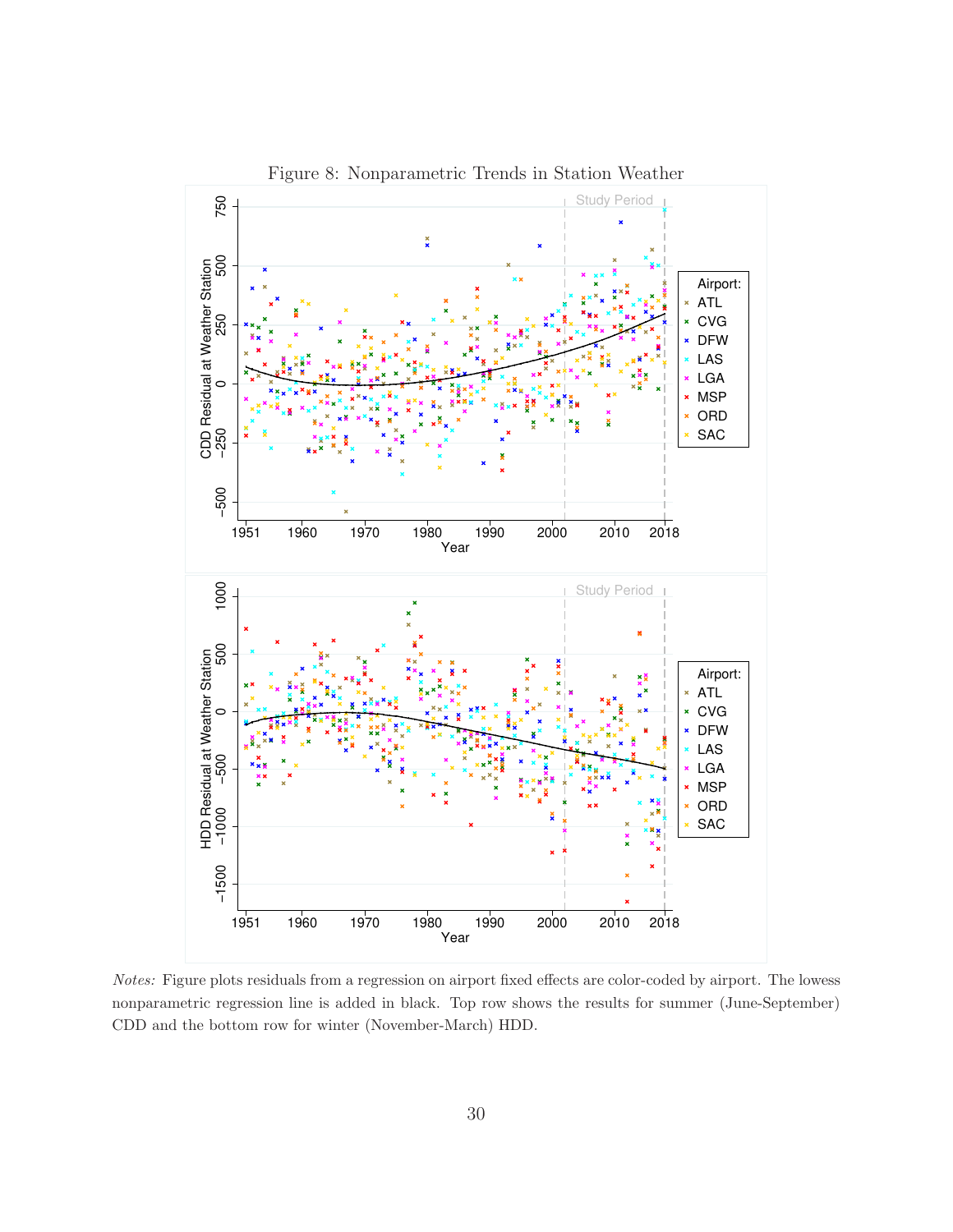

Figure 9: Nonparametric Predicted Trends in Climate Data Weather

Notes: Graphs show lowess nonparametric trend by airport for the 21 climate models in the NASA NEX-GDDP data base. Top row shows the results for summer (June-September) CDD and the bottom row for winter (November-March) HDD. Left column uses the predictions under the RCP4.5 scenario, while the right column uses RCP8.5.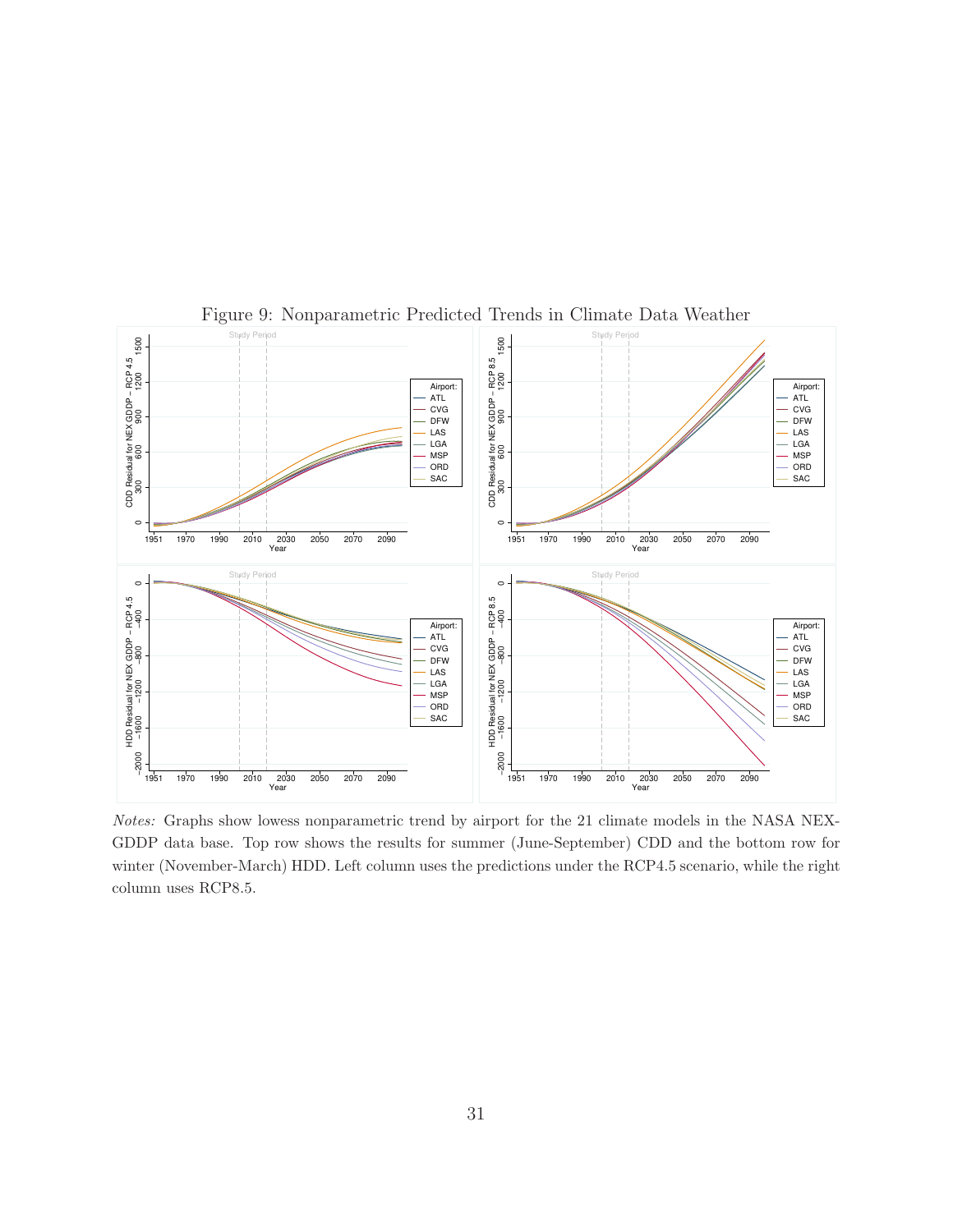|                      | (1)        | $\left(2\right)$ | $\left(3\right)$ | $\left(4\right)$ | $\left(5\right)$ | (6)                                           | $\left( 7\right)$ |
|----------------------|------------|------------------|------------------|------------------|------------------|-----------------------------------------------|-------------------|
|                      |            |                  |                  |                  |                  | Panel A: Cooling Degree Days June - September |                   |
| Shock in week t      | $0.170***$ | $0.185***$       | $0.170***$       | $0.183***$       | $0.194***$       | $0.212***$                                    | $0.221***$        |
|                      | (0.025)    | (0.025)          | (0.024)          | (0.025)          | (0.026)          | (0.031)                                       | (0.032)           |
| Shock in week $t+1$  | $0.413***$ | $0.424***$       | $0.416***$       | $0.427***$       | $0.433***$       | $0.446***$                                    | $0.470***$        |
|                      | (0.024)    | (0.024)          | (0.024)          | (0.024)          | (0.024)          | (0.027)                                       | (0.028)           |
| Shock in week $t+2$  | $0.058**$  | $0.067**$        | $0.061**$        | $0.065**$        | $0.076**$        | $0.072**$                                     | $0.087***$        |
|                      | (0.029)    | (0.028)          | (0.028)          | (0.028)          | (0.029)          | (0.032)                                       | (0.032)           |
| Shock in week $t+3$  | $-0.039$   | $-0.028$         | $-0.041$         | $-0.037$         | $-0.027$         | $-0.047$                                      | $-0.044$          |
|                      | (0.028)    | (0.029)          | (0.028)          | (0.029)          | (0.030)          | (0.034)                                       | (0.037)           |
| Observations         | 3344       | 3344             | 3344             | 3344             | 3344             | 3344                                          | 3344              |
| Clusters             | 67         | 67               | 67               | 67               | 67               | 67                                            | 67                |
| <b>Fixed Effects</b> |            | $\overline{4}$   | 17               | 67               | 133              | 513                                           | 520               |
|                      |            |                  |                  |                  |                  |                                               |                   |
|                      |            |                  |                  |                  |                  | Panel B: Heating Degree Days November - March |                   |
| Shock in week t      | 0.050      | 0.057            | 0.048            | 0.051            | 0.045            | 0.049                                         | 0.045             |
|                      | (0.045)    | (0.045)          | (0.045)          | (0.047)          | (0.048)          | (0.060)                                       | (0.061)           |
| Shock in week $t+1$  | $0.347***$ | $0.354***$       | $0.347***$       | $0.348***$       | $0.349***$       | $0.348***$                                    | $0.352***$        |
|                      | (0.038)    | (0.038)          | (0.039)          | (0.039)          | (0.040)          | (0.044)                                       | (0.043)           |
| Shock in week $t+2$  | $0.244***$ | $0.252***$       | $0.243***$       | $0.242***$       | $0.242***$       | $0.231***$                                    | $0.230***$        |
|                      | (0.048)    | (0.048)          | (0.048)          | (0.048)          | (0.048)          | (0.051)                                       | (0.050)           |
| Shock in week $t+3$  | 0.058      | 0.068            | 0.057            | 0.053            | 0.058            | 0.042                                         | 0.047             |
|                      | (0.042)    | (0.042)          | (0.042)          | (0.043)          | (0.044)          | (0.050)                                       | (0.052)           |
| Observations         | 4199       | 4199             | 4199             | 4199             | 4199             | 4199                                          | 4199              |
| Clusters             | 85         | 85               | 85               | 85               | 85               | 85                                            | 85                |
| <b>Fixed Effects</b> |            | $\overline{5}$   | 17               | 85               | 134              | 642                                           | 649               |
| <b>Fixed Effects</b> |            | $\mathbf{M}$     | $\overline{Y}$   | ΥM               | AY               | <b>AYM</b>                                    | AYM,W             |

Table 1: Market Updates: Futures Returns on Weather Shocks

Notes: Table regresses weekly cooling (CDD) and heating (HDD) degree day future returns (Friday-Friday) on deviations in degree days from seasonal averages. Both the contemporaneous week as well as three leads are included. Errors are clustered at the delivery month (e.g., November 2010). Columns control for different fixed effects across the 17 years in our sample (2002-2018), months (June-September for CDD and November-March for HDD) and 8 airports for which contracts are available. Fixed effects are: monthly (M), yearly (Y), year-month (YM), airport-year (AY), airport-year-month (AYM), as well as AYM plus week relative to contract maturity fixed effects (AYM,W). Tables excludes observations that did not see a price change during the entire week.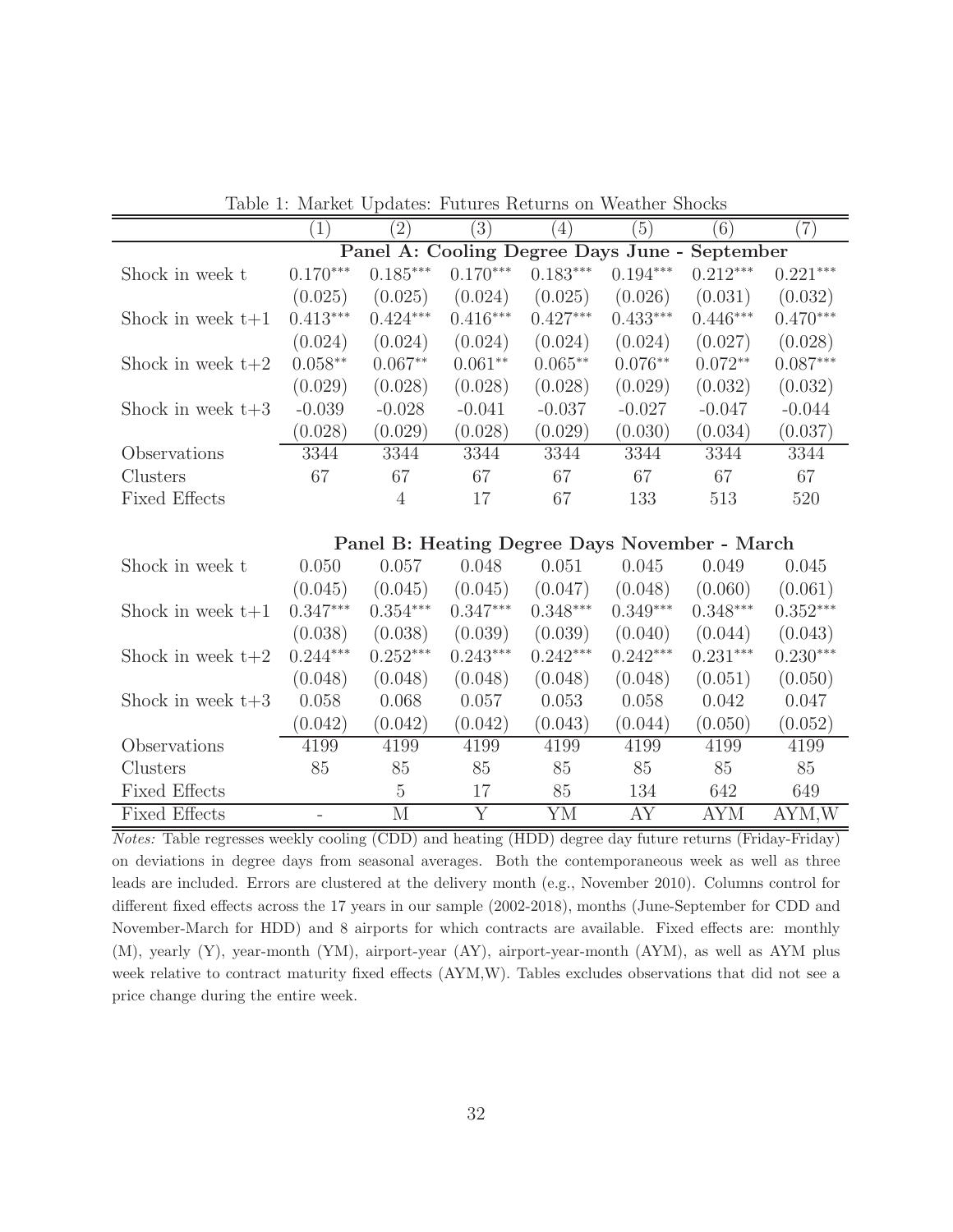|                    | la                          | (b)         | 1c)         | (d)         | (2a)        | (2b)        | (2c)        | $^{'}2d)$   |  |  |  |  |
|--------------------|-----------------------------|-------------|-------------|-------------|-------------|-------------|-------------|-------------|--|--|--|--|
|                    | Panel A: CDD June-September |             |             |             |             |             |             |             |  |  |  |  |
| Time trend (years) | $10.282***$                 | 12.085***   | $9.134***$  | 9.957***    | 8.995***    | $10.626***$ | $9.374***$  | 10.668***   |  |  |  |  |
|                    | (0.804)                     | (3.357)     | (0.593)     | (0.569)     | (1.206)     | (2.853)     | (0.513)     | (0.471)     |  |  |  |  |
| Observations       | 117                         | 117         | 117         | 117         | 90          | 136         | 136         | 136         |  |  |  |  |
|                    |                             |             |             |             |             |             |             |             |  |  |  |  |
|                    | Panel B: HDD November-March |             |             |             |             |             |             |             |  |  |  |  |
| Time trend (years) | $-8.472***$                 | $-16.743**$ | $-8.133***$ | $-7.875***$ | $-9.429***$ | $-9.827$    | $-8.971***$ | $-9.223***$ |  |  |  |  |
|                    | (1.995)                     | (8.398)     | (1.340)     | (1.379)     | (2.997)     | (7.189)     | (1.173)     | (1.173)     |  |  |  |  |
| Observations       | 115                         | 115         | 115         | 115         | 87          | 136         | 136         | 136         |  |  |  |  |
| Airport FE         | Yes                         | Yes         | Yes         | Yes         | Yes         | Yes         | Yes         | Yes         |  |  |  |  |
| Data               | <b>Futures</b>              | Station     | RCP4.5      | RCP 8.5     | Futures     | Station     | RCP4.5      | RCP 8.5     |  |  |  |  |
| Years              | Common                      | Common      | Common      | Common      | Traded      | All         | All         | All         |  |  |  |  |

Table 2: Trends in CDD and HDD

Notes: Panel <sup>A</sup> regresses cooling degree days (CDD) for the summer months June-September on <sup>a</sup> linear time trend, while pane<sup>l</sup> <sup>B</sup> looks at heating degree days for November-March in the years 2002-2018. Column (a) uses the average futures price <sup>30</sup> to <sup>10</sup> days before the start of each contract month, e.g., the average price between June <sup>1</sup> and June <sup>20</sup> for <sup>a</sup> July contract. Column (b) uses observed station level data for the month, while columns (c) and (d) use climate change forecasts in the NASA NEX-GDDP database under the RCP4.5 and RCP8.5 scenarios. Columns (1a)-(1b) estimate the trends for <sup>a</sup> consistent set of observations where futures data are available. Columns (2a)-(2b) conduct sensitivity checks to the included years. Columns (2a) exclude years where the price did not change over that time frame as the contract might not have been traded and hence not reflect changes in market expectations. Columns (2b)-(2d) include all years even if futures data is not available.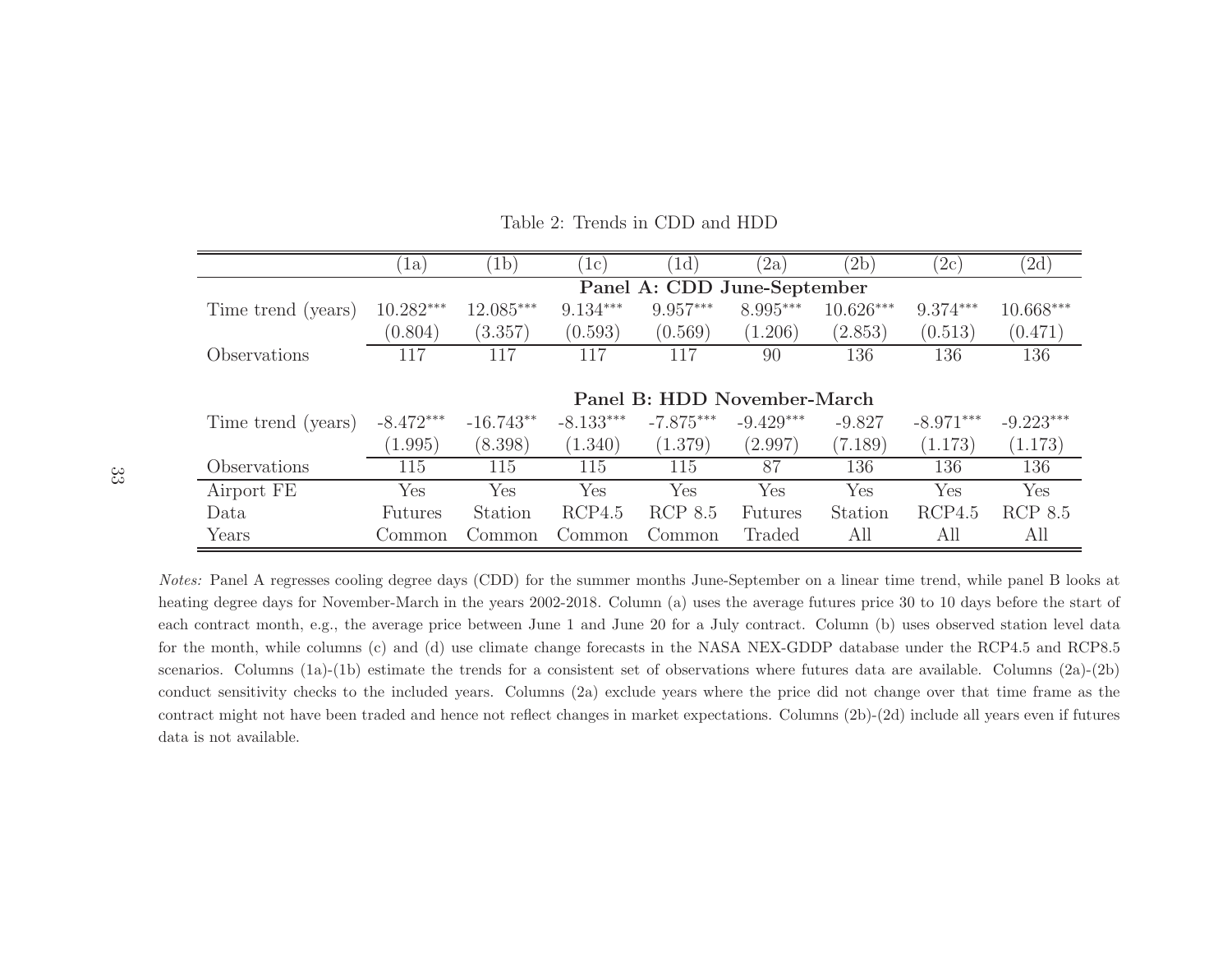|                             |                  |             |             |                  |                           |                           |             |                |                |             |    |                           |              |                  |   | Panel A: Cooling Degree Days |             |                |                |                |    |    |                |       |             |
|-----------------------------|------------------|-------------|-------------|------------------|---------------------------|---------------------------|-------------|----------------|----------------|-------------|----|---------------------------|--------------|------------------|---|------------------------------|-------------|----------------|----------------|----------------|----|----|----------------|-------|-------------|
|                             |                  |             | <b>ENSO</b> |                  |                           |                           |             | <b>NAO</b>     |                |             |    |                           | <b>PNA</b>   |                  |   |                              |             | AO             |                |                |    |    | <b>AAO</b>     |       |             |
| Month                       |                  | 6           | 7           | $8\phantom{1}$   | 9                         |                           | 6           | $\overline{7}$ | 8              | 9           |    | $\boldsymbol{6}$          | 7            | 8                | 9 |                              | 6           | $\overline{7}$ | 8              | $9\phantom{.}$ |    | 6  | $\overline{7}$ | $8\,$ | 9           |
| ATL                         |                  |             |             | X                | X                         |                           |             |                | $\overline{X}$ |             |    |                           |              | X                | X |                              |             |                | X              | X              |    |    |                | X     |             |
| <b>CVG</b>                  |                  |             |             | X                |                           |                           |             |                | $\mathbf X$    |             |    |                           |              | X                |   |                              |             |                | X              |                |    |    |                | X     |             |
| <b>DFW</b>                  |                  | $\mathbf X$ |             |                  |                           |                           |             |                |                |             |    | $\boldsymbol{\mathrm{X}}$ |              |                  |   |                              | $\mathbf X$ |                |                |                |    |    |                |       |             |
| LAS                         |                  |             |             |                  |                           |                           |             |                |                |             |    |                           |              |                  |   |                              |             |                |                |                |    |    |                |       |             |
| LGA                         |                  |             |             |                  |                           |                           |             |                |                |             |    |                           |              |                  |   |                              | $\mathbf X$ |                |                |                |    |    |                |       |             |
| $\ensuremath{\mathsf{MSP}}$ |                  |             |             | X                | $\boldsymbol{\mathrm{X}}$ |                           |             |                |                | $\mathbf X$ |    |                           |              |                  |   |                              |             |                |                |                |    |    |                |       |             |
| ORD                         |                  |             |             |                  |                           |                           |             |                |                | $\mathbf X$ |    |                           |              |                  |   |                              |             |                |                |                |    |    |                |       |             |
| <b>SAC</b>                  |                  |             |             |                  |                           |                           |             | $\mathbf X$    |                |             |    |                           |              |                  |   |                              |             |                |                |                |    |    |                |       |             |
|                             |                  |             |             |                  |                           |                           |             |                |                |             |    |                           |              |                  |   |                              |             |                |                |                |    |    |                |       |             |
|                             |                  |             |             |                  |                           |                           |             |                |                |             |    |                           |              |                  |   | Panel B: Heating Degree Days |             |                |                |                |    |    |                |       |             |
|                             |                  |             | <b>ENSO</b> |                  |                           |                           |             | <b>NAO</b>     |                |             |    |                           | <b>PNA</b>   |                  |   |                              |             | <b>AO</b>      |                |                |    |    | <b>AAO</b>     |       |             |
| Month                       | 11               | $12\quad 1$ |             | $\overline{2}$   | 3                         | 11                        | 12          | $\mathbf{1}$   | $\overline{2}$ | 3           | 11 | 12                        | $\mathbf{1}$ | $\overline{2}$   | 3 | 11                           | $12\quad1$  |                | $\overline{2}$ | 3              | 11 | 12 | $\mathbf{1}$   |       | $2 \quad 3$ |
| ATL                         |                  |             |             |                  |                           | X                         | X           |                |                |             |    |                           |              |                  |   |                              |             |                |                |                |    |    |                |       |             |
| $\ensuremath{\mathrm{CVG}}$ |                  | $\mathbf X$ |             |                  |                           | $\mathbf X$               | X           |                |                |             |    |                           |              |                  |   |                              |             |                |                |                |    |    |                |       |             |
| <b>DFW</b>                  |                  |             |             |                  |                           | $\boldsymbol{\mathrm{X}}$ |             |                |                |             |    |                           |              |                  |   |                              |             |                |                |                |    |    |                |       |             |
| LAS                         |                  |             |             | $\boldsymbol{X}$ |                           |                           |             |                | X              |             |    |                           |              | $\boldsymbol{X}$ |   |                              |             |                | X              |                |    |    |                | X     |             |
| LGA                         |                  |             |             |                  |                           |                           | $\mathbf X$ |                |                |             |    |                           |              |                  |   |                              |             |                |                |                |    |    |                |       |             |
| MSP                         | $\boldsymbol{X}$ |             |             |                  |                           | X                         |             |                |                |             | X  |                           | X            |                  |   | X                            |             |                |                |                | X  |    |                |       |             |
| ORD                         |                  | X           |             |                  |                           |                           | X           |                |                |             |    |                           |              |                  |   |                              |             |                |                |                |    |    |                |       |             |
| <b>SAC</b>                  |                  |             |             | X                |                           |                           |             |                | X              |             |    |                           |              |                  |   |                              |             |                |                |                |    |    |                |       |             |

Table 3: LASSO Regression of Monthly Weather on Oceanic Oscillation

Notes: Table summarizes LASSO regression (STATA package lassopack) of monthly cooling and heating degree days on six Oceanic Oscillationindices: ENSO (El Niño - Southern Oscillation), NAO (North Atlantic Oscillation), PNA (Pacific/ North American Teleconnection Pattern), AO (Arctic Oscillation), AAO (Antarctic Oscillation). regressions are done separately for each month while linking it to the values of the six oscillations for the same month as well as <sup>a</sup> linear time trend. Variables that are selected based on the Extended Bayesian Information Criteria (EBIC) are marked with an X.

34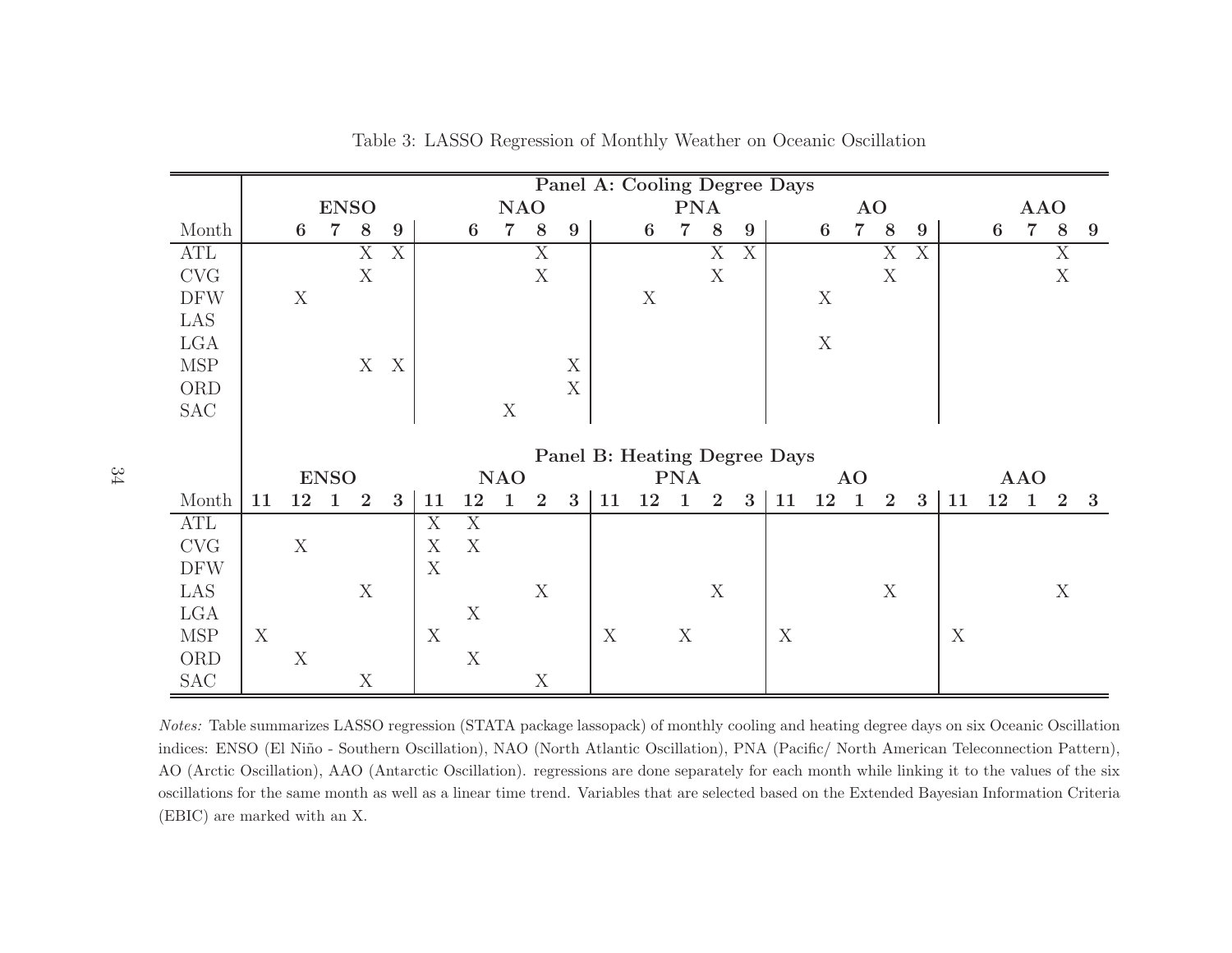|                    | (a)            | (b)        | 1c)        | (d)                    | (2a)           | (2b)       | (2c)       | (2d)           |
|--------------------|----------------|------------|------------|------------------------|----------------|------------|------------|----------------|
|                    |                |            |            | Panel A: CDD           | June           |            |            |                |
| Time trend (years) | $3.377***$     | $5.022***$ | $1.587***$ | $1.989***$             | $3.612***$     | $4.425***$ | $1.574***$ | $1.834***$     |
|                    | (0.361)        | (1.089)    | (0.225)    | (0.257)                | (0.434)        | (0.965)    | (0.193)    | (0.228)        |
| Observations       | 119            | 119        | 119        | 119                    | 105            | 136        | 136        | 136            |
|                    |                |            |            |                        |                |            |            |                |
|                    |                |            |            | Panel B: CDD July      |                |            |            |                |
| Time trend (years) | $2.351***$     | 1.920      | $2.635***$ | $3.086***$             | $2.194***$     | 1.681      | $2.765***$ | $3.199***$     |
|                    | (0.311)        | (1.333)    | (0.208)    | (0.219)                | (0.375)        | (1.260)    | (0.198)    | (0.207)        |
| Observations       | 131            | 131        | 131        | 131                    | 110            | 136        | 136        | 136            |
|                    |                |            |            |                        |                |            |            |                |
|                    |                |            |            | Panel C: CDD August    |                |            |            |                |
| Time trend (years) | $2.550***$     | 1.413      | $2.532***$ | $3.118***$             | $2.227***$     | 1.192      | $2.667***$ | $3.147***$     |
|                    | (0.292)        | (1.239)    | (0.221)    | (0.217)                | (0.340)        | (1.171)    | (0.211)    | (0.205)        |
| Observations       | 131            | 131        | 131        | 131                    | 114            | 136        | 136        | 136            |
|                    |                |            |            |                        |                |            |            |                |
|                    |                |            |            | Panel D: CDD September |                |            |            |                |
| Time trend (years) | $2.602***$     | $3.912***$ | $2.353***$ | $2.491***$             | $2.579***$     | $3.327***$ | $2.368***$ | $2.487***$     |
|                    | (0.291)        | (1.017)    | (0.225)    | (0.218)                | (0.339)        | (0.981)    | (0.214)    | (0.208)        |
| Observations       | 132            | 132        | 132        | 132                    | 114            | 136        | 136        | 136            |
| Airport FE         | Yes            | Yes        | Yes        | Yes                    | Yes            | Yes        | Yes        | Yes            |
| Data               | <b>Futures</b> | Station    | RCP4.5     | <b>RCP 8.5</b>         | <b>Futures</b> | Station    | RCP4.5     | <b>RCP 8.5</b> |
| Years              | Common         | Common     | Common     | Common                 | Traded         | All        | All        | All            |

Table 4: Trends in CDD by Month

Notes: Table replicates Panel <sup>A</sup> of Table <sup>2</sup> but estimates <sup>a</sup> separate trend for each month. It regresses cooling degree days (CDD) for the summer months June-September on <sup>a</sup> linear time trend in the years 2002-2018. Column (a) uses the average futures price <sup>30</sup> to <sup>10</sup> days before the start of each contract month, e.g., the average price between June <sup>1</sup> and June <sup>20</sup> for <sup>a</sup> July contract. Column (b) uses observed station level data for the month, while columns (c) and (d) use climate change forecasts in the NASA NEX-GDDP database under the RCP4.5 and RCP8.5 scenarios. Columns (1a)-(1b) estimate the trends for <sup>a</sup> consistent set of observations where futures data are available. Columns (2a)-(2b) conduct sensitivity checks to the included years. Columns (2a) exclude years where the price did not change over that time frame as the contract might not have been traded and hence not reflect changes in market expectations . Columns (2b)-(2d) include all years even if futures data is not available.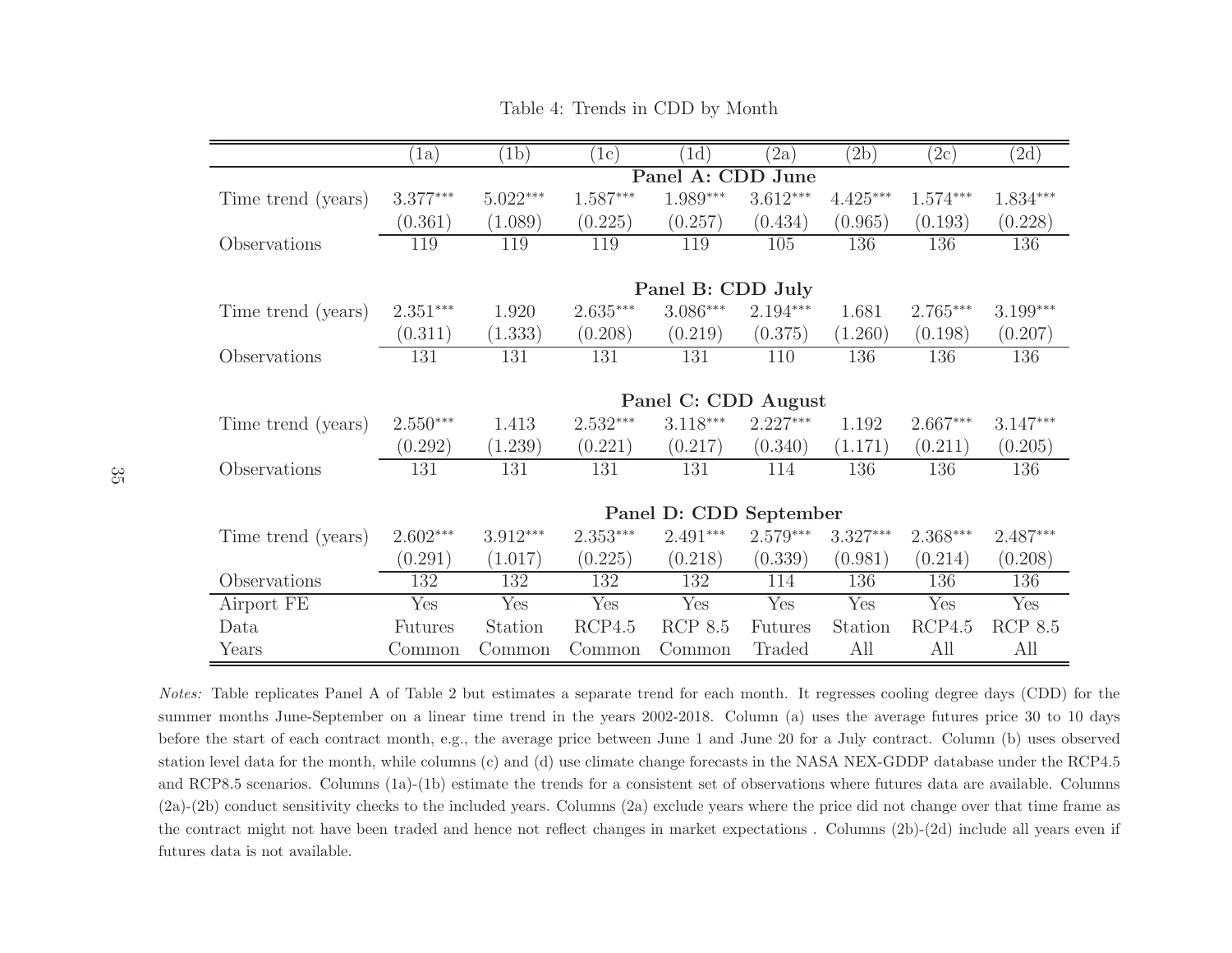|                    | (1a)             | (1b)             | (1c)                                 | (1d)                  | (2a)             | (2b)       | (2c)        | (2d)        |
|--------------------|------------------|------------------|--------------------------------------|-----------------------|------------------|------------|-------------|-------------|
|                    |                  |                  |                                      | Panel A: HDD          | November         |            |             |             |
| Time trend (years) | $-4.229***$      | $-0.287$         | $-1.018**$                           | $-1.053***$           | $-4.663***$      | 0.708      | $-1.169***$ | $-1.104***$ |
|                    | (0.535)          | (1.746)          | (0.452)                              | (0.362)               | (0.644)          | (1.704)    | (0.430)     | (0.347)     |
| Observations       | $\overline{131}$ | $\overline{131}$ | 131                                  | 131                   | $\overline{113}$ | 136        | 136         | 136         |
|                    |                  |                  |                                      |                       |                  |            |             |             |
|                    |                  |                  |                                      | Panel B: HDD December |                  |            |             |             |
| Time trend (years) | $-1.033*$        | $-4.985*$        | $\text{-}1.135^{\ast\ast}$           | $-0.900**$            | $-1.085$         | $-1.932$   | $-1.222***$ | $-1.650***$ |
|                    | (0.613)          | (2.621)          | (0.498)                              | (0.453)               | (0.674)          | (2.193)    | (0.454)     | (0.446)     |
| Observations       | $\overline{115}$ | 115              | $\overline{115}$                     | $\overline{115}$      | 108              | 136        | 136         | 136         |
|                    |                  |                  |                                      |                       |                  |            |             |             |
|                    |                  |                  |                                      | Panel C: HDD January  |                  |            |             |             |
| Time trend (years) | $-0.242$         | $-0.583$         | $\textnormal{-}1.838^{\ast\ast\ast}$ | $-2.784***$           | $-0.391$         | 0.008      | $-1.851***$ | $-2.844***$ |
|                    | (0.661)          | (2.414)          | (0.405)                              | (0.438)               | (0.793)          | (2.381)    | (0.394)     | (0.427)     |
| Observations       | 134              | 134              | 134                                  | 134                   | 114              | 136        | 136         | 136         |
|                    |                  |                  |                                      |                       |                  |            |             |             |
|                    |                  |                  |                                      | Panel D: HDD February |                  |            |             |             |
| Time trend (years) | $1.927***$       | $-6.275**$       | $-1.945***$                          | $-1.575***$           | $1.974***$       | $-5.388**$ | $-1.980***$ | $-1.757***$ |
|                    | (0.612)          | (2.437)          | (0.421)                              | (0.456)               | (0.652)          | (2.322)    | (0.394)     | (0.428)     |
| Observations       | $\overline{131}$ | 131              | 131                                  | 131                   | 122              | 136        | 136         | 136         |
|                    |                  |                  |                                      |                       |                  |            |             |             |
|                    |                  |                  |                                      | Panel E: HDD March    |                  |            |             |             |
| Time trend (years) | $-5.290***$      | $-1.551$         | $-2.483***$                          | $-1.615***$           | $-5.531***$      | $-3.222$   | $-2.749***$ | $-1.868***$ |
|                    | (0.679)          | (2.247)          | (0.427)                              | (0.420)               | (0.737)          | (2.148)    | (0.410)     | (0.403)     |
| Observations       | 131              | 131              | 131                                  | 131                   | 123              | 136        | 136         | 136         |
| Airport FE         | Yes              | Yes              | Yes                                  | Yes                   | Yes              | Yes        | Yes         | Yes         |
| Data               | <b>Futures</b>   | Station          | RCP4.5                               | <b>RCP 8.5</b>        | Futures          | Station    | RCP4.5      | RCP $8.5$   |
| Years              | Common           | Common           | Common                               | Common                | Traded           | All        | All         | All         |

Table 5: Trends in HDD by Month

Notes: Table replicates Panel <sup>B</sup> of Table <sup>2</sup> but estimates <sup>a</sup> separate trend for each month. It regresses heating degree days (HDD) for the winter months November-March in the years 2002-2018. Column (a) uses the average futures price <sup>30</sup> to <sup>10</sup> days before the start of each contract month, e.g., the average price between June <sup>1</sup> and June <sup>20</sup> for <sup>a</sup> July contract. Column (b) uses observed station level data for the month, while columns (c) and (d) use climate change forecasts in the NASA NEX-GDDP database under the RCP4.5 and RCP8.5 scenarios. Columns  $(1a)-(1b)$  estimate the trends for a consistent set of observations where futures data are available. Columns  $(2a)-(2b)$  conduct sensitivity checks to the included years. Column (2a) excludes years where the price did not change over that time frame as the contract might not have beentraded and hence not reflect changes in market expectations. Columns (2b)-(2d) include all years even if futures data is not available.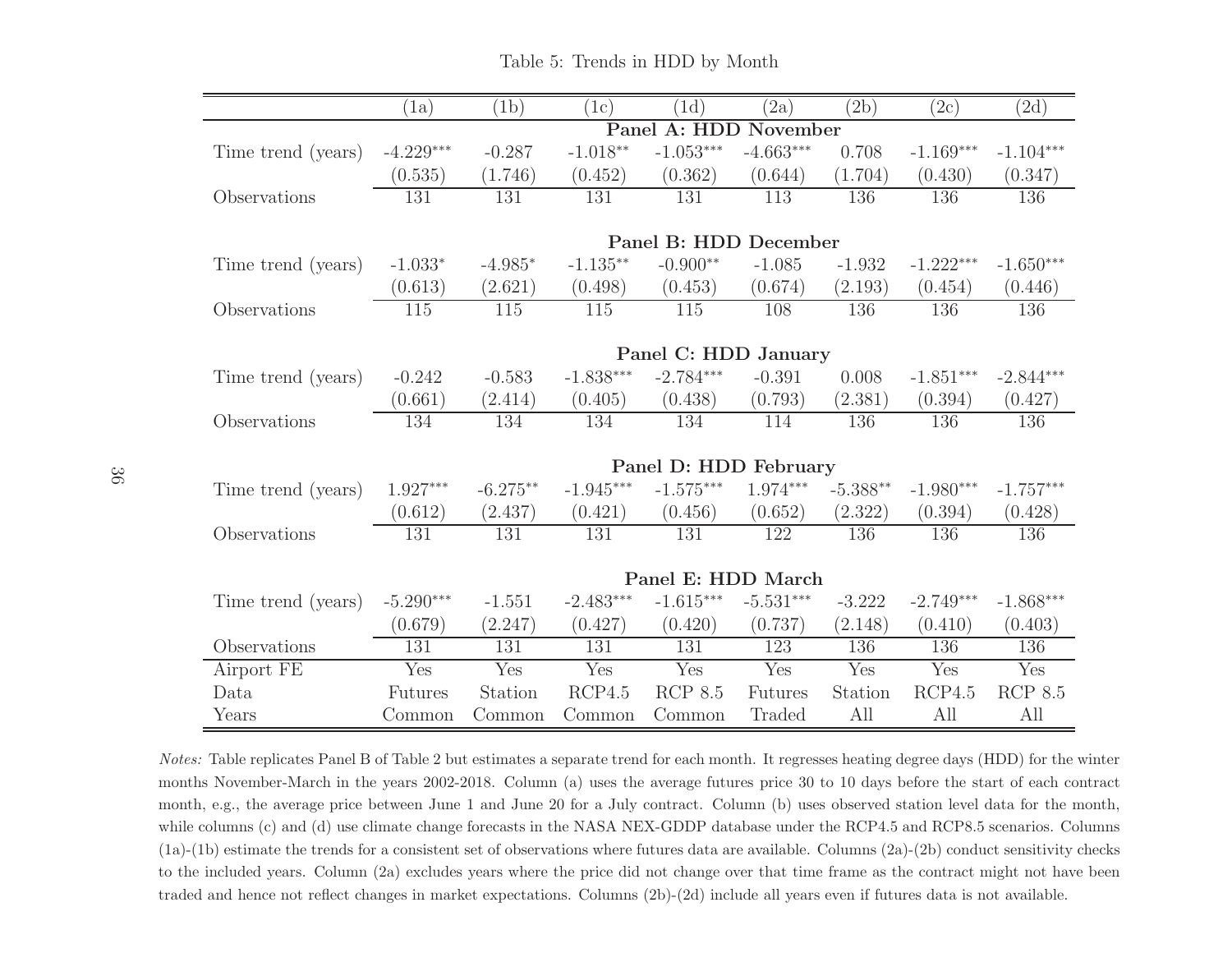# A1 Data Appendix

Some data cleaning was necessary for the futures data because of "sticky fingers," e.g., sudden price jumps by a factor of 10. For example, a price series was 91, 91, 910. We contacted Bloomberg about whether these were data entry errors, but they assured us that the data had been cleaned. Specifically, we rescaled

- 1. The January 2011 contract in DFW by  $\frac{1}{10}$  if its price exceeded 6000.
- 2. The July 2011 contract for CVG by  $\frac{1}{10}$  if its price exceeded 4000.
- 3. The September 2011 contract for ATL, LAS, LGA and SAC by  $\frac{1}{10}$  if its price exceeded 1000.
- 4. The September 2011 contract in MSP by  $\frac{1}{10}$  if its price exceeded 300.
- 5. The January, February, and March contracts in 2002 and 2003 for SAC by 10 if their price was below 60.
- 6. The November and December contracts in 2002 for SAC by 10 if their price was below 100.
- 7. The December 2016 contracts for SAC by 10 if their price was below 100.

Furthermore, we excluded observations

- 1. Where the price was zero
- 2. Where prices were missing for 30 days before the start date of a month. This occurred for some December contracts in 2003 and 2005.
- 3. Where prices never changed between two weeks (14 days) before the start of the month and the end of the month, i.e., there was no price change over the 45-day period.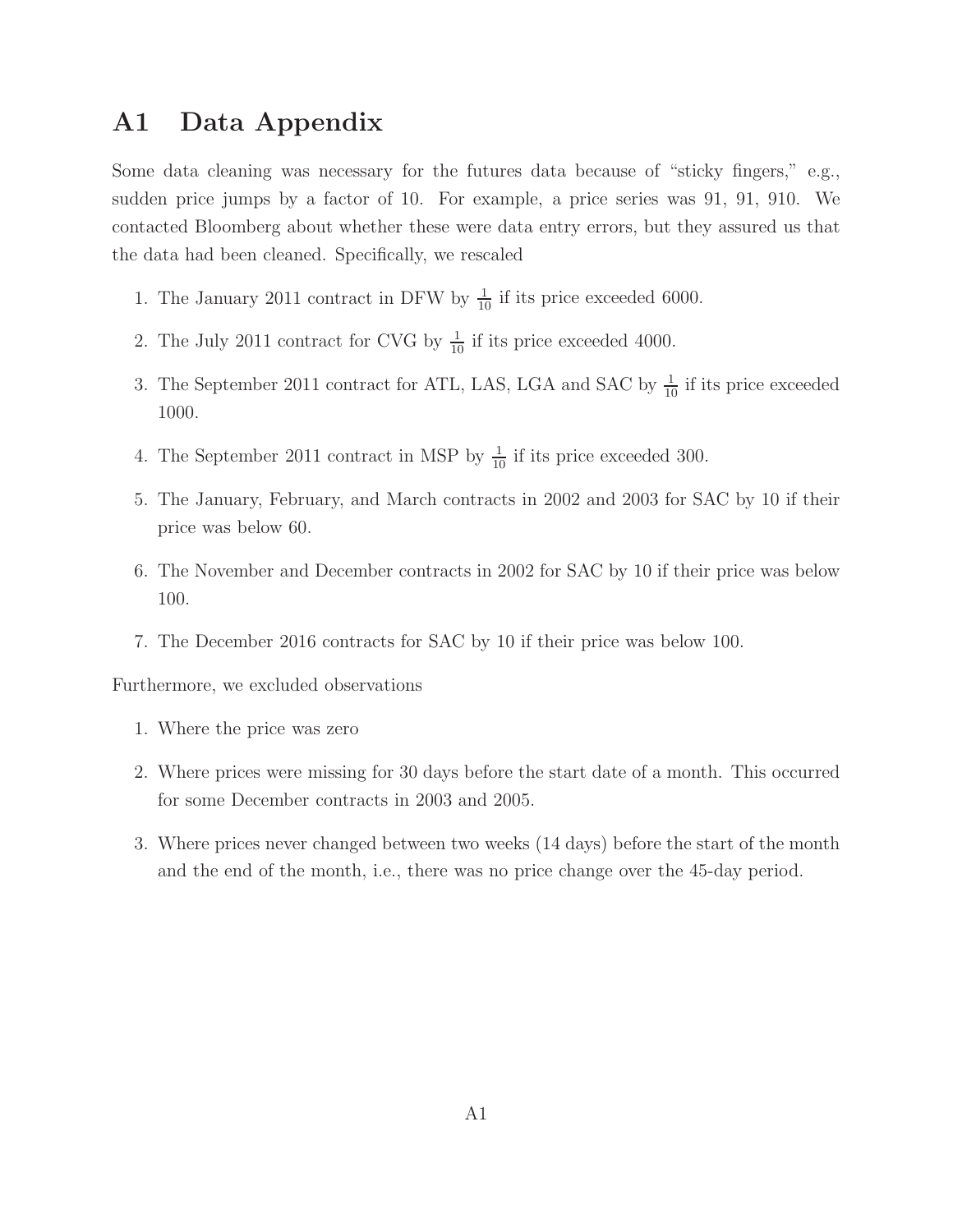

Figure A1: Observed Cooling and Heating Degree Days versus Futures Prices

Notes: Figure replicates Figure 4, but includes the additional 8 CDD (12 HDD) futures contracts where prices did not move in the 14-day window spanning between 7 days before the end of the month or seven days after the end of the month. Left graph again displays a scatter plot of the 513 observed monthly cooling degree day (CDD) totals against the average futures price the week following the end of the summer months June-September. Right graph displays a scatter plot of the 642 observed monthly heating degree day (HDD) totals against the average futures price the week following the end of the winter months November-March. Both graphs use data for the 18 years (2001-2018) across the eight airports. Some months have missing data.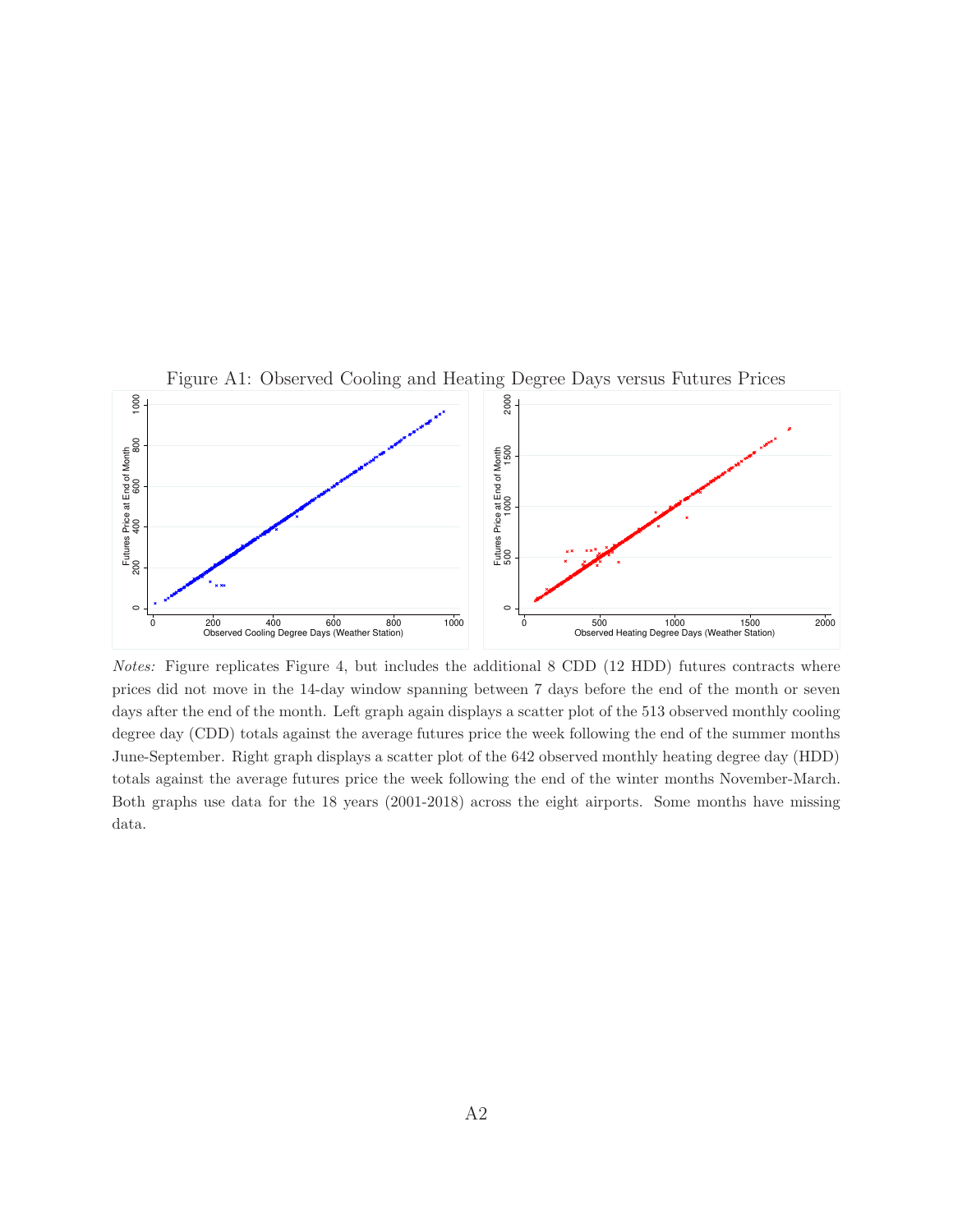

Figure A2: Nonparametric Futures Prices and Weather for July-September

Notes: Figure replicates the left column of Figure 5 for CDD in the months July-September as data for June was not available in 2018. It estimates nonparametric trends using lowess regression on the average annual residual among the eight airports, i.e., the annual residuals after taking out airport fixed effects (means) are averaged by year before running lowess on the annual observations. Red line shows the results for the observed station data, the magenta line partials out ocean oscillation indices that affect weather. The green line uses futures prices before the weather is realized, and the blue lines use model output from NASA NEX-GDDP.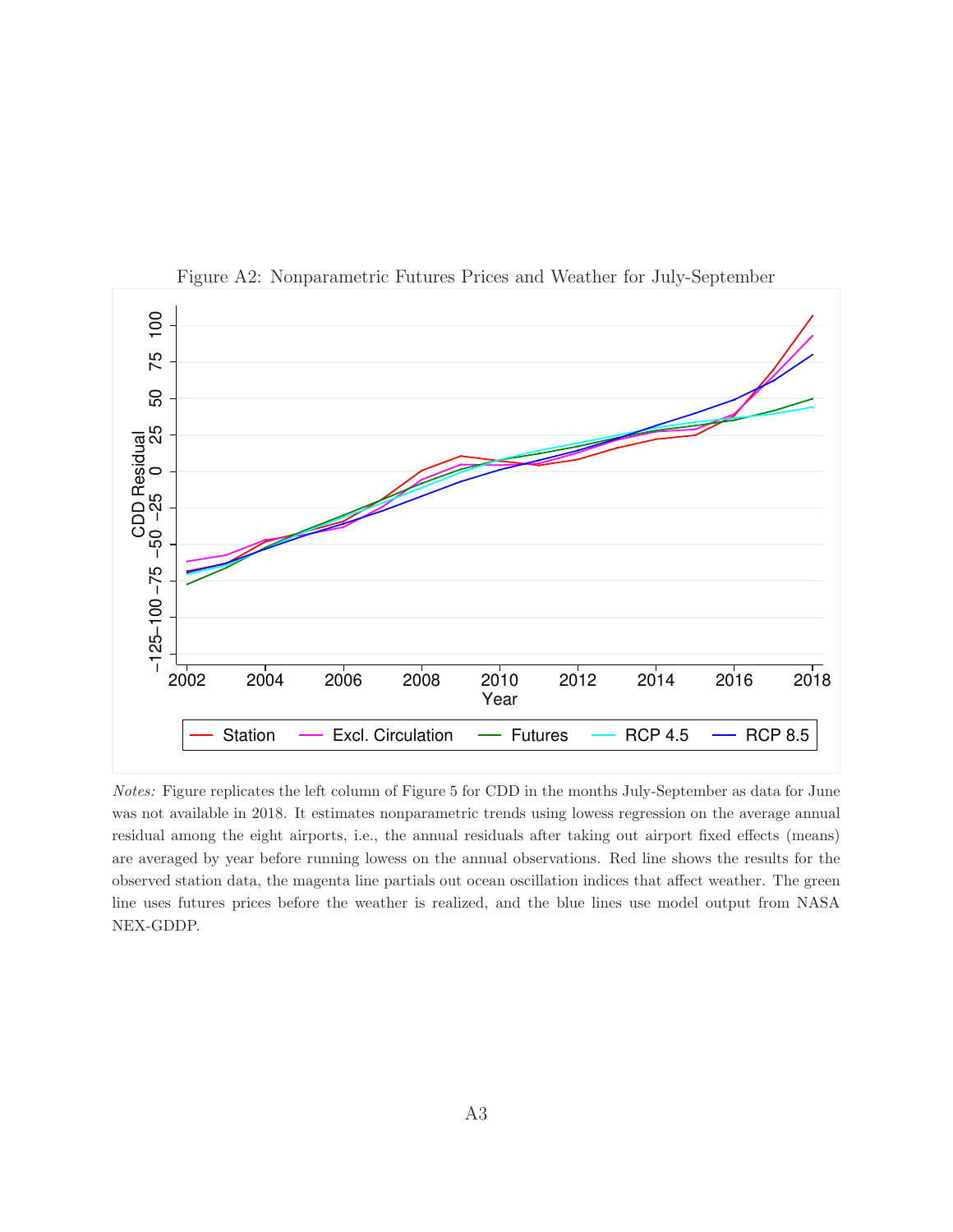Table A1: Futures Returns on Weather Shocks - Including Weeks with no Price Change

|                      | (1)                    | $\left( 2\right)$  | $\left(3\right)$ | $\left(4\right)$ | $\left(5\right)$ | (6)                                           | $\left( 7\right)$ |
|----------------------|------------------------|--------------------|------------------|------------------|------------------|-----------------------------------------------|-------------------|
|                      |                        |                    |                  |                  |                  | Panel A: Cooling Degree Days June - September |                   |
| Shock in week t      | $0.156^{\ast\ast\ast}$ | $0.168***$         | $0.158***$       | $0.170***$       | $0.178***$       | $0.193***$                                    | $0.203***$        |
|                      | (0.021)                | (0.022)            | (0.021)          | (0.022)          | (0.022)          | (0.026)                                       | (0.027)           |
| Shock in week $t+1$  | $0.372***$             | $0.381***$         | $0.373***$       | $0.381***$       | $0.386***$       | $0.392***$                                    | $0.418***$        |
|                      | (0.024)                | (0.024)            | (0.023)          | (0.024)          | (0.024)          | (0.026)                                       | (0.028)           |
| Shock in week $t+2$  | $0.048*$               | $0.057^{\ast\ast}$ | $0.048*$         | $0.051*$         | $0.059**$        | $0.051*$                                      | $0.065**$         |
|                      | (0.026)                | (0.026)            | (0.026)          | (0.026)          | (0.027)          | (0.030)                                       | (0.029)           |
| Shock in week $t+3$  | $-0.046*$              | $-0.037$           | $-0.045*$        | $-0.047*$        | $-0.033$         | $-0.062**$                                    | $-0.060*$         |
|                      | (0.024)                | (0.024)            | (0.024)          | (0.025)          | (0.026)          | (0.030)                                       | (0.032)           |
| Observations         | 3778                   | 3778               | 3778             | 3778             | 3778             | 3778                                          | 3778              |
| Clusters             | 67                     | 67                 | 67               | 67               | 67               | 67                                            | 67                |
| <b>Fixed Effects</b> |                        | $\overline{4}$     | 17               | 67               | 133              | 513                                           | 520               |
|                      |                        |                    |                  |                  |                  |                                               |                   |
|                      |                        |                    |                  |                  |                  | Panel B: Heating Degree Days November - March |                   |
| Shock in week t      | 0.053                  | 0.060              | 0.052            | 0.055            | 0.051            | 0.054                                         | 0.049             |
|                      | (0.041)                | (0.041)            | (0.041)          | (0.043)          | (0.044)          | (0.053)                                       | (0.054)           |
| Shock in week $t+1$  | $0.325***$             | $0.330***$         | $0.324***$       | $0.323***$       | $0.324***$       | $0.320***$                                    | $0.328***$        |
|                      | (0.035)                | (0.035)            | (0.035)          | (0.036)          | (0.036)          | (0.039)                                       | (0.038)           |
| Shock in week $t+2$  | $0.232***$             | $0.239***$         | $0.231***$       | $0.228***$       | $0.230***$       | $0.219***$                                    | $0.220***$        |
|                      | (0.046)                | (0.046)            | (0.046)          | (0.046)          | (0.046)          | (0.048)                                       | (0.047)           |
| Shock in week $t+3$  | 0.056                  | $0.065*$           | 0.055            | 0.048            | 0.054            | 0.033                                         | 0.039             |
|                      | (0.038)                | (0.038)            | (0.038)          | (0.039)          | (0.040)          | (0.044)                                       | (0.046)           |
| Observations         | 4694                   | 4694               | 4694             | 4694             | 4694             | 4694                                          | 4694              |
| Clusters             | 85                     | 85                 | 85               | 85               | 85               | 85                                            | 85                |
| <b>Fixed Effects</b> |                        | $5\,$              | 17               | 85               | 134              | 642                                           | 649               |
| <b>Fixed Effects</b> |                        | $\mathbf M$        | Y                | YM               | AY               | <b>AYM</b>                                    | AYM,W             |

Notes: Tables replicates Table 1, but also includes weeks that did not see any price change. It regresses weekly cooling (CDD) and heating (HDD) degree day future returns (Friday-Friday) on deviations in degree days from seasonal averages. Both the contemporaneous week as well as three leads are included. Errors are clustered at the delivery month (e.g., November 2010). Columns control for different fixed effects across the 17 years in our sample (2002-2018), months (June-September for CDD and November-March for HDD) and 8 airports for which contracts are available. Fixed effects are: monthly (M), yearly (Y), year-month (YM), airport-year (AY), airport-year-month (AYM), as well as AYM plus week relative to contract maturity fixed effects (AYM,W).